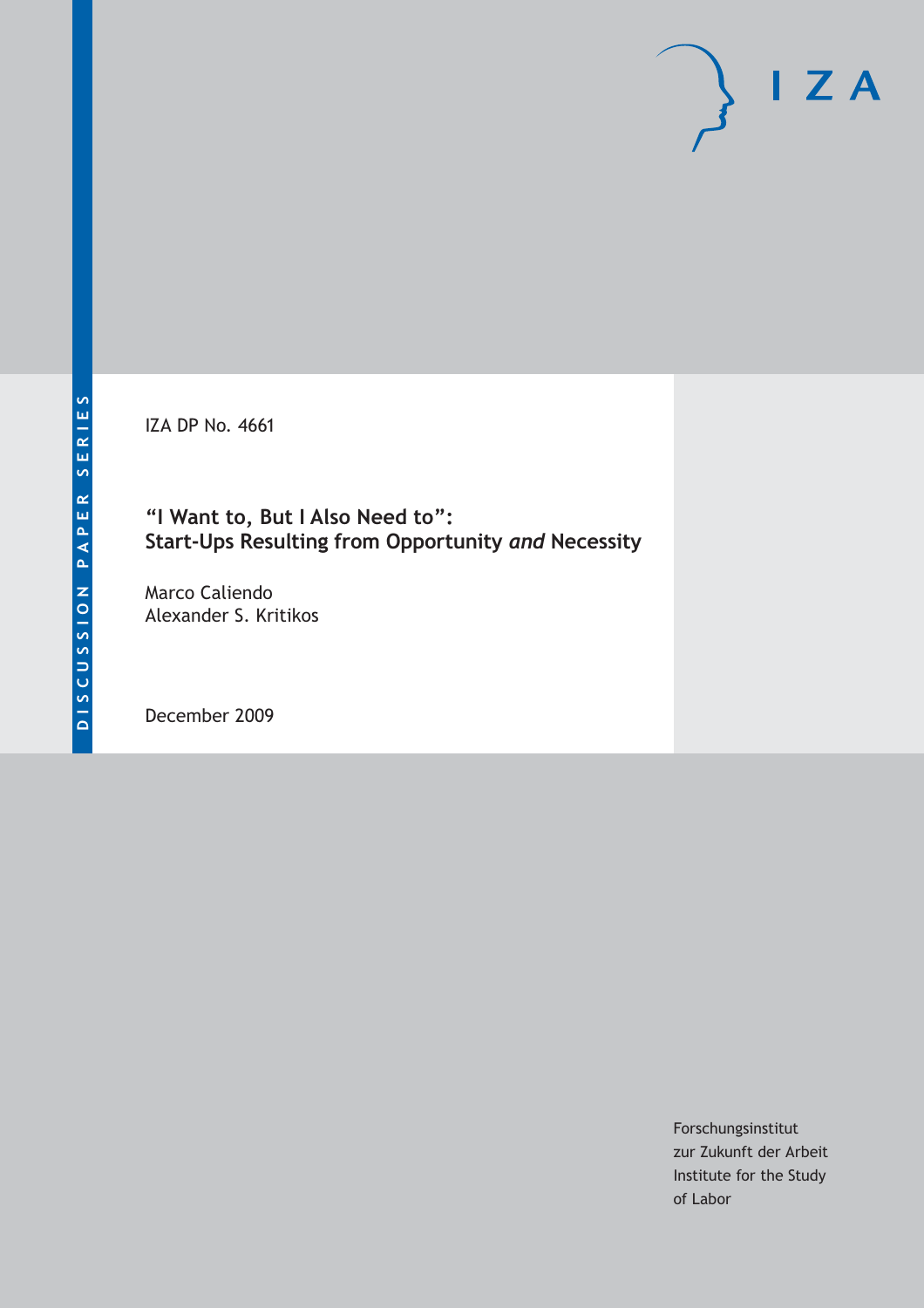# **"I Want to, But I Also Need to": Start-Ups Resulting from Opportunity** *and* **Necessity**

# **Marco Caliendo**

*IZA, DIW Berlin and IAB* 

# **Alexander S. Kritikos**

*DIW Berlin, IAB and IZA* 

Discussion Paper No. 4661 December 2009

IZA

P.O. Box 7240 53072 Bonn **Germany** 

Phone: +49-228-3894-0 Fax: +49-228-3894-180 E-mail: iza@iza.org

Any opinions expressed here are those of the author(s) and not those of IZA. Research published in this series may include views on policy, but the institute itself takes no institutional policy positions.

The Institute for the Study of Labor (IZA) in Bonn is a local and virtual international research center and a place of communication between science, politics and business. IZA is an independent nonprofit organization supported by Deutsche Post Foundation. The center is associated with the University of Bonn and offers a stimulating research environment through its international network, workshops and conferences, data service, project support, research visits and doctoral program. IZA engages in (i) original and internationally competitive research in all fields of labor economics, (ii) development of policy concepts, and (iii) dissemination of research results and concepts to the interested public.

IZA Discussion Papers often represent preliminary work and are circulated to encourage discussion. Citation of such a paper should account for its provisional character. A revised version may be available directly from the author.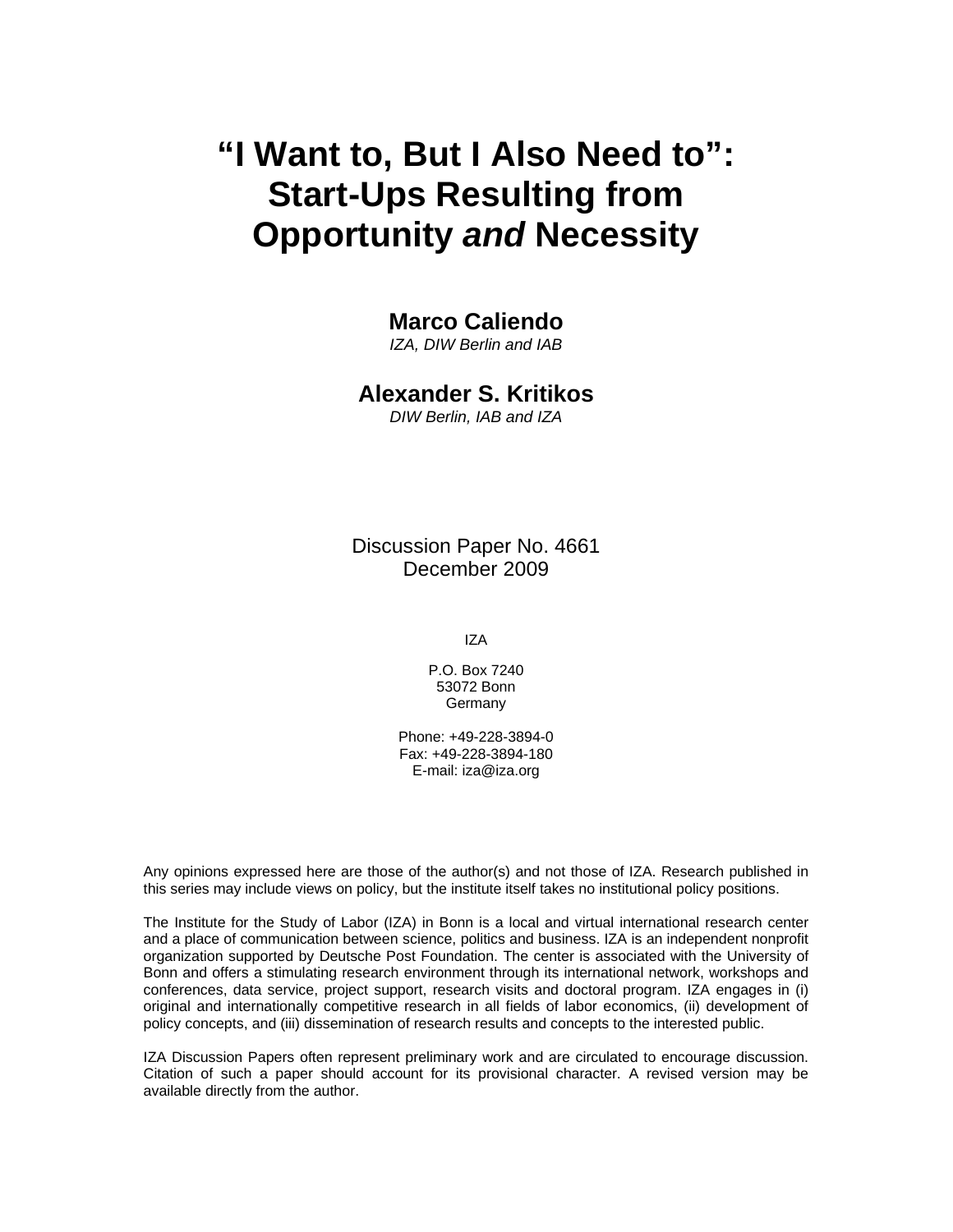IZA Discussion Paper No. 4661 December 2009

# **ABSTRACT**

# **"I Want to, But I Also Need to": Start-Ups Resulting from Opportunity** *and* **Necessity**

When unemployed persons go into business, they often are characterized as necessity entrepreneurs, because push factors, namely their unemployment, likely prompted their decision. In contrast to this, business founders who have been previously employed represent opportunity entrepreneurs because pull factors provide the rationale for their decision. However, a data set of nearly 1,900 business start-ups by unemployed persons reveals that both kind of motivation can be observed among these start-ups. Moreover, a new type of entrepreneur emerges, motivated by both push and pull variables simultaneously. An analysis of the development of the businesses reflecting three different motivational types indicates a strong relationship between motives, survival rates and entrepreneurial development. We find in particular that start-ups out of opportunity *and* necessity have higher survival rates than do start-ups out of necessity, even if both types face the same duration of previous unemployment.

JEL Classification: D81, J23, M13

Keywords: entrepreneurship, push and pull motives, survival and failure, job creation

Corresponding author:

Alexander Kritikos DIW Berlin Department Innovation, Manufacturing, Service 10108 Berlin **Germany** E-mail: akritikos@diw.de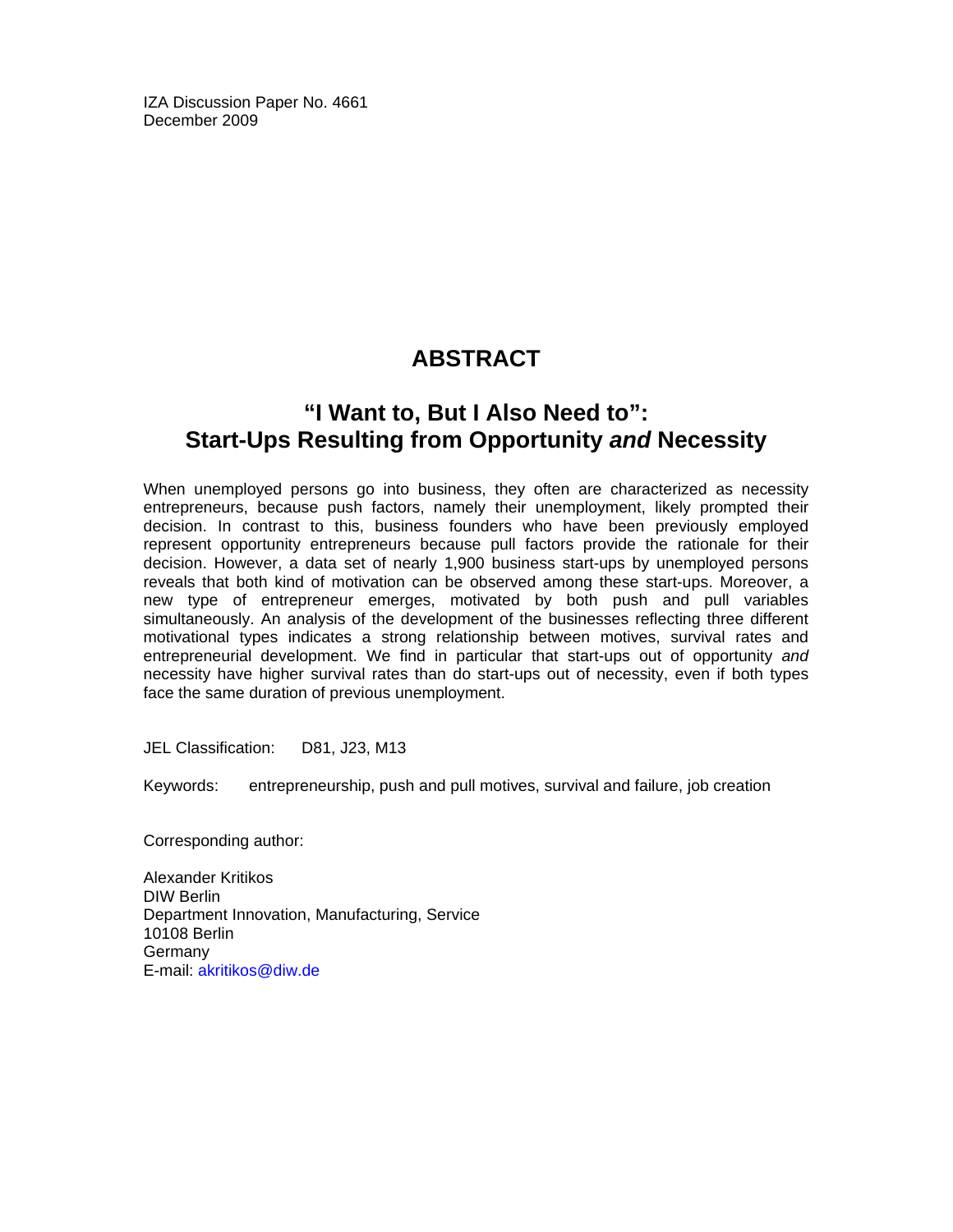### 1 Introduction

Nascent Entrepreneurs start their own businesses for a variety of reasons. The Global Entrepreneurship Monitor classifies them according to their motivations in two opposite classes, as either opportunity or necessity entrepreneurs. The crucial point is: Opportunity entrepreneurs seem likely to enjoy better development than necessity entrepreneurs. In this context, ongoing discussion debates whether start-ups by unemployed individuals are inherently born out of necessity (Bosma and Harding, 2007). They might not start a business because they find a good market opportunity but rather because they have no better or no other choice to avoid unemployment (e.g. Evans and Leighton, 1990, Storey, 1991 or more recently Masuda, 2006). Necessity entrepreneurs therefore may suffer a high risk of failure (see Carrasco, 1999, Pfeiffer and Reize, 2000, or Andersson and Wadensjö, 2007), or, if they survive, they may produce only marginal businesses (Vivarelli and Audretsch, 1998), invest insignificant amounts of capital (Santarelli and Vivarelli, 2007), fail to create further jobs (Shane, 2009), and earn minimal incomes (Hamilton, 2000, and Andersson and Wadensjö, 2007).

This study investigates whether these basic judgements actually hold. First we analyze which reasons drive unemployed persons to become an entrepreneur, that is, we explore the extent to which these start-ups are motivated by "push factors", such as the termination of unemployment, or perhaps by positive "pull factors", such as the perception of a market opportunity or the desire to be their own boss. We find that both types of motivations can be observed among previously unemployed entrepreneurs. Based on this observation, we define three groups, those driven only by pull motives, those driven only by push motives and a third type, namely those who become self-employed out of opportunity and necessity (called push-and-pull types hereafter). In a second step, we investigate whether the connotations associated with push and pull variables also result in the expected impact on entrepreneurial development in terms of survival and job creation among these three groups of previously unemployed business founders. More specifically, we examine whether necessity start-ups suffer more negative prospects than opportunity entrepreneurs and which of the two motives prevail among those who are driven by push and pull variables.

Using a large, representative sample of more than 1,850 unemployed male business founders from West Germany, we got access to a unique panel data set that combines administrative and survey data. The survey data contain information about personal, business-related, and motivational characteristics which enable us to conduct a differentiated analysis of several subgroups. To the best of our knowledge, this study is the first which collected the motivation for start-up efforts by unemployed persons and which systematically analyzes their motivation in relation to their subsequent entrepreneurial development.

The rest of this article is organized as follows. Section 2 provides a background of the related literature and describes various motivations for becoming an entrepreneur, along with our research questions. Section 3 contains our description of the data set and the empirical design of our approach, as well as some descriptive results. In Section 4, we analyze the impact of motives on entrepreneurial development, and in Section 5, we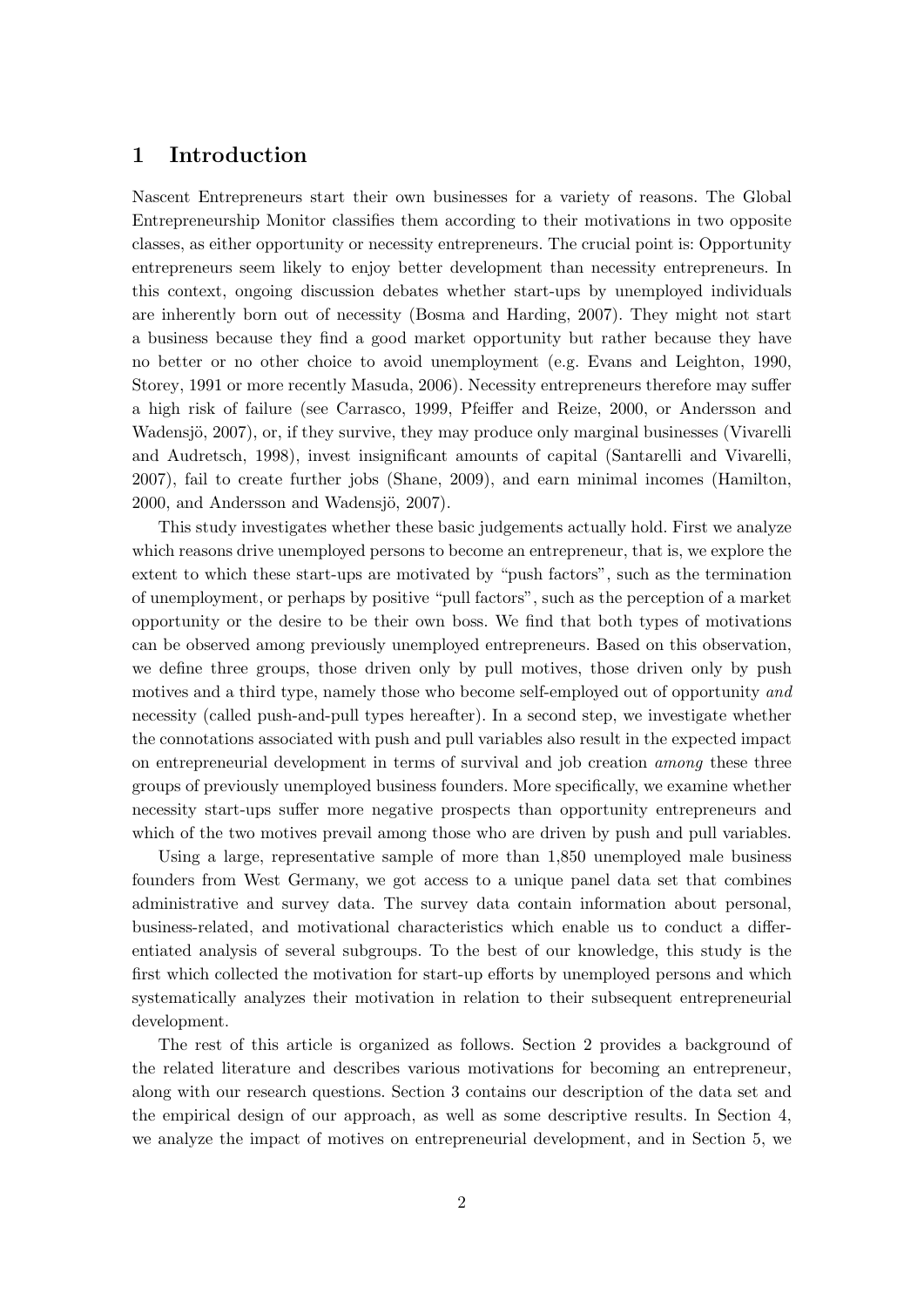discuss the results and policy implications. Section 6 clarifies the limitations of the study and Section 7 concludes.

# 2 Prior Research and Research Questions

Prior research has investigated why people decide to run their own business. Using a questionnaire with 23 different items, Shane, Kolvereid, and Westhead (1991) extracted four factors, labeled recognition, independence, learning, and roles. Birley and Westhead (1994) instead identify seven factors: need for approval, need for independence, need for personal development, welfare considerations, perceived instrumentality of wealth, tax reduction, and following role models. On the basis of these findings, Carter, Gartner, Shaver, and Gatewood (2003) have developed five categories of entrepreneurship reasons, namely, innovation, independence, recognition, roles, and financial success, with self-realization added as a sixth factor.<sup>1</sup>

We adopt a more parsimonious approach, inspired by the General Entrepreneurship Monitor (see Bosma and Harding, 2007), which differentiates between only two classes of motivation: those who initiate entrepreneurial activities voluntarily and those who are pushed into such activities to address their unemployment. However, a quick review of the existing categories of motivation reveals that much less information pertains to push factors than to pull factors. In this section, we therefore provide an overview of typical rationales for these two classes of motivation and describe why they are associated with opposite expectations with respect to entrepreneurial development.

#### 2.1 Opportunity and Necessity Entrepreneurs

Characteristic pull motivations include the perception of a market opportunity or an innovative idea, such that the entrepreneur searches for new or better solutions than those given in the actual (market) environment (see McClelland, 1961; Shane et al., 1991; Birley and Westhead, 1994). An entrepreneur also might recognize an existing network that he or she could try to exploit. Such networks might contain initial customers or provide production capabilities, both of which help ensure market orders.

According to the taxonomy suggested by Carter et al. (2003), other pull motivations relate to categories such as independence, recognition, self-realization, or financial incentives. Independence involves the willingness to be free of any external control or to become one's own boss. Self-realization, recognition, and financial incentives all reflect motivational factors pertaining to the aspiration to gain approval for entrepreneurial activities, whether through the realization of goals (see Fischer, Reuber, and Dyke, 1993), through other people (Nelson, 1968), or through financial success (Birley and Westhead, 1994).

Less research considers why necessity entrepreneurs choose to get into business. Prevailing opinion in entrepreneurship research suggests that necessity entrepreneurs lack

 $1$ Other discussions relate to which motivational factors are crucial for starting a business when comparing entrepreneurs with non-entrepreneurs (see, e.g., Carter et al., 2003), or how to model the intentional process between motivations and entrepreneurial development (see, e.g., Krueger, Reilly, and Carsrud, 2000, who proposed two competing models of such entrepreneurial intentions).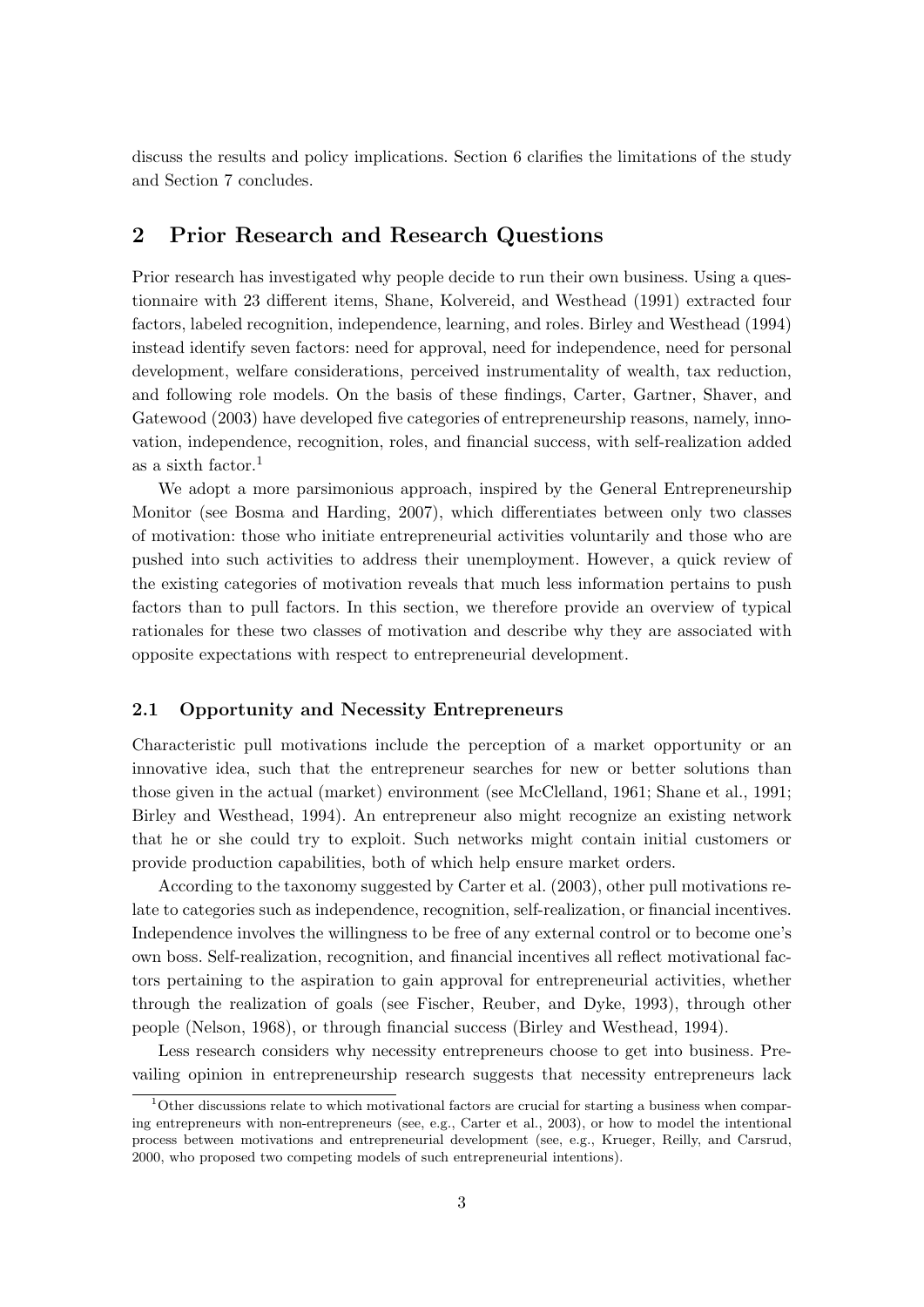other or better alternatives to unemployment (see for instance Storey, 1991, or Clark and Drinkwater, 2000). Unemployed persons who face the termination of their unemployment benefits may also feel a sense of necessity to become self-employed if they have no other income options. A third reason—in contrast to the previous ones—is that external parties advise the unemployed persons to try self-employment as an alternative option (see Caliendo and Kritikos, 2009). In all cases, the opportunity cost of deciding to become an entrepreneur is significantly lower than the opportunity cost for those who make this decision while they are employed (see also Amit, Muller, and Cockburn, 1995).

#### 2.2 The Influence of Motivational Factors on Start-up Success

A common understanding of entrepreneurship developed in previous research makes clear why opportunity entrepreneurs raise positive and necessity entrepreneurs raise negative expectations. Entrepreneurial activities appear as crucial for economic development for three main reasons. First, entrepreneurs create their own jobs in terms of self-employment (e.g., Evans and Leigthon, 1989). Second, entrepreneurs likely invest substantial amounts of capital and create further job opportunities as they build their growing company (e.g., Parker and Johnson, 1996). Third and maybe most important, entrepreneurs are expected to be innovative (see, e.g., Arrighetti and Vivarelli, 1999), which makes them the essence of future economic growth (see, e.g., Audretsch, 2007).

By combining expectations about entrepreneurial activities with the motivations of the two classes of entrepreneurs, we can easily understand why opportunity entrepreneurs seem preferable to those that start a company out of necessity. According to the various pull motives opportunity entrepreneurs should establish their own jobs, invest significant sums of capital into their entrepreneurial activities, create new and further jobs, and (in the best cases) be innovative. In contrast it seems reasonable to expect that necessity entrepreneurs simply employ themselves. Their lack of pull motives implies that they will create neither further jobs nor innovative ideas. Because they are pushed into running a business by their lack of alternative wage employment opportunities, these entrepreneurs may not be really prepared to launch a business.

Thus, opportunity entrepreneurs appear to meet two or even all three of the expectations raised by entrepreneurship research, whereas necessity entrepreneurs might be able to achieve just one expectation or may return to unemployment after a short period of time using up all the scarce resources devoted to their entrepreneurial adventure.

However, little empirical analysis considers the actual characteristics of previously unemployed business founders, their survival rates, direct job creation, and other key variables. Moreover, existing analyses generally are based on small data sets, so this discussion still lacks empirical evidence.<sup>2</sup> We instead use a panel data set which asks unemployed respondents why they decided to get into business at the initial stage of their start-up process. In so doing we investigate the following research questions:

<sup>2</sup>For some evidence in different European countries, see, Storey and Jones (1987), Evans and Leighton (1990), Storey (1991), Audretsch and Vivarelli (1995), Hinz and Jungbauer-Gans (1999), Pfeiffer and Reize  $(2000)$ , and Andersson and Wadensjö  $(2007)$ .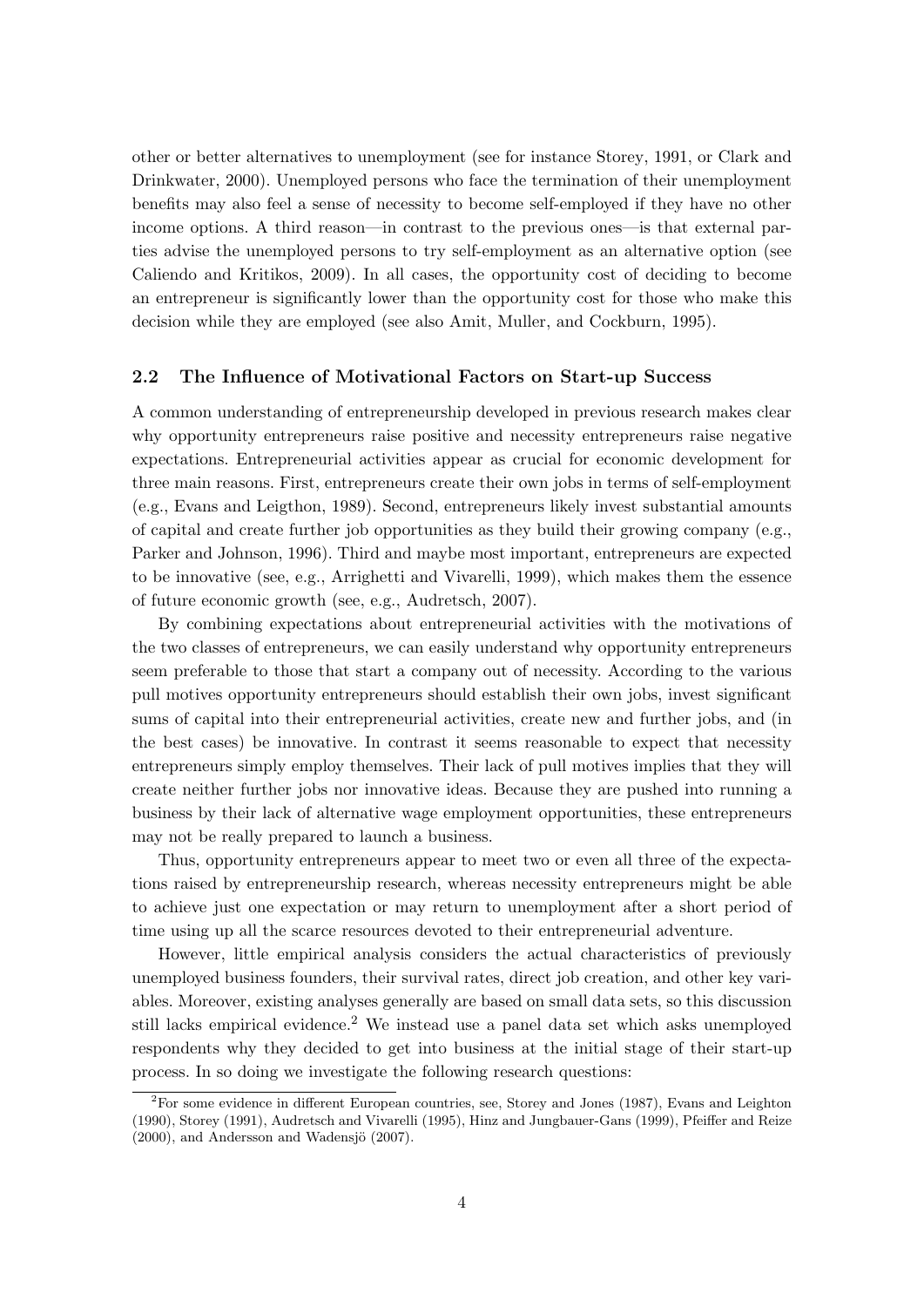- (i). Are start-ups by unemployed persons motivated only by push variables or do there exist start-ups by unemployed being motivated by pull variables?
- (ii). Are there any further variables allowing us to characterize different motivational types among the population of start-ups by unemployed persons?
- (iii). Does the expected relationship between motivation, entrepreneurial development, and survival rates hold among start-ups by previously unemployed? In other words, do opportunity entrepreneurs have a higher probability of survival and create larger businesses than do necessity entrepreneurs even if they start out of unemployment?

# 3 Data Set and Descriptives

#### 3.1 Sample

Labor market reforms in Germany in 2002/2003 (the "Hartz reform") expanded support for business start-ups by formerly unemployed persons substantially. As a consequence, between 2003 and 2006, more than one million unemployed persons made use of public support schemes and became self-employed. Simultaneously, an evaluation project launched to collect a unique, representative data set. We use this data set, which consists of a random sample of more than 1,850 previously unemployed male participants, for our analysis. They became self-employed in West Germany in the third quarter of 2003 at which point there existed in Germany two different public support programs, the bridging allowance (BA,  $Überbrückungsgeld$  and the start-up subsidy (SUS, *Existenzgründungszuschuss*). The observed members of the data set received support from either of the two programs. Both programs aimed to cover the basic costs of living and social security contributions during the initial stage of self-employment, when businesses might not be able to yield adequate income.<sup>3</sup>

The data set combines administrative information from the Federal Employment Agency (FEA) with survey data, collected at two points in time. In the first interview, during the initial phase of the start-up, the respondents indicated the reasons why they decided to start their business. They also reported basic characteristics about their businesses, such as their start-up capital, the chosen industry, and their previous work experience in this area. In a second interview, approximately 2.5 years after the business formation, they reported on the development of their businesses, such as their employment status (to measure survival rates) and direct job creation.

#### 3.2 Motivation to Become an Entrepreneur

To examine their motivation the first interview asked respondents the following question: "Which motivations were crucial for your decision to start your own business?". Multiple

 ${}^{3}$  For more details on the two programs and on business development, see Caliendo and Kritikos (2009); for an impact analysis of the support programs, see Baumgartner and Caliendo (2008).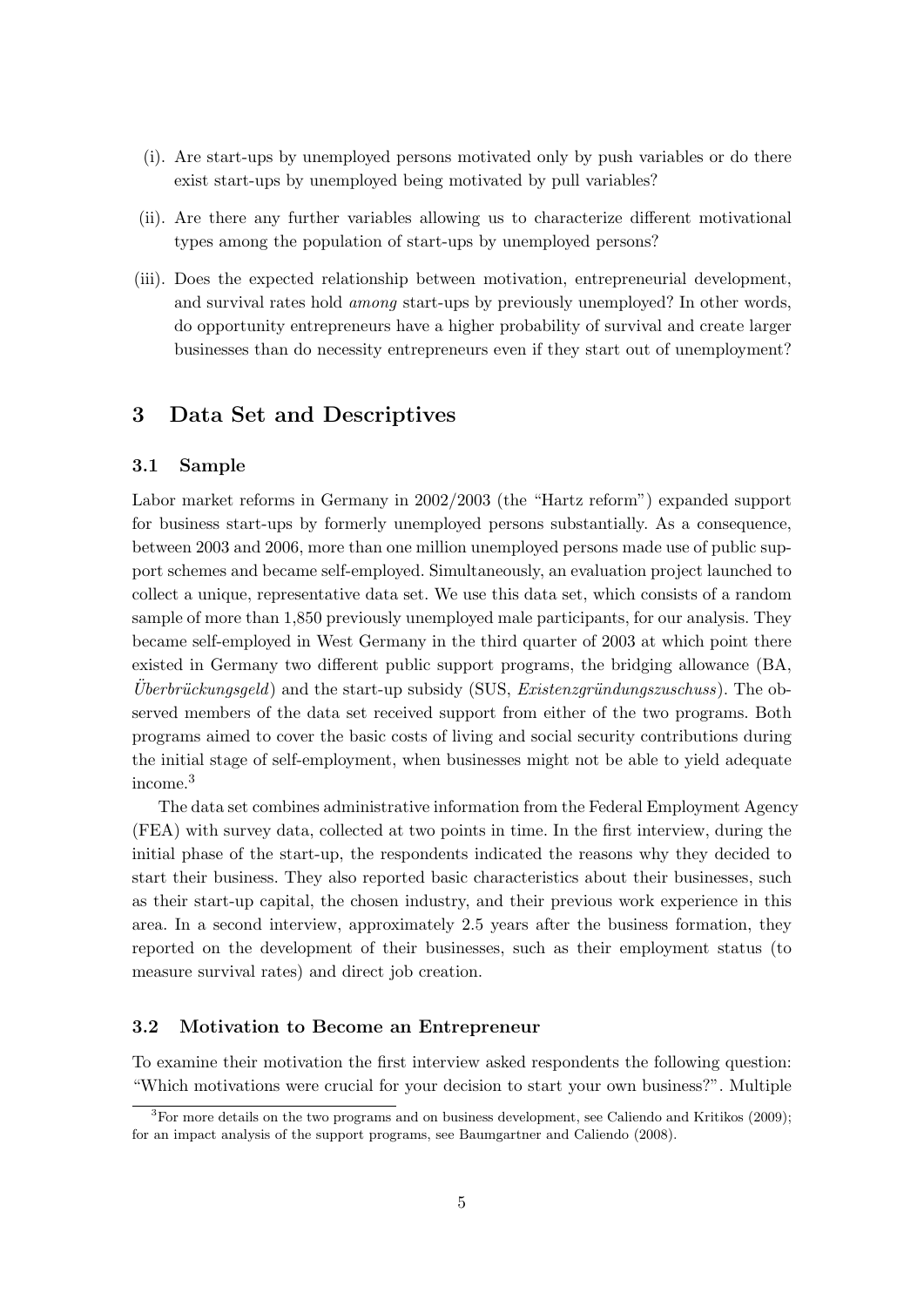answers ("apply" or "does not apply" for each motive) were allowed, as the six possibilities in Table 1 exemplify.

#### Insert Table 1 about here

Conventional wisdom in entrepreneurship research suggests that three of the six possible answers ("being my own boss", "had first customers", and "perceived a market opportunity") are associated with pull motives, whereas the other three answers ("termination of unemployment", "exhaustion of unemployment benefits", and "advice from the labor agency") relate to push motives. This categorization of motives is confirmed by principal components factor analysis (Figure A.1 in the Appendix shows the rotated factor loadings and unique variances). Only the variable "had first customers" loads on both factors, but it is stronger for pull motives. Thus, the two factors support previous suggestions about push and pull motives, and we base out further analysis on this distinction.<sup>4</sup>

In Table 1, we report the shares of respondents for each variable. Approximately 80% of all persons were driven by the central push factor, "termination of unemployment", and little more than 60% of the business founders state that they had "first customers", whereas little less than 60% were guided by the main independence motive of "being their own boss".<sup>5</sup> The pull motive with the lowest share is "first customers" (with 30%). The other push motives are less important, such that exhaustion of unemployment benefit entitlements appears in only 30% of the cases, and advice from the labor agency in 15%.

According to these motives, we divided the entrepreneurs into three categories: those who indicated in the survey that they were driven only by one or more pull motives but no push motive (i.e. pull types), those for whom only push motives were the reason to become self-employed (push types), and a third category of entrepreneurs who chose a mix of push and pull motives as motivational drivers (push-and-pull types)<sup>6</sup>. Among these categories, we aim to identify the share of each type, as well as determine whether pull types have a higher probability of business survival than do push types, and which of the two motives has a prevailing influence on survival rates for push-and-pull types.

Our data reveal that less than 30% of the population is driven by clearly delimitable push or pull factors. Most entrepreneurs are motivated by both pull and push motives (see Table 1), which leads to our first observation:

Observation 1: A minority of 13% of all start-ups by unemployed persons are driven by push motives alone, and 16% are guided merely by pull motives. The remaining share, a majority of more than 71% of all unemployed persons starting their own business, are guided by both pull and push motives.

Not every start-up by an unemployed person therefore implies a necessity entrepreneur. Table 1 further shows which reasons are predominant for the three categories.

 $4$ More details about the factor analysis are available on request from the authors.

<sup>5</sup>Recent research by Benz and Frey (2008) also shows that independence can be an important motivation of becoming self-employed.

<sup>6</sup> It is certainly straightforward to speak of push or pull types if people chose only one type of motive. Those who choose both motivations repeatedly also are clearly mixed. However, those who choose only one motive of a conflicting type are more challenging. To control for this problem, we conducted several sensitivity tests throughout the analysis.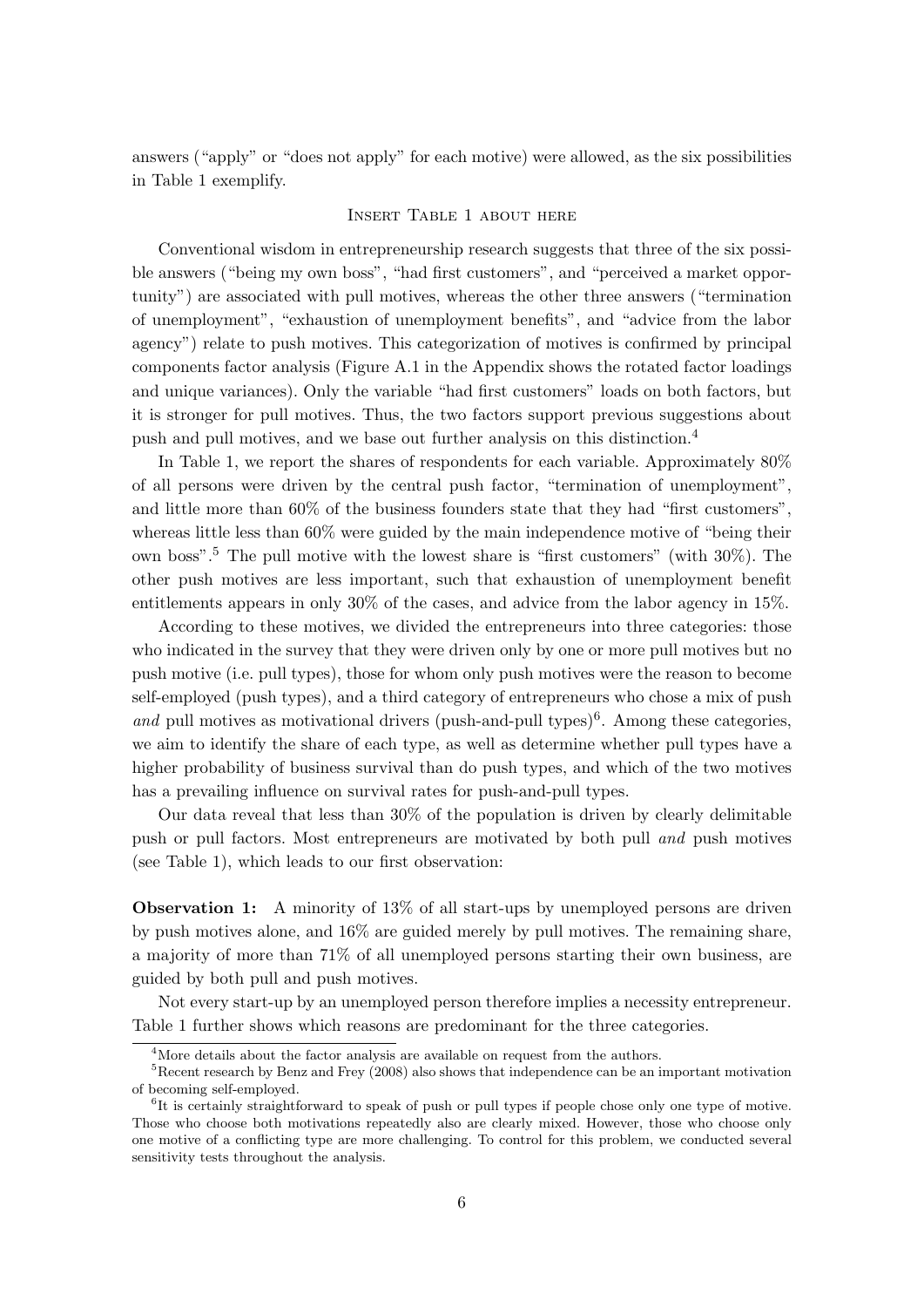#### 3.3 Descriptive Characteristics

In this section, we examine the extent to which the differing motives are reflected in basic socio-economic characteristics on the one hand, and on the other hand in the sizes of the entities developed by each of the three types where size is measured as amount of capital invested and number of jobs created. For our initial picture, Table 2 provides the sample means of selected variables that describe the characteristics of the three types of business founders. We add results from a t-test of mean equality to reveal any differences among these types.

#### Insert Table 2 about here

A first glance at basic socio-economic variables shows that pull types are significantly younger (on average, 35.8 years) than push types (40.9 years), and push-and-pull types are about the same age as push types (39.0 years). Similar differences emerge in the school degree. The share of respondents with an upper school degree is highest among pull types (47%), followed by push-and-pull types (36%) and push types (32%), such that the differences are significant for pull types in comparison to the other two. For the share of individuals with a low-level school degree, the ranking almost reverses. The same picture develops when comparing previous durations of unemployment. While pull types on average have been unemployed for less than four months and more than half of them for less than three months, it takes push-and-pull types and push types on average around eight months of unemployment before they decide to become self-employed. Differences are significant again only between pull types and the other two types.

#### Insert Table 3 about here

A further difference across all three types becomes obvious when we note pre-start characteristics, such as previous working experience and efforts for business preparation. Having gained working experience in the sector in which founders aim to start their business likely is a crucial prerequisite for entrepreneurial success (c.f., e.g., Cooper, Woo, and Dunkelberg, 1989, Cressy, 2006, Colombo, Delmastro, and Grilli, 2004). Among pull types, as we show in Table 3, there is the highest share of respondents with working experience from regular employment in the same industry (79%), followed by push-and-pull types  $(68\%)$ , whereas only  $61\%$  of all push types claim to have such experience. Of those with no previous relevant working experience, the ranking reverses, such that the most push types have no experience (26%). The highest share of push-and-pull types occurs for those who have gained working experience during secondary employment opportunities, or in their leisure time.

Another difference pertains to the nonfinancial support, in the form of professional assistance during start-up preparation. Push-and-pull types use significantly more coaches and consultants (almost 30% of the cases) than pull types or push types, who both use consulting 23% of the time. There is also a high share of push-and-pull types who are able to rely on support from others (e.g., friends, family, fellow firm owners): 53% of all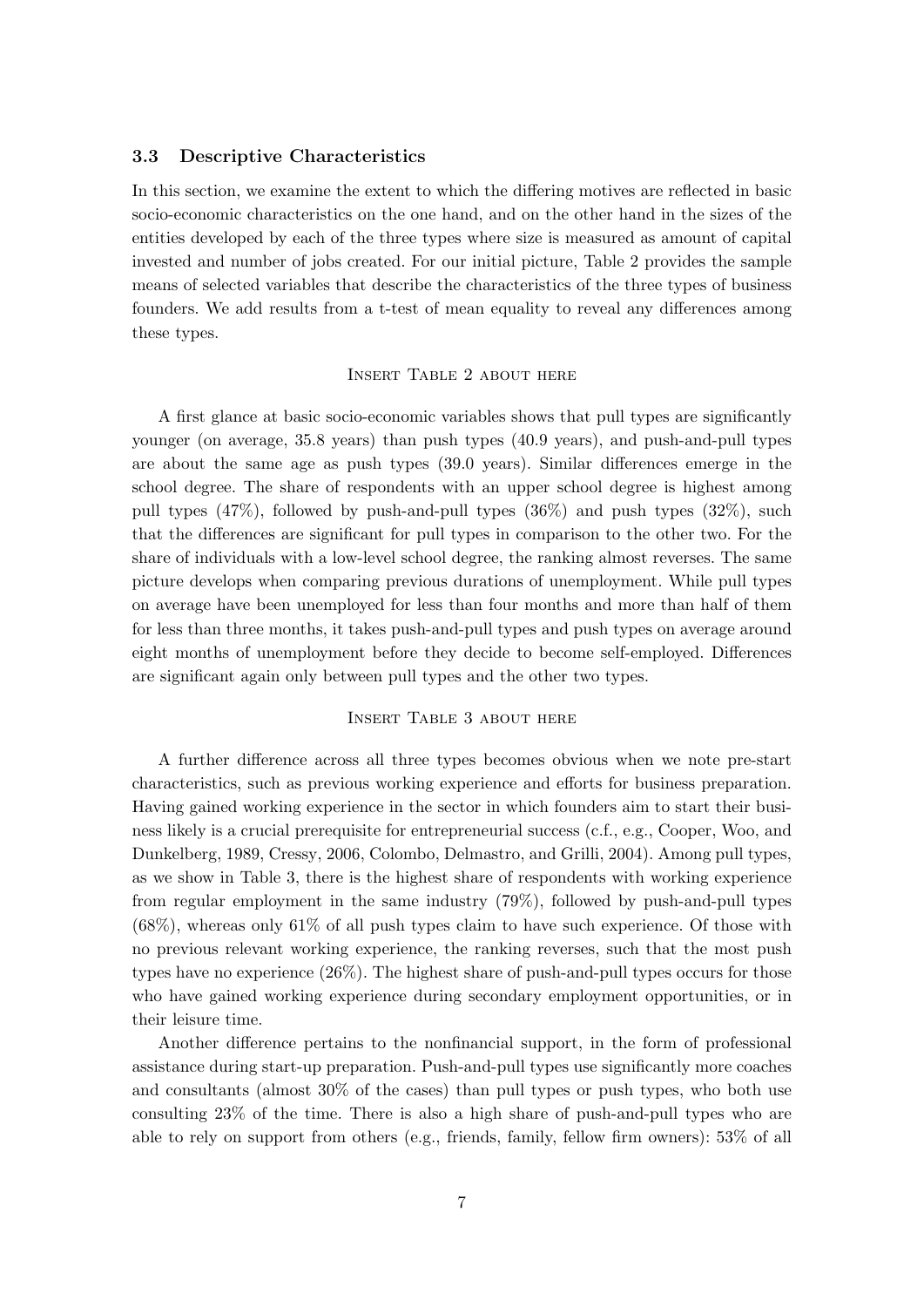push-and-pull types do so, as do a similar share of pull types, but only 40% of push types use their networks.

Considering the business characteristics (see also Table 3), we find no important differences with respect to the choice of the business line, but several differences with respect to the size of the created businesses. Pull types invest the highest amounts of capital into their venture—greater than  $\epsilon$ 10,000 by 44% of pull types, 25% among push-and-pull types and 23% among push types.

The observations with respect to the amount of invested capital also correspond to (or could be influenced by) the risk-taking behavior of the three types of business founders. The respondents indicated their willingness to take risks on an 11-point scale ranging from "0" (complete unwillingness) to "10" (complete willingness). Pull types are willing to take significantly more risks (6.21 points) than push-and-pull types (5.92 points) and than push types (5.66 points).

Observation 2: Pull-type entrepreneurs, compared with push type entrepreneurs tend to be younger, and more educated, and have experienced shorter unemployment and more relevant work experience; they also are less risk averse and invest more capital when they decide to start their own venture. Entrepreneurs guided by both kind of motives are remarkably similar to push type entrepreneurs, though they ask for more support and consulting services.

#### 3.4 Survival and Job Creation

Focussing at the entrepreneurial development of the start-ups in terms of survival and employees, Figure 1 plots the Kaplan-Meier survival function for the three types of business founders. The development in the first six months is quite similar, but it starts to diverge in the next six months. After one year survival rates already differ significantly. Whereas approximately 92% of the pull types are still in business after twelve months, only 79% of the push types are. The push-and-pull types again fall in between, with a rate of 84%. Ongoing development increases these differences. Whereas for the pull types, business survival remains quite steady, more than 20% of the push types exit self-employment by the end of our observation period.<sup>7</sup> Of the 1,855 start-ups, we observe 616 failures corresponding to an overall failure rate of 33.2%. We also conducted a log-rank test in which we contrasted the expected number of failures for each start-up type with the observed number of failures. For pull types, we expect 111 failures and observe only 66; for push types, it is the other way around, that is we expect 69 and observe 97. Finally, for push-and-pull types we expect 436 and observe 453 failures, so we can conclude that the survivor functions are significantly different across the three groups.

Insert Figure 1 about here

<sup>7</sup>A likelihood ratio test of homogeneity in the survival rates for the three groups is clearly rejected  $(\chi^2(2) = 30.62, p = 0.000).$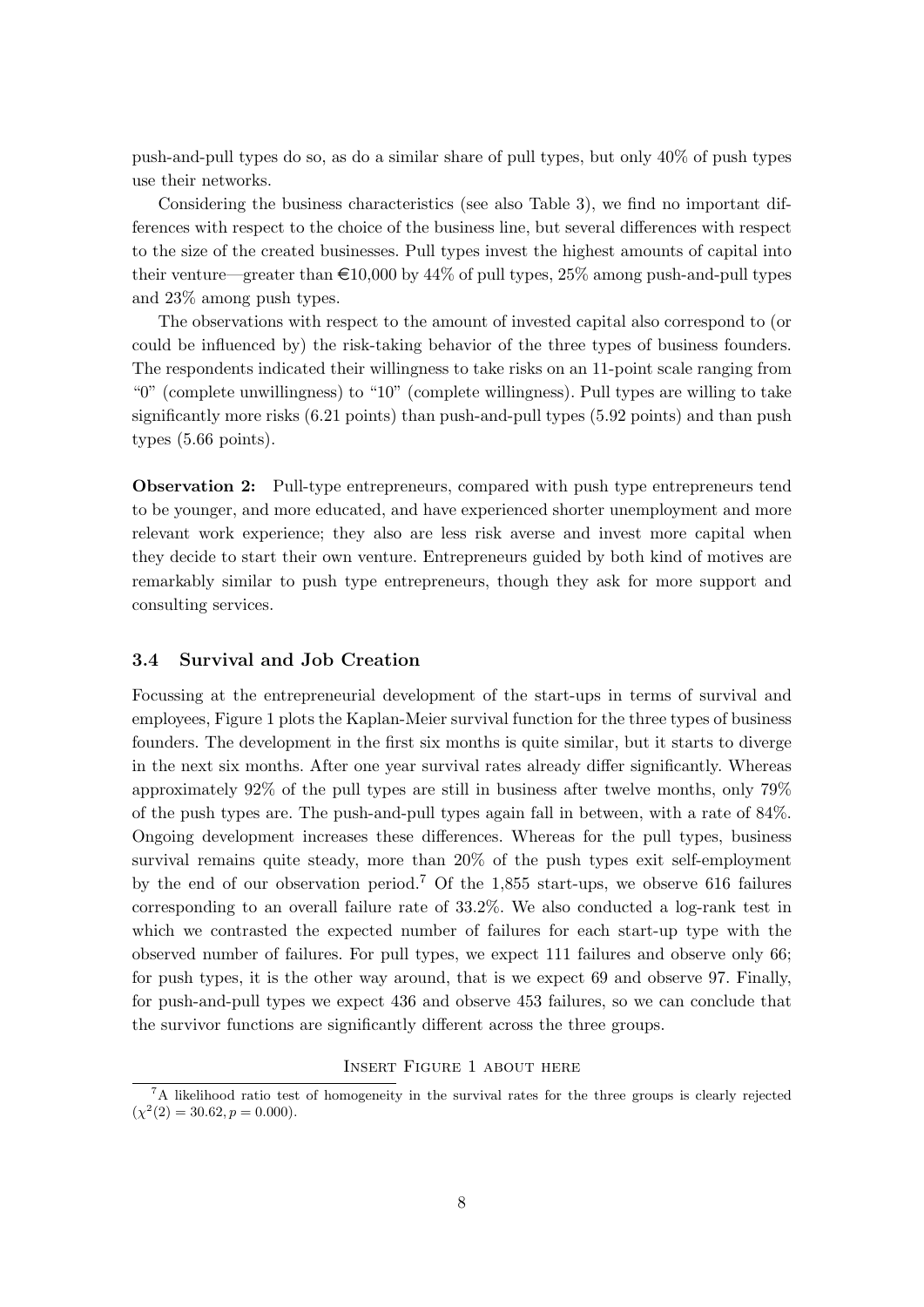We summarize the situation at the end of our observation period in Table 4. Some of the business founders who failed with their business idea take second chances, such that among pull tpyes we observe 22.4% failures but a share of 80% in self-employment after 2.5 years. That is, approximately 2.4% of the unsuccessful founders have tried again to start a business. When analyzing return to unemployment as a proxy for business failure,<sup>8</sup> we find an unambiguous connection between types and unemployment rates; returns to unemployment are lowest among pull (5.9%) and highest among push types (17.9%), whereas 13.6% of the push-and-pull types are unemployed again. The observation of a relatively high return to unemployment among push-and-pull types likely reflects diverging returns to regular employment (a rough indicator of business closure): 16.6% of push types conclude their self-employment activities and return to regular employment, whereas pushand-pull types and pull types have both a rate of return of only 11.7%.

#### Insert Table 4 about here

Table 4 also contains information about the share of businesses with at least one employee after 2.5 years. The differences are substantial. Nearly 37% of the pull types create further jobs, but among push-and-pull types and push types, the shares are around 23%. Among business founders who decide to employ additional persons in the business, pull types create an average of 4.2 additional jobs, push-and-pull types 3.5 and push type business founders create 2.8.<sup>9</sup>

Observation 3: Among start-ups by previously unemployed entrepreneurs, pull-type entrepreneurs have higher survival rates, enjoy lower failure and closure rates, and create larger businesses in terms of additional jobs than do push type entrepreneurs. Entrepreneurs guided by both kind of motives are in-between push and pull types in terms of business survival and in terms of the average size of the created business, even if with respect to business size push-and-pull types are more similar to push type entrepreneurs.

### 4 Empirical Analysis

To test whether the various motivations for starting a business affect entrepreneurial development, in particular survival rates of entrepreneurs and the probability of hiring employees, we use both parametric and non-/semi-parametric methods. We start with binary logit models to analyze the exit probability and the probability of hiring employees, before we examine the same outcome variables with semi-parametric propensity score matching methods that provide a more efficient and accurate effect estimate. Finally, we use discretetime duration modeling to analyze the effect on the survival rates, explicitly taking the time of exit into account.

<sup>8</sup>For a discussion of the difference between business failure and closure, see Headd (2003) and Bates (2005).

<sup>9</sup>Previous research on the overall start-up activities shows that during this time, 30% of all start-ups (irrespective of their previous employment situation) created on average between three and four additional jobs, (see, e.g., Piorkowsky, 2008).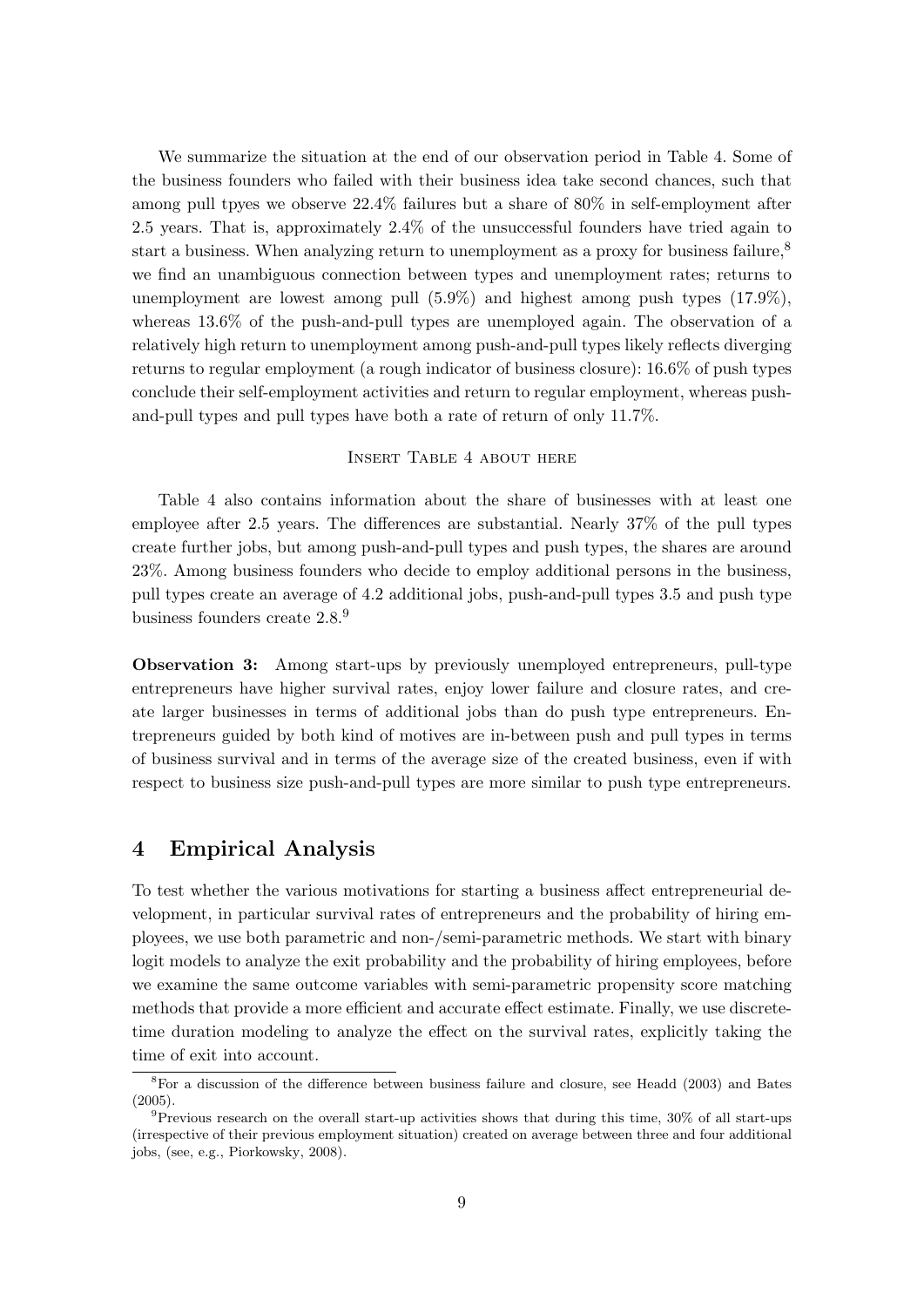#### 4.1 Binary Logit Estimations for Exit and Employees

In our first regression, we aim to find out which variables affect the exit probability of self-employed persons (with exit defined as the sum of failures and closures). The outcome variable equals 1 if the person is no longer self-employed during our observation period (business exit) and 0 if the person is still self-employed. With this outcome variable, we can use a binary logit model for the estimation. We employ a set of explanatory variables, as already explained in the descriptive analysis in Section 3.3. We thus aim to determine whether pull and push motives have the expected influence, controlling for many other characteristics. We provide the results in columns (1) and (2) of Table 5.

#### Insert Table 5 about here

The push-and-pull types serve as the base category for this regression. We already observed 616 exits in total, corresponding to an exit rate of 33.2%. The marginal effects in column (2) can be directly interpreted in relation to this overall exit rate: pull types have a significantly lower exit probability by 8.4%-points; that is their exit probability is 25% lower than that of push-and-pull types. For push types though, we find a significantly higher exit probability of  $6.8\%$ -points. To test the sensitivity of our results to the definition of the three types, we conduct two sensitivity tests. First, we drop all respondents whose motivational factors consist of three pull (push) motives and one push (pull) motive. The resulting change in the shares of the three types appears in Table 1. Second, we re-assign those respondents who indicate three push and one pull motive as push types (and vice versa), then re-estimate the model with these new definitions. The results (see Tables A.1 and A.2 in the Appendix) confirm our previous findings.

Moreover, we observe several influences of other variables on entrepreneurial development, in line with prior research. With respect to age, we use the group "18-29 years" as the reference category and find that older respondents, in the "30-39 years" group (which also contains the most entries) have a significantly lower exit probability. Formal education is essential to self-employment success (Cooper, Gimeno-Gascon, and Woo, 1994), and we find that exit rates decrease with the educational level, such that skilled workers and entrepreneurs who have earned tertiary education fail significantly less often than do unskilled workers. Moreover, unemployment history plays a indirect role. In our data, while unemployment duration has no significant influence on exit, we find a significantly negative correlation between the amount of remaining unemployment benefit entitlements (measured in months) and the exit rate.

The amount of the invested capital has a highly significant influence on survival rates; compared with the the baseline category "no capital", respondents who invested more than  $\epsilon$ 10,000 have lower exit rates. This observation indicates that start-ups with more capital adopt a more long-term perspective on their business and probably have planned their businesses more carefully.<sup>10</sup> Start-ups in the craft and construction sectors have sig-

 $10$ This observation does not allow for the conclusion that simply investing more capital into a business increases its survival probability.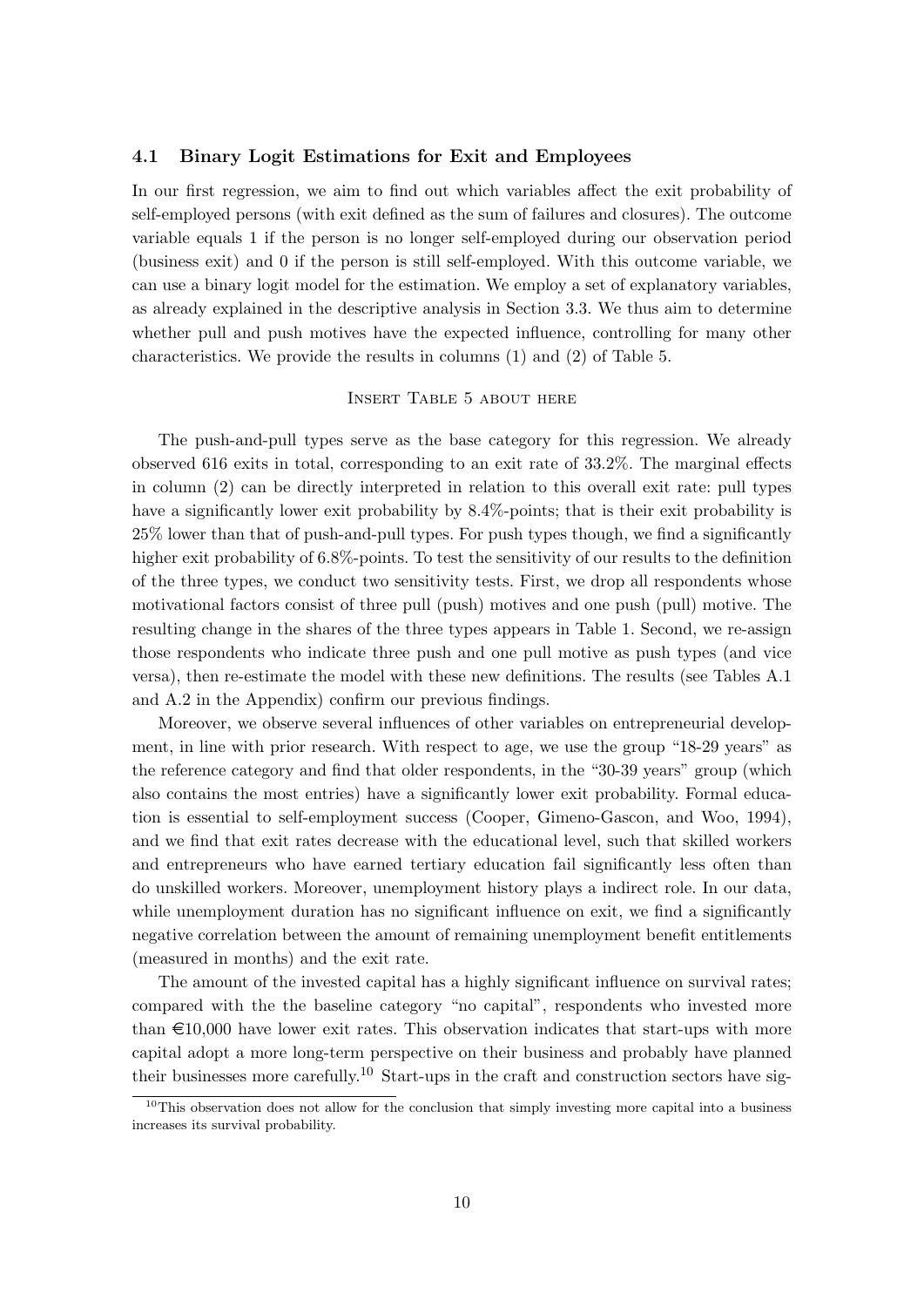nificantly higher survival rates than the base-category of "other industries".<sup>11</sup> In accord with prior entrepreneurship research, we find another decisive variable for success and exit, namely, the entrepreneur's work experience. This variable significantly decreases exit probabilities when entrepreneurs have experience in the specific business segment in which they conduct their start-up activities. A new business segment increases the exit probability. Finally, we find a negative influence, in that immigrants to Germany (often accentuated because of their higher-than-average entrepreneurship rates compared with the broader German population) suffer significantly higher exit rates.

We also analyze the success of the entrepreneur in terms of the number of employees hired. Therefore, we construct an outcome variable that takes a value of 1 if the entrepreneur has at least one employee at the time of the interview and 0 otherwise. We again use a binary logit model for the estimation; the results are in columns (3) and (4) in Table 5. The overall share of start-ups with at least one employee is 25.2%. The probability of employing others decreases with age and unemployment duration; it also decreases if people have previous experience earned through leisure time or specialize in the IT sector. It increases with start-up capital and readiness to take risks. With respect to the three types, we do not find a significant difference between push- and push-and-pull types. However, the probability of hiring at least one person is 8.1%-points higher for pull types, which corresponds to an increase of nearly one-third. We replicate the sensitivity analysis for this outcome variable and find stable effects (even slightly increasing to 8.6% and 8.8%-points).

Result 1: A parametric analysis confirms the observations in the descriptive analysis. Controlling for a large set of characteristics that are relevant for entrepreneurial outcomes, we show that pull types have a lower and push types a higher exit probability than do push-and-pull types. Moreover, pull types have a higher probability of creating additional jobs in their venture compared with the other two types.

#### 4.2 Propensity Score Matching Estimation

We observed in Section 3.3 that the three types of start-ups differ significantly in many socio-demographics and business-related characteristics. In the previous parametric analysis, we control for these differences in a linear way. However, huge discrepancies in the distribution of the covariates might bias the results. Matching methods provide a simple and intuitive tool for adjusting the distribution of covariates among samples from different populations, and they are widely used in evaluation research to estimate treatment effects (see, e.g., Imbens and Wooldridge, 2009). The basic idea is to compare only similar individuals and thus make the different samples comparable on all relevant characteristics, which influence the selection process into the sample and the outcome variables. Given that these relevant characteristics are observed ("selection on observables" or "unconfoundedness"

<sup>&</sup>lt;sup>11</sup>The positive impact of the construction sector should be highlighted: Recently observed positive developments in this sector (after high exit rates in previous years) seem to have decreased the exit probabilities of the new businesses, too.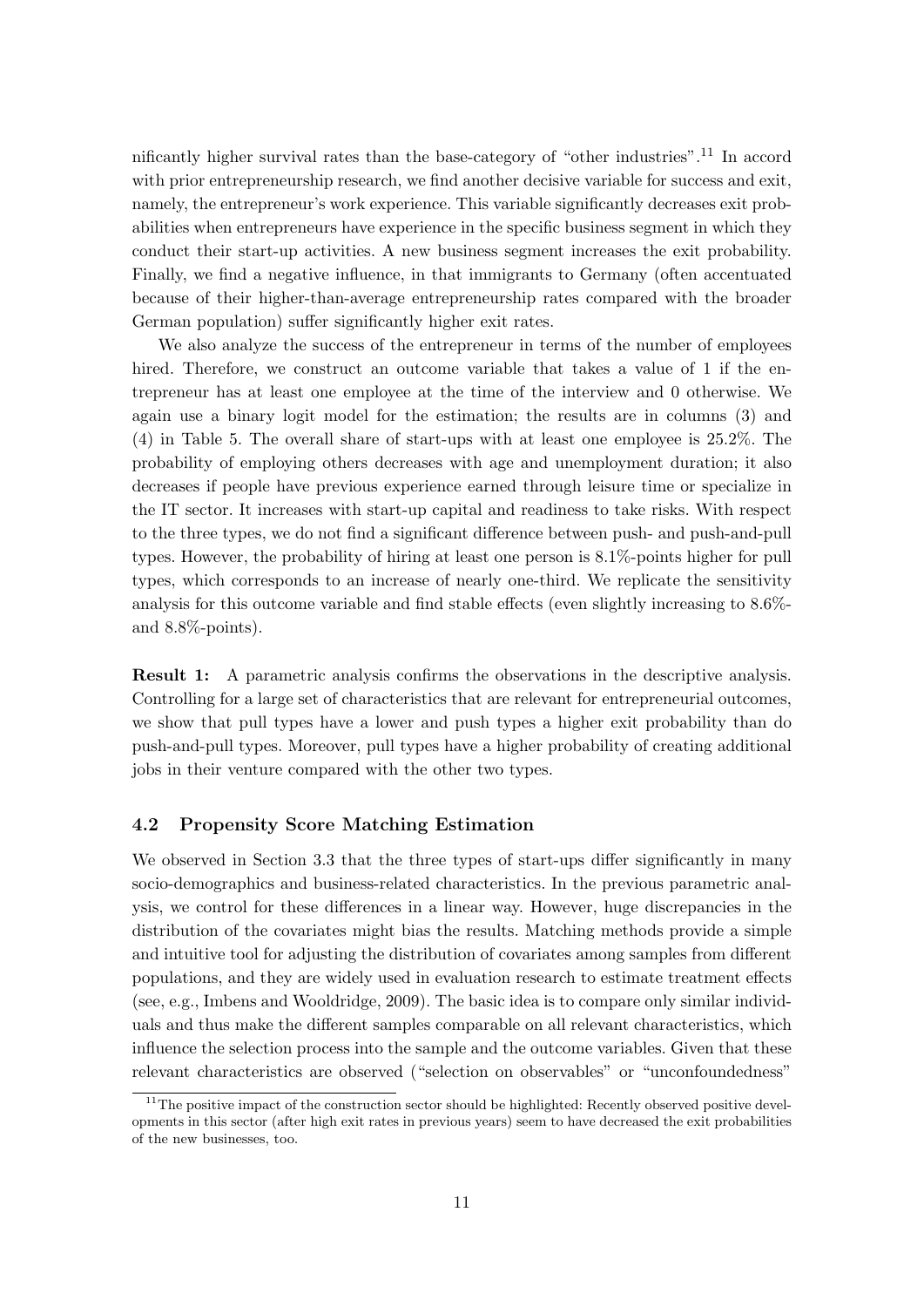assumption), the distribution of an outcome variable  $Y$  between two groups of units can be compared, after taking into account the confounding effects of observed covariates  $X$ . Let W be a binary variable that indicates membership in a particular population of interest. Then

$$
\tau = E[Y \mid W = 1] - E[E[Y \mid X, W = 0] \mid W = 1]. \tag{1}
$$

In evaluation research,  $\tau$  takes a causal interpretation as the average treatment effect on the treated (ATT). We do not claim such a strict causal interpretation but use this method to make the different samples comparable and obtain a more accurate picture of the effects. Matching on X can become hazardous when X is of a high dimension (curse of dimensionality) and sample sizes are small. Therefore, we rely on Rosenbaum and Rubin (1983), who show that under unconfoundedness, it is sufficient to condition on balancing scores  $b(X)$  instead of X. The propensity score  $P(X)$ , that is the probability of belonging to a group, is a possible balancing score.

In the Appendix (Table  $(A.3)$ , we provide the results of three binary logit estimations for a pairwise comparison across the three types of start-ups. For example, in column (1) we have estimated the probability of being a pull type for those persons who are either pull or push types. The probability of being a pull type increases with education, previous experience, and preparation but decreases with age and immigrant status. We plot the predicted probabilities in Figure A.2 in the Appendix; the pull types are depicted in the upper half and the push types are in the lower half. The distribution is quite different; therefore with our matching we attempt to find for every member of one group, one (or more) similar member(s) of the other group. Similarity is proximity in terms of the propensity score. Columns (2) and (3) of Table A.3 contain the remaining two pairwise estimations, and the related distributions are depicted in the lower parts of Figure A.2. At first glance, pull types are clearly very different from the other two groups, whereas the overlap between push-and-pull and push types is much closer.

Several different matching algorithms have been suggested by previous research (e.g., Imbens, 2004, Caliendo and Kopeinig, 2008). The results in Table 7 are based on a kernel matching algorithm with an epanechnikov kernel function, a bandwidth of 0.02, and the imposition of common support. The latter means, that observations for which no similar counterpart can be found in the opposite group are dropped from the analysis. The results are not sensitive to the choice of the matching algorithm, and standard errors are based on 100 bootstrap replications.<sup>12</sup> The upper half of Table 7 refers to the outcome variable exit probability, and in the first row we compare pull and push types.

Due to the common support requirement we must drop 56 members of the pull type group because we can find no comparable member of the push types group. This highlights one advantage of matching estimators in contrast to standard regression estimations. The standardized bias in the covariates before matching was 21.6%, but it diminishes by 68%, which corresponds to a satisfactory bias of 6.9% after matching.

Pull types have a 18%-point lower exit probability compared with push types. This effect is highly significant and larger than our results from the parametric regression. When

 $12$ Sensitivity analysis are available on request from the authors.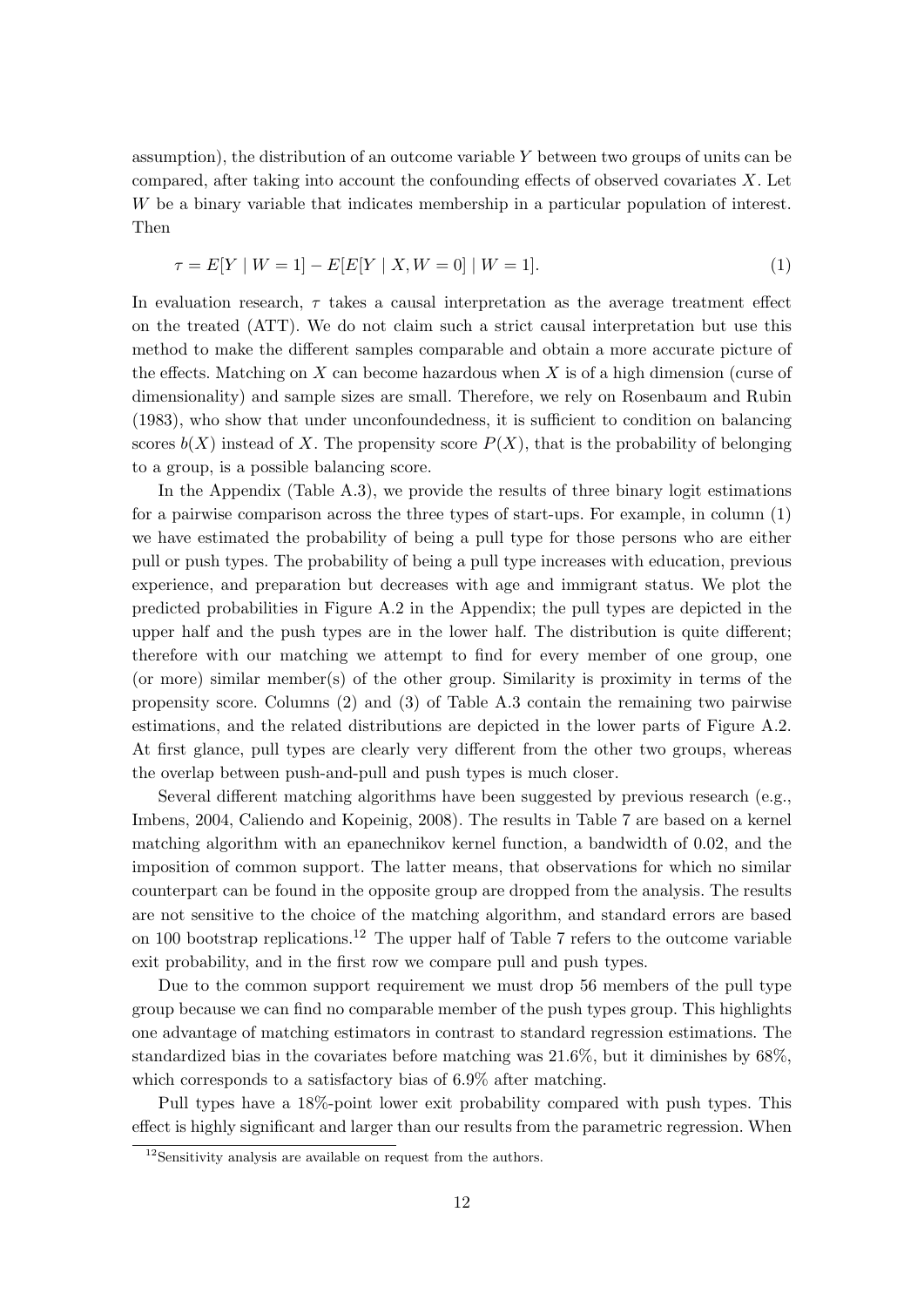comparing pull and push-and-pull types, we obtain an estimate of 6%-points. Comparing the two bottom groups leads to an estimate of 12%-points in favor of the push-and-pull types.

With respect to the second outcome variable, pull types have a 12%-point higher probability of hiring at least one employee compared with push types; the effect is still as much as 8%-points when we compare against push-and-pull types. These effects are significant at the 10% level, but the remaining bias after matching for the first comparison is quite high. We do not find significant differences when we compare the two bottom groups, which might be due to the fewer observations available for this type of analysis.

Result 2: The propensity score matching estimation confirms our previous findings: Pull-type entrepreneurs have the highest survival rates and largest businesses developments, followed by push-and-pull types, and then push types. Moreover, the matching procedure of similar types reveals that in their survival rates push-and-pull types are much more different from push types than they are with respect to the size of the businesses. The comparisons get more difficult for the job creation variable, because the distribution of the characteristics is quite different across the three subgroups (expressed as a relatively high remaining bias after matching).

#### 4.3 Survival Analysis

This far we have analyzed exit probabilities without taking the timing of the exit into account. Therefore, we turn to a discrete-time duration model that can analyze the determinants of entrepreneurial survival and integrate the timing issue. Our sample of respondents  $i = 1, ..., N$  entered self-employment at time  $t = 0$ . For each respondent we observe the time  $T_i$  spent as an entrepreneur. If they remain self-employed for the whole observation period, the data are right-censored. That is, in the last moment, several spells have finished, while others continue (Table 4 indicates that between 58% and 78% in the three groups remain self-employed for the whole observation period). The exit function is given by  $P(T \le t) = F(t)$ , and the survivor function is  $P(T > t) = 1 - F(t) \equiv S(t)$ . We assume that the hazard rate for respondent i at time  $t > 0$  takes the proportional hazard form  $\lambda_{it} = \lambda_0 \cdot exp[X'_{it} \beta]$ , where  $\lambda_0(t)$  is the baseline hazard at time t,  $X_{it}$  is the vector of (possibly time-variant) explanatory variables for respondent i, and  $\beta$  is the vector of parameters we are interested in. In our data, we only observe the month of the transitions, not the exact date. In principle, the transitions could occur at any time during the observed intervals. We assume that transitions occur only at the boundaries of the intervals (e.g., Narendranathan and Stewart, 1993). For the discrete time model, the probability of a spell being completed by time (interval)  $j + 1$ ,<sup>13</sup> given that it was still continuing at interval  $i$ , is given by (Meyer, 1990):

$$
h_{ij} = P(J_i < j + 1 | J_i \ge j) = F(\gamma(j) + X_i(j)'\beta),\tag{2}
$$

<sup>&</sup>lt;sup>13</sup>To distinguish the continuous time case from the discrete time case, we use time index j for the latter.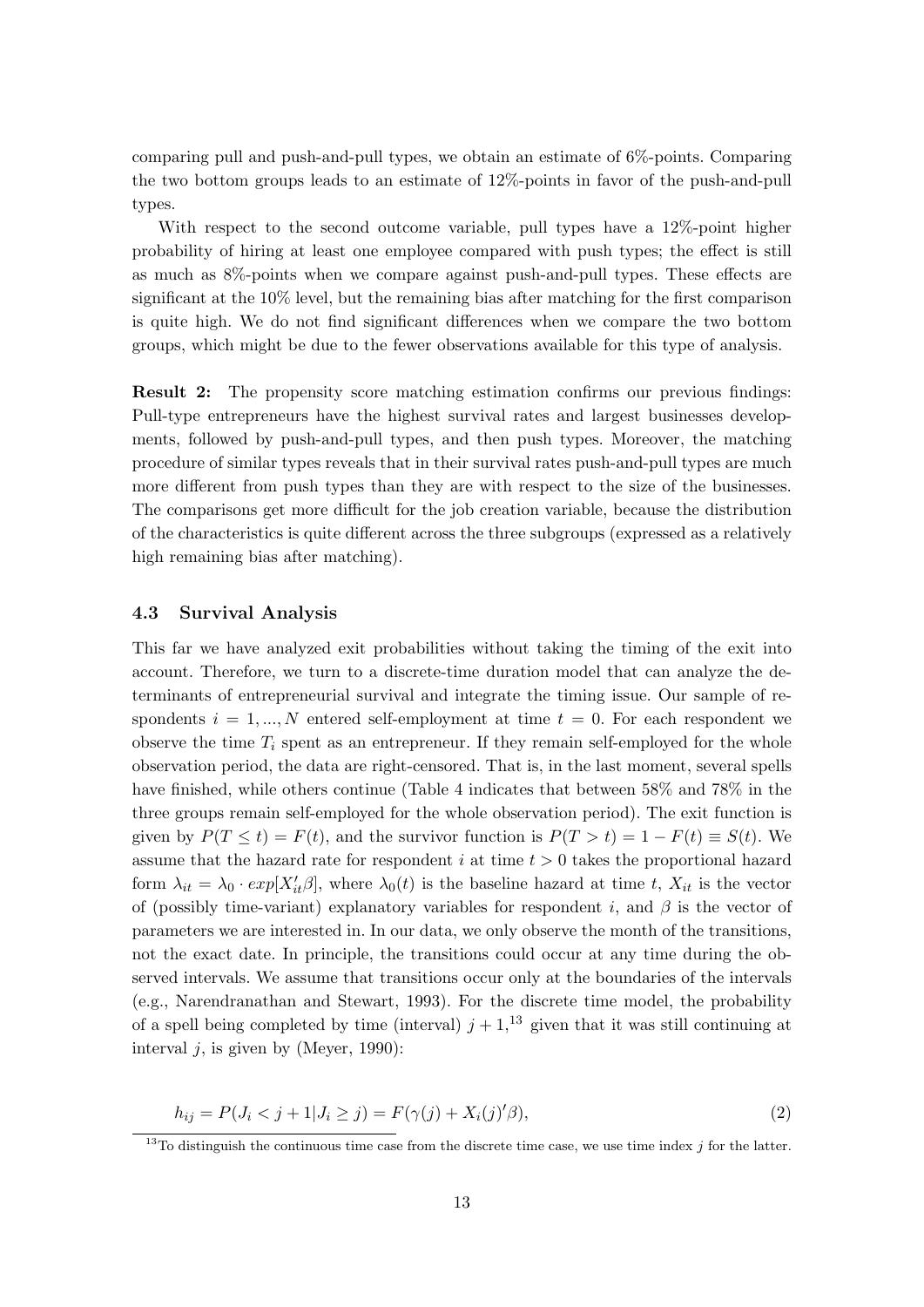where  $F(\cdot)$  is the extreme value cumulative distribution function, and  $\gamma(i)$  captures the additive duration dependence (specific for each  $i$ ). Therefore,

$$
h_j(X_{ij}) = 1 - exp(-exp(X'_{ij}\beta + \gamma_j)).
$$
\n(3)

If we define an indicator variable  $c_i$  equal to 1 if the spell is completed at j, and 0 if it is censored, the contribution of the ith respondent to the log-likelihood is given by (see Carrasco, 1999):

$$
L_i = c_i \left( \sum_{j=1}^{J_i - 1} log[1 - h_i(j)] + logh_i(T_i) \right) + (1 - c_i) \left( \sum_{j=1}^{J_i} log[1 - h_i(j)] \right). \tag{4}
$$

To account for unobserved heterogeneity between individuals, we incorporate a Gamma distributed random variable  $\epsilon_i$  with unit mean and variance  $\sigma^2 \equiv \nu$ , such that the hazard function corresponding to Equation (3) is:

$$
h_j(X_{ij}) = 1 - exp(-exp(X'_{ij}\beta + \gamma_j + log(\epsilon_i))).
$$
\n(5)

We estimate the model with and without unobserved heterogeneity; Table 6 contains the results.<sup>14</sup> To account for duration dependence, we test the flexible parametric specifications for the baseline hazard. Because the results are not sensitive to specification choice, we present only the piecewise constant specification.<sup>15</sup>

#### Insert Table 6 about here

Column (1) in Table 6 represents the case without unobserved heterogeneity, whereas in column (2) we include it. Because we estimate the hazard of leaving self-employment, positive coefficients for the duration dependence indicate that the exit probability increases in time but drops after 19 months. More start-up capital, greater skills and previous experience in the business sector again decrease the hazard associated with exiting self-employment. Most important, the hazard is significantly lower for pull types and significantly higher for push types. Including unobserved heterogeneity in column (2) improves the log-likelihood, and the p-value for the likelihood ratio test is virtually 0, which indicates the existence of unobserved heterogeneity. The results do not change much, but the regression coefficients of the two types are increasing; however, the coefficient for the push types is only marginally significant (at 11%) compared with that for to the push-and-pull types.

Result 3: The discrete-time duration model analysis confirms our previous findings that pull types—compared to push and push-and-pull types—have a higher probability of survival. This finding holds true even when we allow for unobserved heterogeneity. For the comparison between push types and to push-and-pull types, the effect points in the same direction and is marginally significant.

<sup>&</sup>lt;sup>14</sup>The estimations use the **pgmhaz8** Stata module.

 $15$ Full estimation results are available on request by the authors.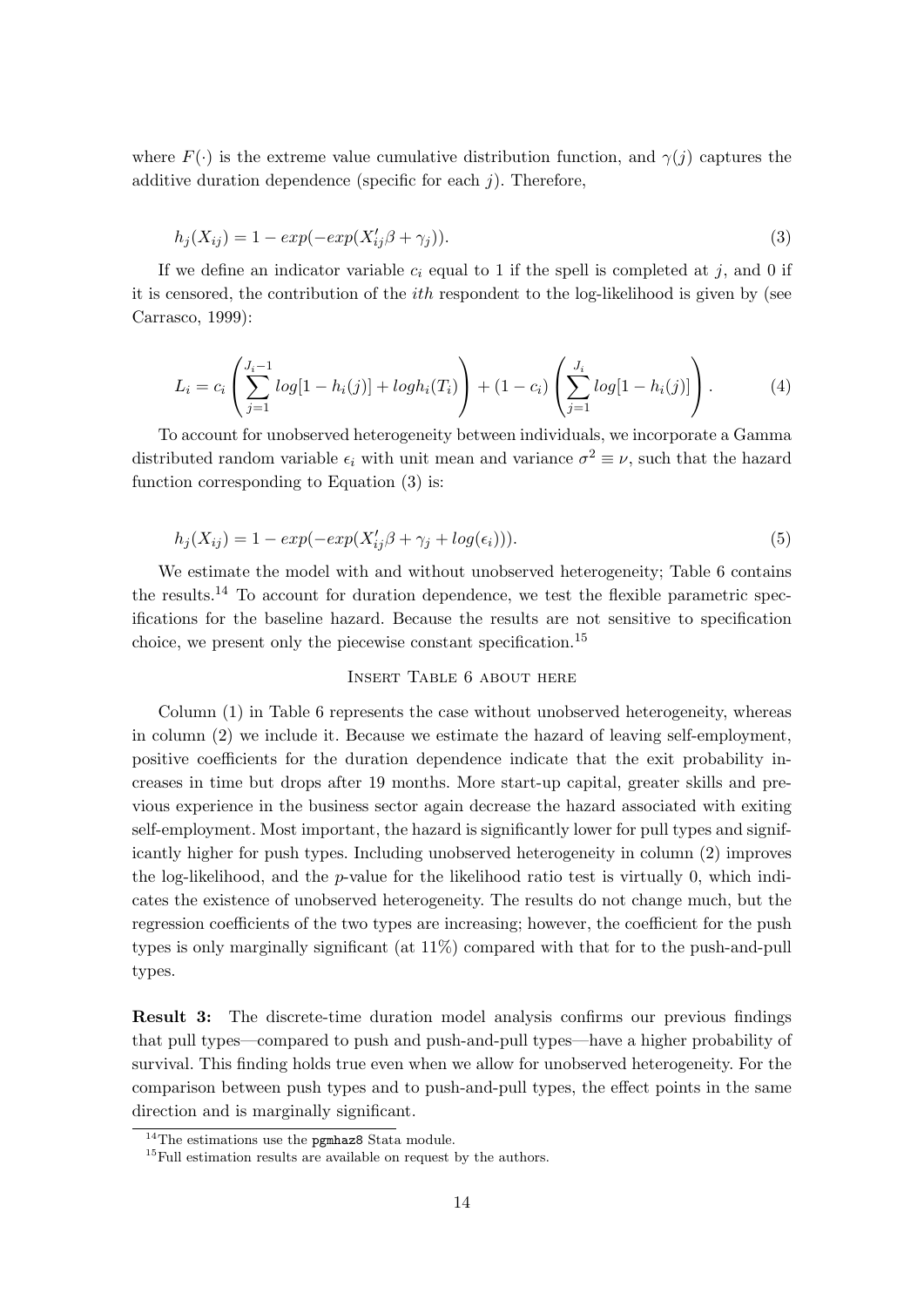### 5 Discussion

Disclosing the different motivational factors that drive people to start their own businesses offers a promising approach, in that it provides important information about subsequent developments as entrepreneurs. Prior research uses these factors to classify two opposite types, opportunity and necessity entrepreneurs, and suggests that necessity entrepreneurs are mainly previously unemployed persons. To test these claims, we exploit a large and unique sample of previously unemployed entrepreneurs who started business activities in 2003 in Germany. The sample was constructed as a panel data with information about motivational and basic socio-economic variables of these start-ups (collected in the beginning of their business venturing), as well as information about their later entrepreneurial development in terms of survival and size. In this section, we discuss the results of our analysis and offer some suggestions for using information about motivational factors for ongoing entrepreneurship training approaches.

Using economic reasoning and factor analysis, we show that different motivations constitute two broad categories, in support of prior research on push and pull motives. We reveal that both types of motivation can be observed among start-ups by unemployed persons, such that pure opportunity and pure necessity entrepreneurs both exist in the surveyed population. We also identify a new type of entrepreneur that accounts for as much as 70% of all entrepreneurs coming out of unemployment; they are driven by push and pull motives. Their main reasons for starting a venture are termination of unemployment, having first customers and being their own boss. Our analysis reveals that classifying push and pull motives may work for a distinction of motivational factors, but it cannot discriminate between just two types of entrepreneurs, because most of them resemble a third type. Our observation contradicts the usual stereotype that start-ups by unemployed persons are nothing else than necessity entrepreneurial acts.

The motivation to begin an entrepreneurial career proves significant for predicting entrepreneurial developments, such as size of the businesses, and entrepreneurial success, calculated in terms of survival. Having classified three different types of entrepreneurs, we compare them and find that with push types (without any clear cut-off values), pull types on average are younger, are better educated, face much shorter periods of unemployment before they decide to venture into their own business, and have gathered more work experience in the field they are entering. The survival rates of pull-type entrepreneurs also are significantly higher, increase over time, and amount to 22%-points after 2.5 years. Pull types create larger businesses in terms of invested capital and additional jobs. These findings generally have been presumed by previous research, but this study is the first to confirm that the differences are induced by differing unique motivational factors, not by differences in basic characteristics. To reinforce these results, we use three econometric approaches to identify type effects: binary logit estimations, propensity score matching to compare push with similar pull types, and discrete-time duration models. All methods are based on different identifying assumptions, such as those regarding the influence of unobserved factors, but their results strongly point in the same direction: Motives matter for entrepreneurial development. Differences in motivation have a strong and highly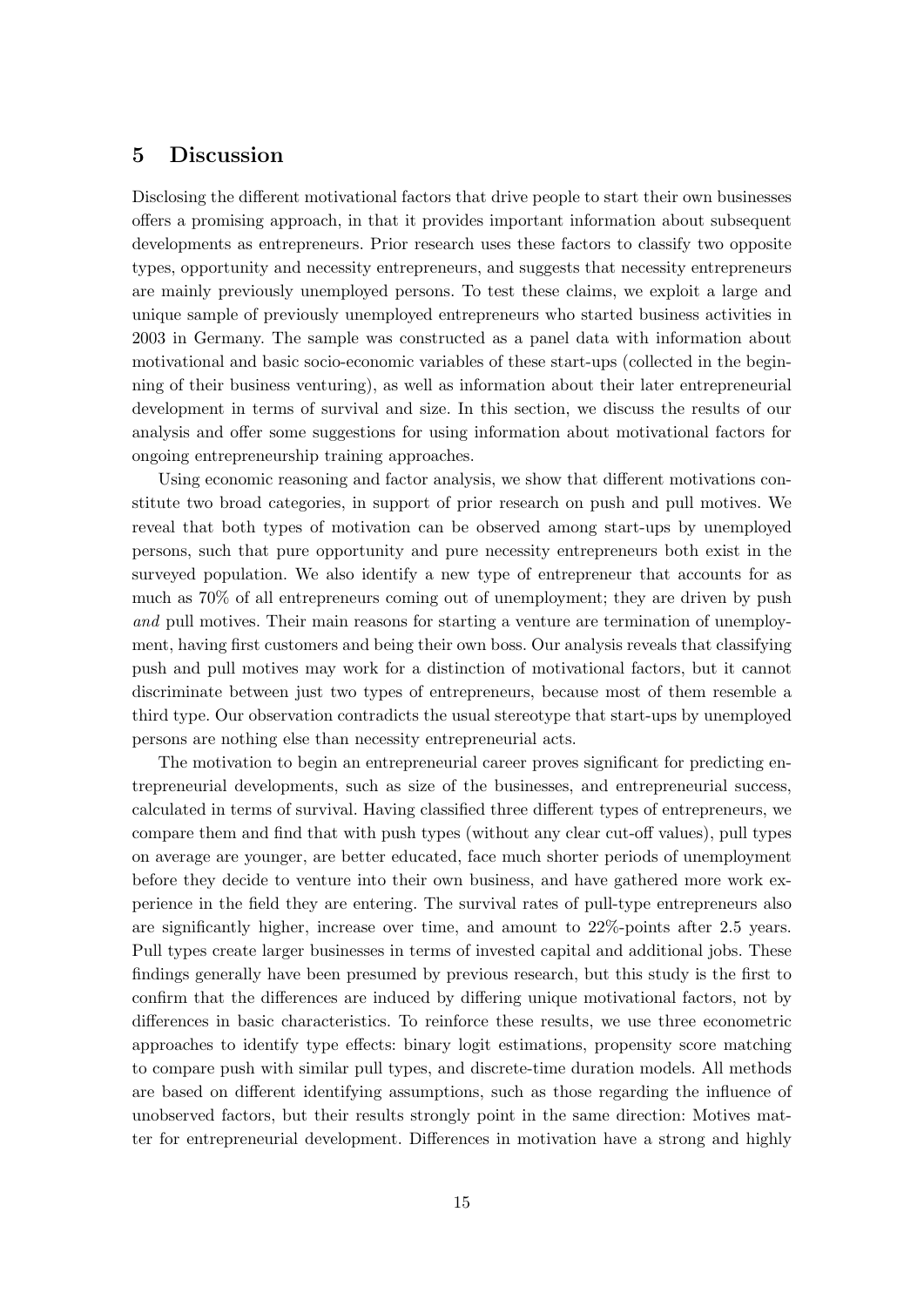significant influence on survival and exit rate, as well as on the sizes of created businesses.

Considering these unambiguous results, it becomes crucial to understand which of the two motives has a prevailing influence on exit rates and sizes for the new type of start-ups, that is the push-and-pull types. With respect to the basic characteristics we find they are much more similar to push types than to pull types. Differences between push types and push-and-pull types appear increasingly important for comparisons of their efforts in terms of business entry preparation and previous work experience. Push-and-pull types have more previous work experience than push types, and they ask more often for thirdparty support. This observation indicates that push-and-pull types take business entry more seriously than push types and need more support than pull types.<sup>16</sup>

In terms of survival and exit, we show that motivation matters for all three types, and differences are substantial and stable across different econometric analysis and sensitivity tests. Push-and-pull types remain significantly more often in business than push types, even though they face the same amount of unemployment experience (on average, eight months). Therefore, we do not find support for the simple assumption of a linear positive relationship between unemployment duration and exit rates: Start-ups out of opportunity and necessity have lower exit rates than do start-ups out of necessity, even if both types face the same duration of unemployment.

The exit rates of push-and-pull types are higher than those of pure pull types though. In the descriptive analysis and binary logit estimation, we find a clear ranking: Pull types do best in terms of survival and exit rates, followed by push-and-pull types, which are followed by push types. In contrast, the pairwise matching of all three types shows that the difference in exit rates becomes more pronounced between push-and-pull and pure push types. Therefore, when trying to determine which of the two motives has a stronger influence on the survival and exit rates of push-and-pull types, the analysis of the matched data indicates that push motives seem to have a somewhat reduced influence.

We also contrast the size of the created businesses of all three types; push-and-pull types again fall in between pull and push types. However, when it comes to the decision to develop a larger business, push-and-pull types are more similar to necessity entrepreneurs. Therefore, motivational factors may have varying influences on the development of the newly found entrepreneurial type. Pull motives prevail with regard to survival rates, but push motives seem to have a stronger influence on the business size. The creation of additional jobs is more similar between push-and-pull and push types.

Because push-and-pull types ask for more third-party support, our observations have implications for the development of entrepreneurship training. Training and coaching for these entrepreneurs should focus not only on survival strategies but also growth options for businesses. Third-party support could include the analysis of market opportunities and their potential for business growth. Moreover, push-and-pull type entrepreneurs should be trained to manage larger capital investments and staff. Evidence on existing support programs suggests that such deficits in training and coaching are existing. In qualitative interviews we find no indication of assistance in identifying motivational factors, and thus no adaptation to the different needs of the various entrepreneurial types. The training

<sup>&</sup>lt;sup>16</sup>Push types probably need more support than pull types as well, but they ask less often for it.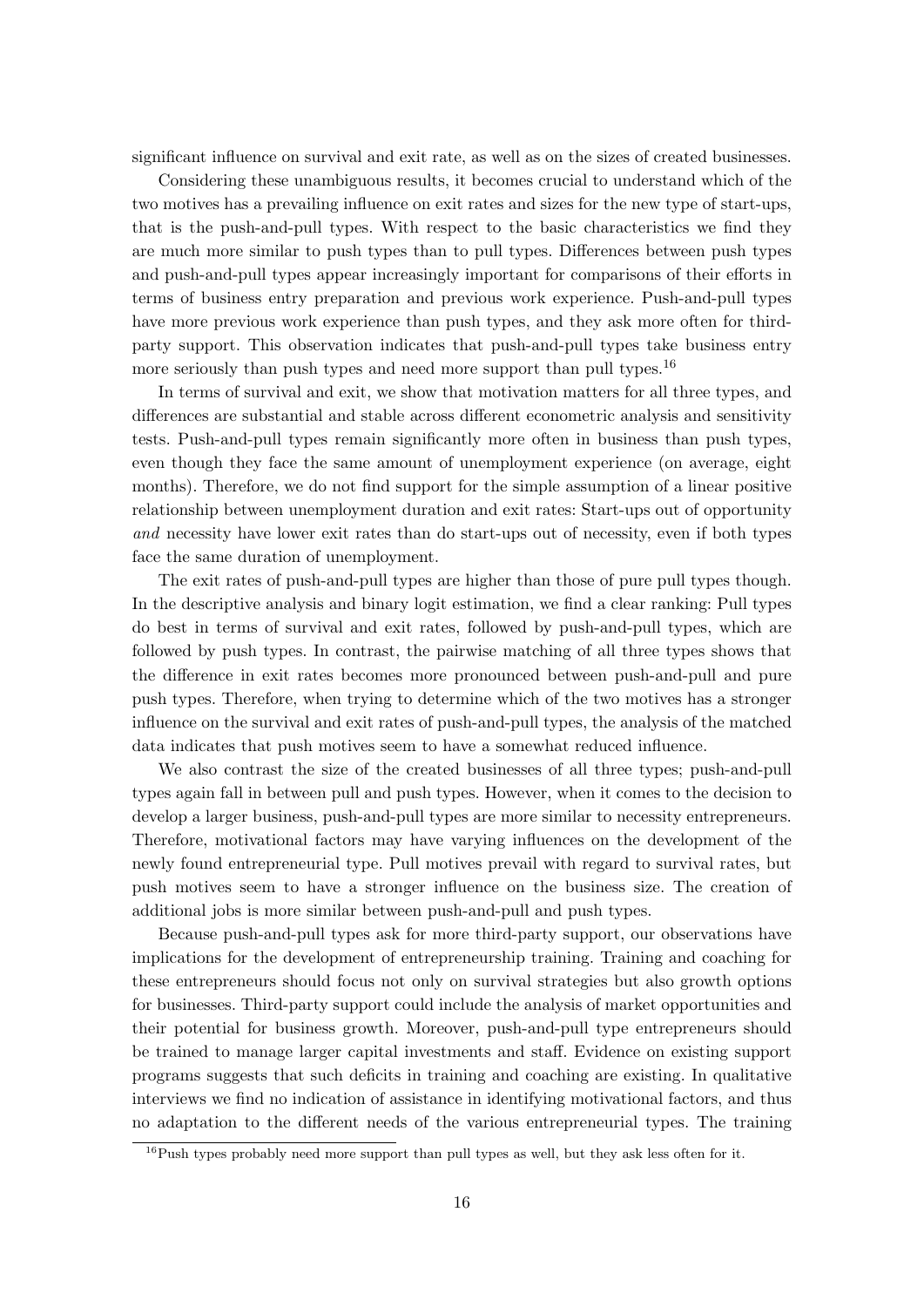offers are restricted to the period before the entrepreneurs formally declared the start of their businesses, which suggests that they lacked support after their businesses started. However, at this point it seems crucial to entrepreneurial development to receive systematic feedback about how to develop growth strategies. In the current system, training about entrepreneurial knowledge prevails, and as important as this training might be, it also implies an important caveat. These forms of support simply are not helpful when it comes to task solving and decision making in a new business.

### 6 Limitations and Further Research

There might be some concerns with respect to our approach. First, previous research has used more variables to analyze motivational factors for entrepreneurs. We use six items; prior factor analysis has been based on more than twenty items. We compensate for this trait by gaining access to a large and unique, representative data set with more than 1,850 observations and rich additional information about the respondents and their process for starting a business. Moreover, we believe that our parsimonious approach of focusing on two opposite (push and pull) factors justifies the restricted number of motivational items.

Second, we were able to collect an almost complete set of characteristics for which we control for in our quantitative analysis. One important issue, which, however, we neglected in our analysis and which might play an important role in affecting survival and post-entry performance, is the propensity of the entrepreneurs for innovation.

Third, our analysis focused only on men in West Germany. We could not include women or persons from East Germany in our analysis, because the labor market conditions in the regions are different and merit separate analysis, as does the self-employment behavior of women. Because the samples of women and East Germans are rather small, we refrain from including them here.

Last but not least, our analysis is explicitly restricted to start-ups by persons who have been unemployed. This means that we are not able to make any direct comparison between previously unemployed entrepreneurs and other kinds of entrepreneurs. Therefore, additional research should focus on the other groups of entrepreneurs, such as nascent entrepreneurs who have been employed, those with previous self-employment experience, or those from other origins. It would be interesting to investigate to what extent push motives exist among these groups, as well as whether the different motivational variables have the same impacts.

# 7 Conclusion

In this longitudinal study, we provide evidence that the reasons formerly unemployed persons offer for going into business matter for their subsequent entrepreneurial development. Pull and push motives are helpful variables for developing corresponding factors. However, these two factors alone cannot transform straightforwardly into a simple classification of opportunity and necessity entrepreneurs. Moreover, the stereotype that suggests all start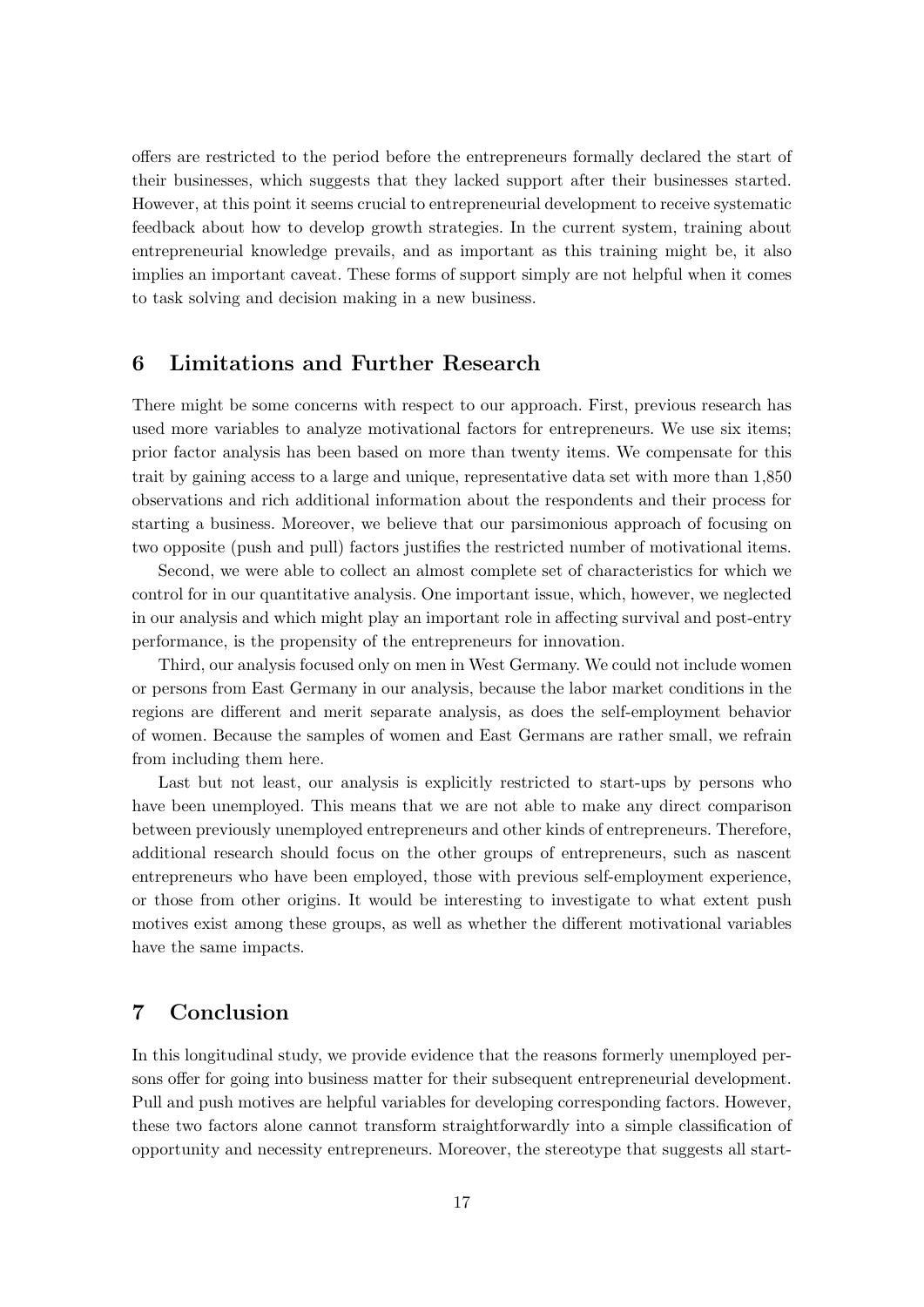ups by previously unemployed persons are necessity based does not hold. Our results are remarkable for several reasons. First, our approach enables us to show that the two classes of motivation have strong influences on entrepreneurial survival. Second, we reveal differences between push and pull types among start-ups by unemployed persons. Third, the survival rates of push-and-pull type entrepreneurs are significantly higher than those of push types, though both types exhibit very similar socio-economic characteristics.

It seems as if among people who hope to end their unemployment, a self-selection process appears to take place, such that most of those individuals who go into business instead of looking for another employed position, both have to and want to become selfemployed. With respect to this newly identified class of entrepreneurs, we suggest the need to create training and coaching approaches that focus not only on basic questions, such as how to help a business survive, but also on more elaborated concepts, including how to develop a business and ways to integrate a growth perspectives.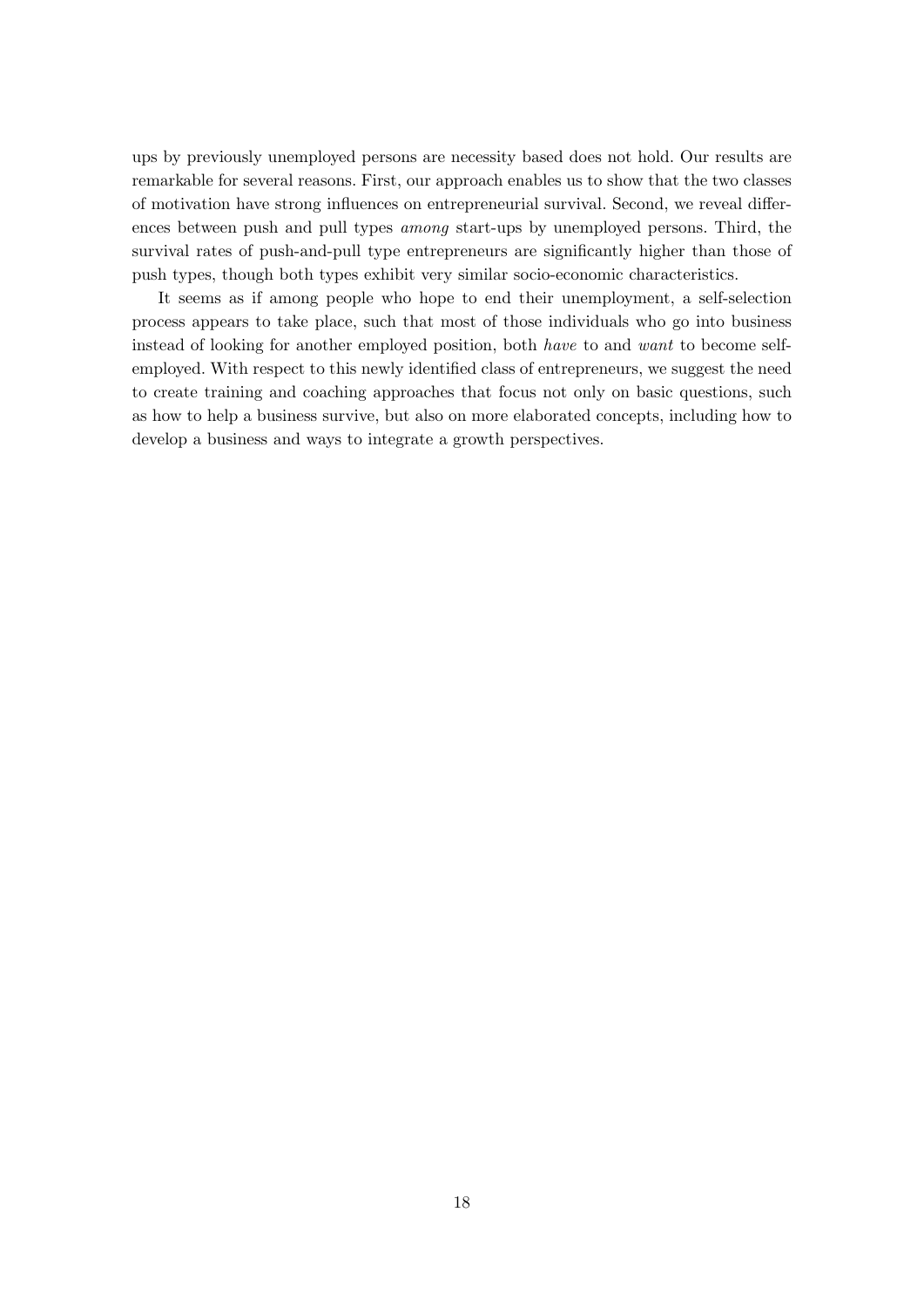### References

- Amit, R., E. Muller, and I. Cockburn (1995). Opportunity costs and entrepreneurial activity. Journal of Business Venturing 10, 93–179.
- Andersson, P. and E. Wadensjö (2007). Do the unemployed become successful entrepreneurs? a comparison between the unemployed, inactive and wage-earners. International Journal of Manpower 28, 604–626.
- Arrighetti, A. and M. Vivarelli (1999). The role of innovation in the postentry performance of new small firms: Evidence from italy. Southern Economic Journal 65 (4), 927–939.
- Audretsch, D. (2007). Entrepreneurship capital and economic growth. Oxford Review of Economic Policy 23, 63–78.
- Audretsch, D. and M. Vivarelli (1995). New firm formation in italy. Economics Letters 48, 77–81.
- Bates, T. (2005). Analysis of young, small firms that have closed: Delineating successful from unsuccessful closure. Journal of Business Venturing 20, 343–358.
- Baumgartner, H. and M. Caliendo (2008). Turning Unemployment into Self-Employment: Effectiveness of Two Start-Up Programmes. Oxford Bulletin of Economics and Statistics  $70(3)$ , 347–373.
- Benz, M. and B. Frey (2008). Being independent is a great thing: Subjective evaluations of self-employment and hierarchy. Economica 75, 362–383.
- Birley, S. and P. Westhead (1994). A taxonomy of business start-up reasons and their impact on firm growth and size. Journal of Business Venturing 9, 7–31.
- Bosma, N. and R. Harding (2007). Global entrepreneurship monitor, summary results 2006. Technical report, Global Entrepreneurship Research Association.
- Caliendo, M. and S. Kopeinig (2008). Some Practical Guidance for the Implementation of Propensity Score Matching. Journal of Economic Surveys 22 (1), 31–72.
- Caliendo, M. and A. Kritikos (2009). Start-Ups by the Unemployed: Characteristics, Survival and Direct Employment Effects. forthcoming in: Small Business Economics.
- Carrasco, R. (1999). Transitions to and from self-employment in spain: An empirical analysis. Oxford Bulletin of Economics and Statistics 61 (3), 315–341.
- Carter, N., W. Gartner, K. Shaver, and E. Gatewood (2003). The career reasons of nascent entrepreneurs. Journal of Business Venturing 18, 13–39.
- Clark, K. and S. Drinkwater (2000). Pushed out or pulled in? self-employment among ethnic minorities in england and wales. Labour Economics 7, 603–628.
- Colombo, M., M. Delmastro, and L. Grilli (2004). Entrepreneurs' human capital and start-up size of new technology-based firms. International Journal of Industrial Organization 22, 1183–1211.
- Cooper, A., F. Gimeno-Gascon, and C. Woo (1994). Initial human capital and financial capital as predictors of new venture performance. Journal of Business Venturing 9, 371–396.
- Cooper, A., C. Woo, and W. Dunkelberg (1989). Entrepreneurship and the initial size of firms. Journal of Business Venturing 4, 317–332.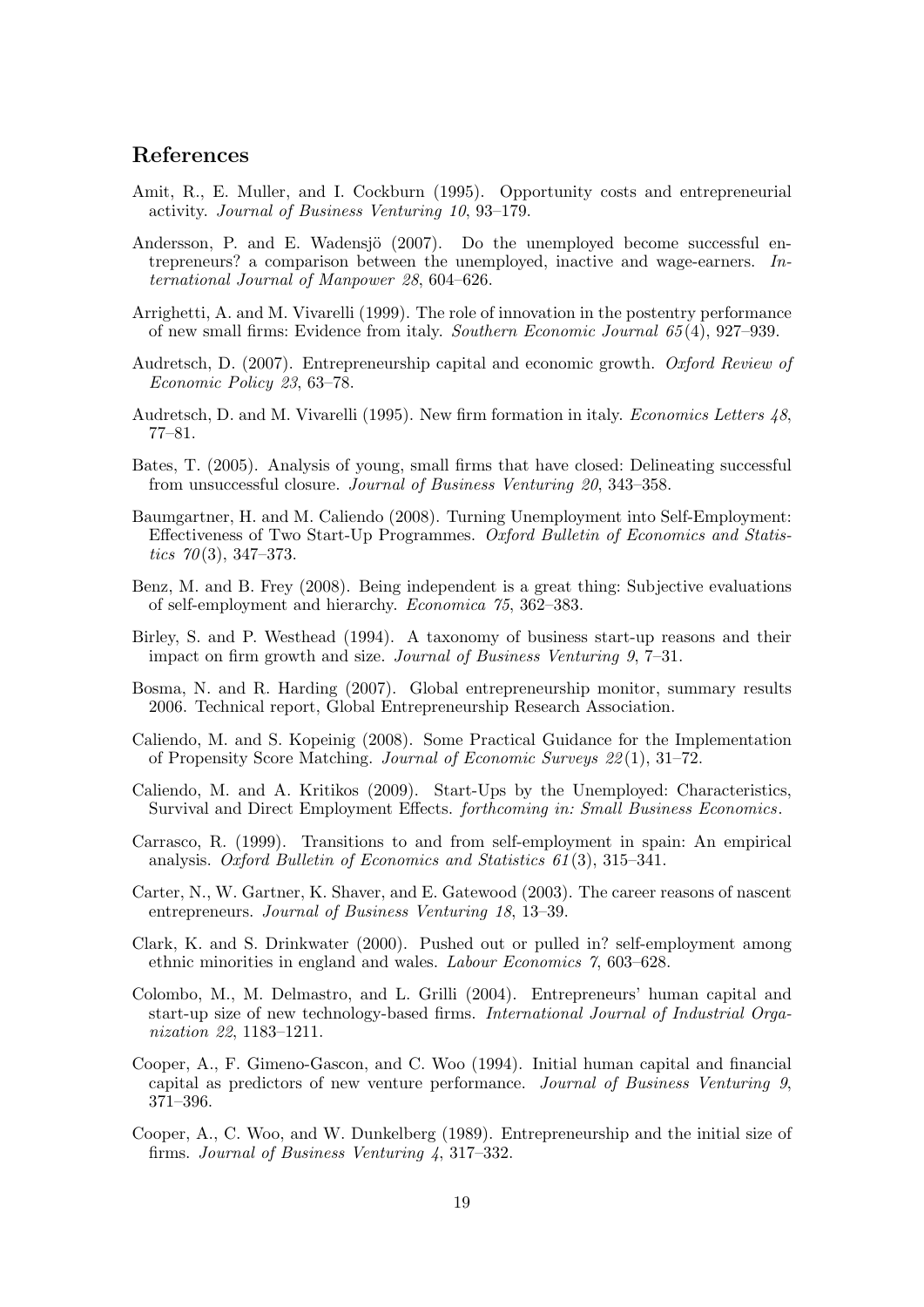Cressy, R. (2006). Why do most firms die young? Small Business Economics 26, 103–116.

- Evans, D. and L. Leigthon (1989). Some empirical aspects of entrepreneurship. American Economic Review 79, 519–535.
- Evans, L. and L. Leighton (1990). Small business formation by unemployed and employed workers. Small Business Economics 2, 319–330.
- Fischer, E., A. Reuber, and L. Dyke (1993). A theoretical overview and extension of research on sex, gender, and entrepreneurship. Journal of Business Venturing 8, 151– 168.
- Hamilton, B. (2000). Does entrepreneurship pay? an empirical analysis of the returns to self-employment. Journal of Political Economy 108(3), 604–631.
- Headd, B. (2003). Redefining business success: Distinguishing between closure and failure. Small Business Economics 21, 51–61.
- Hinz, T. and M. Jungbauer-Gans (1999). Starting a business after unemployment: Characteristics and chances of success (empirical evidence from a regional german labour market). Entrepreneurship and Regional Develoment 11, 317–333.
- Imbens, G. (2004). Nonparametric Estimation of Average Treatment Effects under Exogeneity: A Review. The Review of Economics and Statistics  $86(1)$ , 4-29.
- Imbens, G. and J. M. Wooldridge (2009). Recent developments in the econometrics of program evaluation. Journal of Economic Literature  $47(1)$ , 5–86.
- Krueger, N., M. Reilly, and A. Carsrud (2000). Competing models of entrepreneurial intentions. Journal of Business Venturing 15, 411–432.
- Masuda, T. (2006). The determinants of latent entrepreneurship in japan. Small Business Economics 26, 227–240.
- McClelland, D. (1961). The achievement motive in economic growth. American Economic Review 51, 179–189.
- Meyer, B. (1990). Unemployment insurance and unemployment spells. *Econometrica* 58, 757–782.
- Narendranathan, W. and M. B. Stewart (1993). How does the benefit effect vary as unemployment spells lengthen? Journal of Applied Econometrics 8, 361–381.
- Nelson, J. (1968). Participation and integration: the case of the small businessman. American Sociological Review 33, 427–438.
- Parker, S. and P. Johnson (1996). Spatial variations in the determinants and effects of firm births and deaths. Regional Studies  $30(7)$ , 679–688.
- Pfeiffer, F. and F. Reize (2000). Business Start-Ups by the Unemployed an Econometric Analysis Based on Firm Data. Labour Economics 7, 629–663.
- Piorkowsky, M.-B. (2008). Existenzgründungen im kontext der arbeits- und lebensverhältnisse in deutschland - eine strukturanalyse von mikrozensusergebnissen. Technical report, Statistisches Bundesamt, Wiesbaden.
- Rosenbaum, P. and D. Rubin (1983). The Central Role of the Propensity Score in Observational Studies for Causal Effects. *Biometrika*  $70(1)$ , 41–50.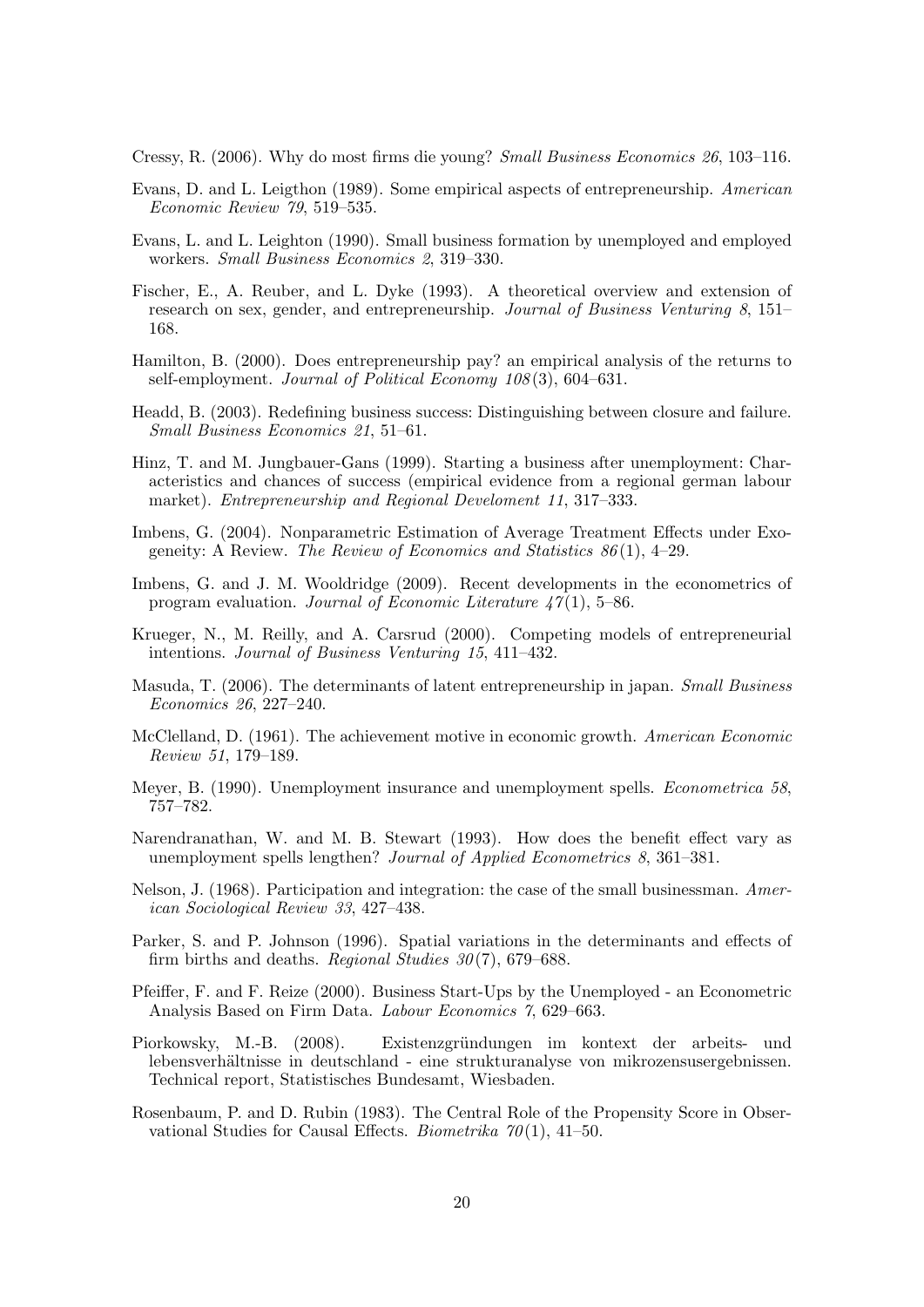- Santarelli, E. and M. Vivarelli (2007). Entrepreneurship and the process of firms' entry, survival and growth. *Industrial and Corporate Change 16*(3), 455–488.
- Shane, S. (2009). Why encouraging more people to become entrepreneurs is bad public policy. Small Business Economics 33, 141–149.
- Shane, S., L. Kolvereid, and P. Westhead (1991). An exporatory examination of the reasons leading to new firm formation across country and gender. Journal of Business Venturing 6, 431–446.
- Storey, D. (1991). The birth of new firms does unemployment matter? a review of the evidence. Small Business Economics 3, 167–178.
- Storey, D. and A. Jones (1987). New firm formation a labor market approach to industrial entry. Scottish Journal of Political Economy 34, 37-51.
- Vivarelli, M. and D. Audretsch (1998). The link between the entry decision and post-entry performance: Evidence from italy. Industrial and Corporate Change 7, 485–500.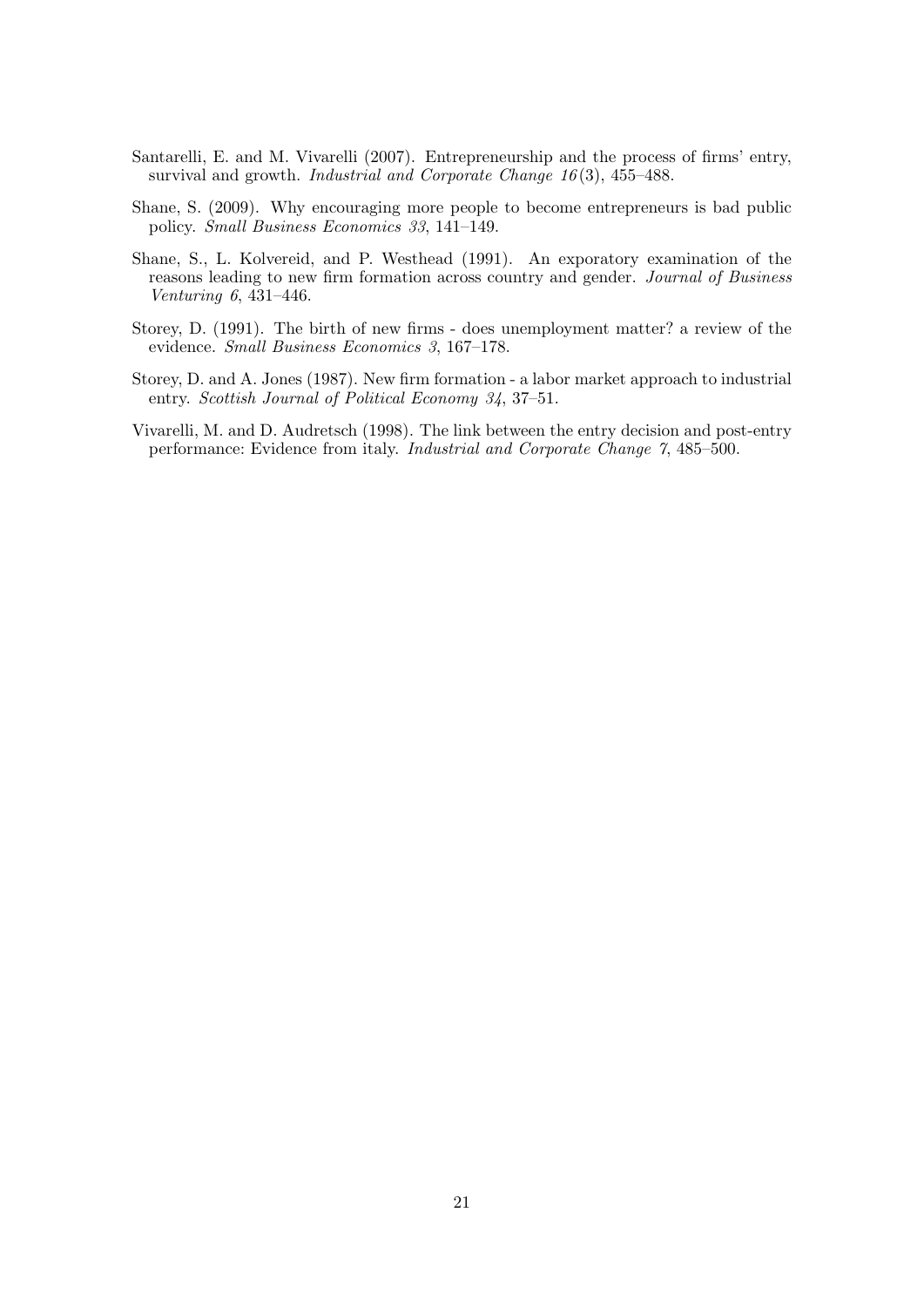# Tables and Figures

|                                                   | All     | Only Pull | Push and Pull | Only Push |
|---------------------------------------------------|---------|-----------|---------------|-----------|
| Observations                                      | 1,855   | 295       | 1,329         | 231       |
| Share                                             |         | 0.159     | 0.716         | 0.125     |
| What was your motivation to become self-employed? |         |           |               |           |
| 1. I always wanted to be my own boss              | 0.565   | 0.742     | 0.625         | 0.000     |
|                                                   | (0.496) | (0.438)   | (0.484)       | (0.000)   |
| 2. Termination of unemployment                    | 0.813   | 0.000     | 0.968         | 0.961     |
|                                                   | (0.390) | (0.000)   | (0.177)       | (0.194)   |
| 3. Exhaustion of unemployment benefit entitlement | 0.304   | 0.000     | 0.362         | 0.359     |
|                                                   | (0.460) | (0.000)   | (0.481)       | (0.481)   |
| 4. Advice from the labor agency                   | 0.150   | 0.000     | 0.186         | 0.134     |
|                                                   | (0.357) | (0.000)   | (0.389)       | (0.342)   |
| 5. I already had first customers                  | 0.632   | 0.637     | 0.741         | 0.000     |
|                                                   | (0.482) | (0.482)   | (0.438)       | (0.000)   |
| 6. I perceived a market opportunity               | 0.304   | 0.346     | 0.348         | 0.000     |
|                                                   | (0.460) | (0.476)   | (0.476)       | (0.000)   |
| Sensitivity Analysis <sup>(a)</sup>               |         |           |               |           |
| Drop Individuals who state 3:1                    |         |           |               |           |
| <b>Observations</b>                               | 1,726   | 295       | 1,200         | 231       |
| Share                                             |         | 0.171     | 0.695         | 0.134     |
| Change Individuals who state 3:1 to 3:0           |         |           |               |           |
| <b>Observations</b>                               | 1,855   | 388       | 1,200         | 267       |
| Share                                             |         | 0.209     | 0.647         | 0.144     |

Note: Numbers are shares unless stated otherwise; standard deviations are in brackets. Multiple answers were allowed. Those who identify one (or more) of reasons 1/5/6 but not 2/3/4 were assigned to the "Only Pull" group, those stating one (or more) of 2/3/4 but not 1/5/6 the "Only Push" group. Other respondents were assigned to the "Push and Pull" group.

(a) In sensitivity analysis 1, we drop those who state three pull (push) motives and one push (pull) motive. In sensitivity analysis 2, we re-assign respondents who state three pull and one push motive to the "Only Pull" group (and vice versa).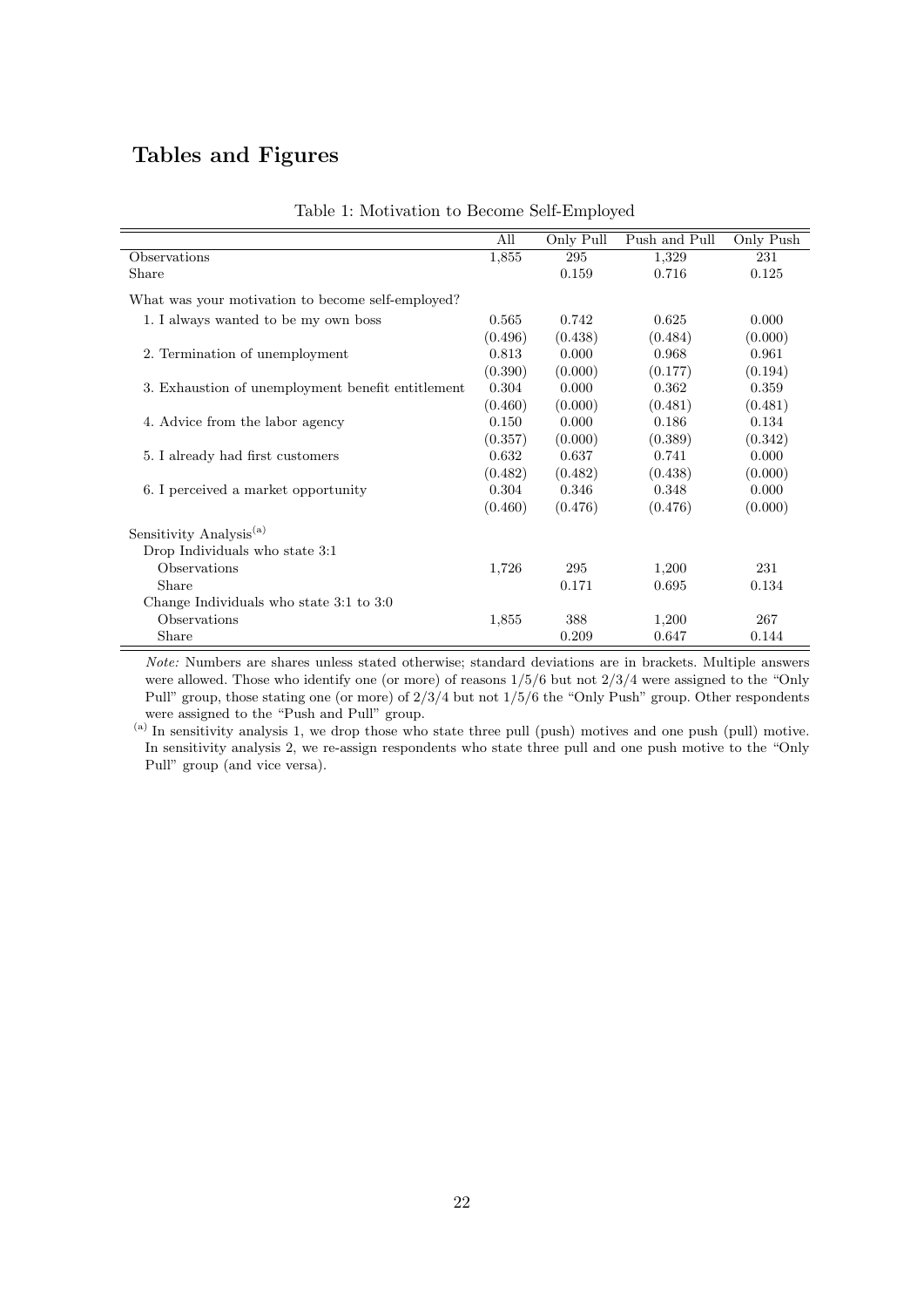|                                           | Only    | Only     |                  | Push and  | Only  |                  | Only    | Push and |                  |
|-------------------------------------------|---------|----------|------------------|-----------|-------|------------------|---------|----------|------------------|
|                                           | Pull    | Push     | $\boldsymbol{p}$ | Pull      | Push  | $\boldsymbol{p}$ | Pull    | Pull     | $\boldsymbol{p}$ |
| N                                         | $\,295$ | 231      |                  | 1328      | 231   |                  | $\,295$ | 1328     |                  |
| Age (in years)                            | 35.82   | 40.89    | 0.000            | 39.05     | 40.89 | 0.005            | 35.82   | 39.05    | 0.000            |
| Age in years: 18-29 (Reference)           | 0.261   | 0.130    | 0.000            | 0.165     | 0.130 | 0.180            | 0.261   | 0.165    | 0.000            |
| 30-39                                     | 0.420   | 0.320    | 0.019            | 0.362     | 0.320 | 0.220            | 0.420   | 0.362    | 0.062            |
| 40-49                                     | 0.264   | 0.346    | 0.042            | 0.332     | 0.346 | 0.672            | 0.264   | 0.332    | 0.024            |
| 50-64                                     | 0.054   | 0.203    | 0.000            | 0.141     | 0.203 | 0.014            | 0.054   | 0.141    | 0.000            |
| Health restrictions                       | 0.027   | 0.052    | 0.140            | 0.069     | 0.052 | 0.330            | 0.027   | 0.069    | 0.006            |
| Non-German                                | 0.176   | 0.312    | 0.000            | $0.311\,$ | 0.312 | 0.983            | 0.176   | 0.311    | 0.000            |
| Married                                   | 0.512   | 0.641    | 0.003            | 0.556     | 0.641 | 0.016            | 0.512   | 0.556    | 0.171            |
| Number of children                        |         |          |                  |           |       |                  |         |          |                  |
| No children                               | 0.664   | 0.615    | 0.239            | 0.669     | 0.615 | 0.110            | 0.664   | 0.669    | 0.888            |
| One child                                 | 0.122   | 0.182    | 0.056            | 0.148     | 0.182 | 0.182            | 0.122   | 0.148    | 0.257            |
| Two or more children                      | 0.214   | 0.203    | 0.778            | 0.184     | 0.203 | 0.478            | 0.214   | 0.184    | 0.237            |
| School Degree                             |         |          |                  |           |       |                  |         |          |                  |
| No degree                                 | 0.003   | 0.026    | 0.025            | 0.026     | 0.026 | 0.974            | 0.003   | 0.026    | 0.017            |
| Lower secondary schooling                 | 0.241   | 0.385    | 0.000            | 0.391     | 0.385 | 0.874            | 0.241   | 0.391    | 0.000            |
| Middle secondary degree                   | 0.288   | 0.268    | 0.617            | 0.224     | 0.268 | 0.136            | 0.288   | 0.224    | 0.018            |
| Upper secondary schooling                 | 0.468   | 0.320    | 0.001            | 0.360     | 0.320 | 0.246            | 0.468   | 0.360    | 0.001            |
| Months in Unemployment                    | 3.864   | 7.142    | 0.000            | 8.381     | 7.142 | 0.031            | 3.864   | 8.381    | 0.000            |
| $<$ 3 months                              | 0.525   | 0.277    | 0.000            | 0.238     | 0.277 | 0.202            | 0.525   | 0.238    | 0.000            |
| $3$ months $ <$ 6 months                  | 0.227   | 0.264    | 0.328            | 0.224     | 0.264 | 0.178            | 0.227   | 0.224    | 0.897            |
| $6$ months $-$ < 1 year                   | 0.217   | 0.286    | 0.070            | 0.345     | 0.286 | 0.079            | 0.217   | 0.345    | 0.000            |
| $1$ year $-$ < 2 years                    | 0.031   | 0.173    | 0.000            | 0.194     | 0.173 | 0.467            | 0.031   | 0.194    | 0.000            |
| Unemployment benefits (in $\in$ per day)  | 36.76   | 34.43    | 0.117            | 31.05     | 34.43 | 0.001            | 36.76   | 31.05    | 0.000            |
| Remaining benefit entitlement (in months) | 8.69    | $6.39\,$ | 0.000            | $5.50\,$  | 6.39  | 0.037            | 8.69    | $5.50\,$ | 0.000            |
| Qualification:                            |         |          |                  |           |       |                  |         |          |                  |
| Unskilled workers                         | 0.119   | 0.147    | 0.337            | 0.224     | 0.147 | 0.009            | 0.119   | 0.224    | 0.000            |
| Tertiary education                        | 0.217   | 0.186    | 0.385            | 0.175     | 0.186 | 0.695            | 0.217   | 0.175    | 0.096            |
| Technical college education               | 0.088   | 0.121    | 0.216            | 0.091     | 0.121 | 0.151            | 0.088   | 0.091    | 0.872            |
| Skilled workers                           | 0.576   | 0.545    | 0.480            | 0.510     | 0.545 | 0.317            | 0.576   | 0.510    | 0.039            |

Table 2: Selected Socio-Demographic Characteristics and Labor Market History

Note: Numbers are shares unless stated otherwise. The p-values refer to t-tests of mean equality in the variables between the groups.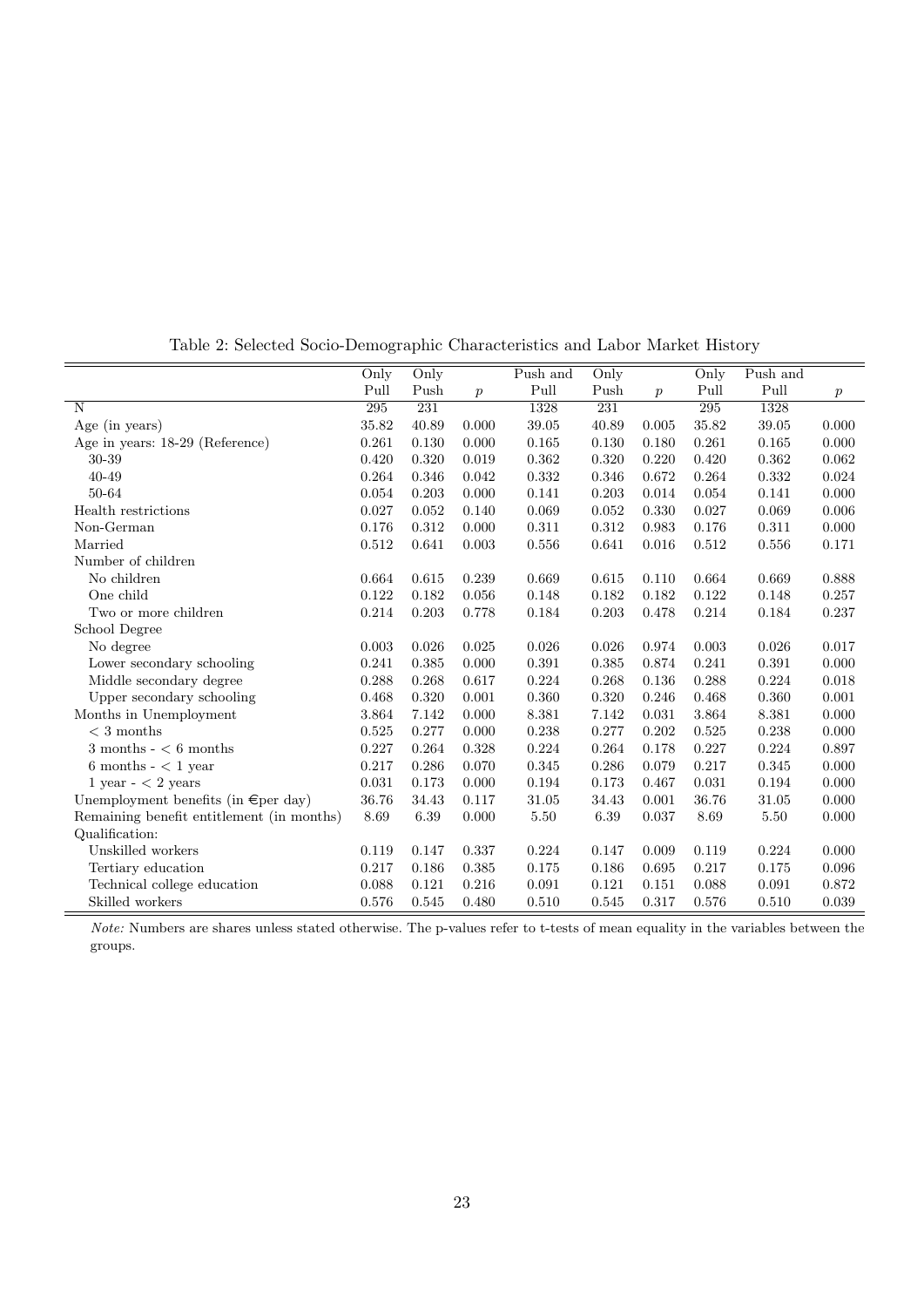|                                          | Only        | Only  |                  | Push and | Only  |                  | Only  | Push and |                  |
|------------------------------------------|-------------|-------|------------------|----------|-------|------------------|-------|----------|------------------|
|                                          | Pull        | Push  | $\boldsymbol{p}$ | Pull     | Push  | $\boldsymbol{p}$ | Pull  | Pull     | $\boldsymbol{p}$ |
| N                                        | 293         | 231   |                  | 1328     | 231   |                  | 293   | 1328     |                  |
| Experience before Self-Employment        |             |       |                  |          |       |                  |       |          |                  |
| Yes, from regular work                   | 0.795       | 0.610 | 0.000            | 0.678    | 0.610 | 0.045            | 0.795 | 0.678    | 0.000            |
| Yes, from secondary work                 | 0.215       | 0.121 | 0.005            | 0.258    | 0.121 | 0.000            | 0.215 | 0.258    | 0.122            |
| Yes, from leisure time                   | 0.276       | 0.169 | 0.004            | 0.337    | 0.169 | 0.000            | 0.276 | 0.337    | 0.047            |
| No                                       | 0.068       | 0.260 | 0.000            | 0.120    | 0.260 | 0.000            | 0.068 | 0.120    | 0.010            |
| Preparation before Start-Up              |             |       |                  |          |       |                  |       |          |                  |
| Self-consulted potential customers       | 0.481       | 0.329 | 0.000            | 0.523    | 0.329 | 0.000            | 0.481 | 0.523    | 0.200            |
| Attendance of informative meetings       | $\,0.553\,$ | 0.429 | 0.005            | 0.447    | 0.429 | 0.598            | 0.553 | 0.447    | 0.001            |
| Use of coaching and consulting offerings | 0.239       | 0.234 | 0.891            | 0.289    | 0.234 | 0.084            | 0.239 | 0.289    | 0.083            |
| Support by others                        | 0.519       | 0.403 | 0.008            | 0.533    | 0.403 | 0.000            | 0.519 | 0.533    | 0.656            |
| Miscellaneous                            | 0.276       | 0.199 | 0.040            | 0.273    | 0.199 | 0.019            | 0.276 | 0.273    | 0.893            |
| No certain preparation                   | 0.055       | 0.199 | 0.000            | 0.095    | 0.199 | 0.000            | 0.055 | 0.095    | 0.027            |
| Industry/Sector of Start-Up              | 0.215       | 0.229 | 0.694            | 0.179    | 0.229 | 0.071            | 0.215 | 0.179    | 0.154            |
| Craft                                    | 0.123       | 0.091 | $0.244\,$        | 0.120    | 0.091 | 0.206            | 0.123 | 0.120    | 0.881            |
| Construction                             | 0.106       | 0.126 | 0.482            | 0.126    | 0.126 | 0.993            | 0.106 | 0.126    | 0.345            |
| Retail                                   | 0.150       | 0.208 | 0.086            | 0.146    | 0.208 | 0.017            | 0.150 | 0.146    | 0.858            |
| IT                                       | 0.130       | 0.078 | 0.057            | 0.110    | 0.078 | 0.143            | 0.130 | 0.110    | 0.335            |
| Other Services                           | 0.276       | 0.268 | 0.838            | 0.319    | 0.268 | 0.124            | 0.276 | 0.319    | 0.152            |
| Start-Up Capital: $0 \in$                | 0.314       | 0.459 | 0.001            | 0.419    | 0.459 | 0.263            | 0.314 | 0.419    | 0.001            |
| Up to $2,\!500\in$                       | 0.078       | 0.087 | 0.738            | 0.114    | 0.087 | 0.224            | 0.078 | 0.114    | 0.078            |
| $2,500 - 10,000 \in$                     | 0.164       | 0.221 | 0.099            | 0.219    | 0.221 | 0.955            | 0.164 | 0.219    | 0.035            |
| more than $10,000 \in$                   | 0.444       | 0.234 | 0.000            | 0.248    | 0.234 | 0.649            | 0.444 | 0.248    | 0.000            |
| Readiness-to-risk (Scale from 0-10)      | 6.208       | 5.658 | 0.003            | 5.919    | 5.658 | 0.092            | 6.208 | 5.919    | 0.034            |
| Readiness-to-risk: Low (0-3)             | 0.113       | 0.173 | 0.047            | 0.134    | 0.173 | 0.114            | 0.113 | 0.134    | 0.325            |
| Medium $(4-6)$                           | 0.369       | 0.424 | 0.196            | 0.432    | 0.424 | 0.821            | 0.369 | 0.432    | 0.046            |
| $High (7-10)$                            | 0.519       | 0.403 | 0.008            | 0.434    | 0.403 | 0.378            | 0.519 | 0.434    | 0.008            |

Table 3: Business and Founders' Characteristics

Note: Numbers are shares unless stated otherwise. The p-values refer to t-tests of mean equality in the variables between the groups.

Table 4: Labor Market Status and Share with Employees at Interview

| Only  | Only  |                  | Push and | Only  |                  | Only  | Push and |                  |
|-------|-------|------------------|----------|-------|------------------|-------|----------|------------------|
| Pull  | Push  | $\boldsymbol{p}$ | Pull     | Push  | $\boldsymbol{p}$ | Pull  | Pull     | $\boldsymbol{p}$ |
| 290   | 223   |                  | 1297     | 223   |                  | 290   | 1297     |                  |
|       |       |                  |          |       |                  |       |          |                  |
| 0.800 | 0.583 | 0.000            | 0.683    | 0.583 | 0.003            | 0.800 | 0.683    | 0.000            |
| 0.117 | 0.166 | 0.114            | 0.117    | 0.166 | 0.042            | 0.117 | 0.117    | 0.998            |
| 0.059 | 0.179 | 0.000            | 0.136    | 0.179 | 0.091            | 0.059 | 0.136    | 0.000            |
| 0.024 | 0.072 | 0.010            | 0.063    | 0.072 | 0.632            | 0.024 | 0.063    | 0.009            |
| 0.224 | 0.417 | 0.000            | 0.339    | 0.417 | 0.025            | 0.224 | 0.339    | 0.000            |
| 0.365 | 0.232 | 0.007            | 0.225    | 0.232 | 0.854            | 0.365 | 0.225    | 0.000            |
|       |       |                  |          |       |                  |       |          |                  |

Note: Numbers are shares unless stated otherwise. The p-values refer to t-tests of mean equality in the variables between the groups.

(a) Measured for those who are still running a business at the time of the interview. The business founders who have at least one employee, employ on average 4.3 employees (Only Pull, SD: 6.9), 3.6 (Push and Pull, 209/4.9) and 2.8 (Only Push, 33/2.9).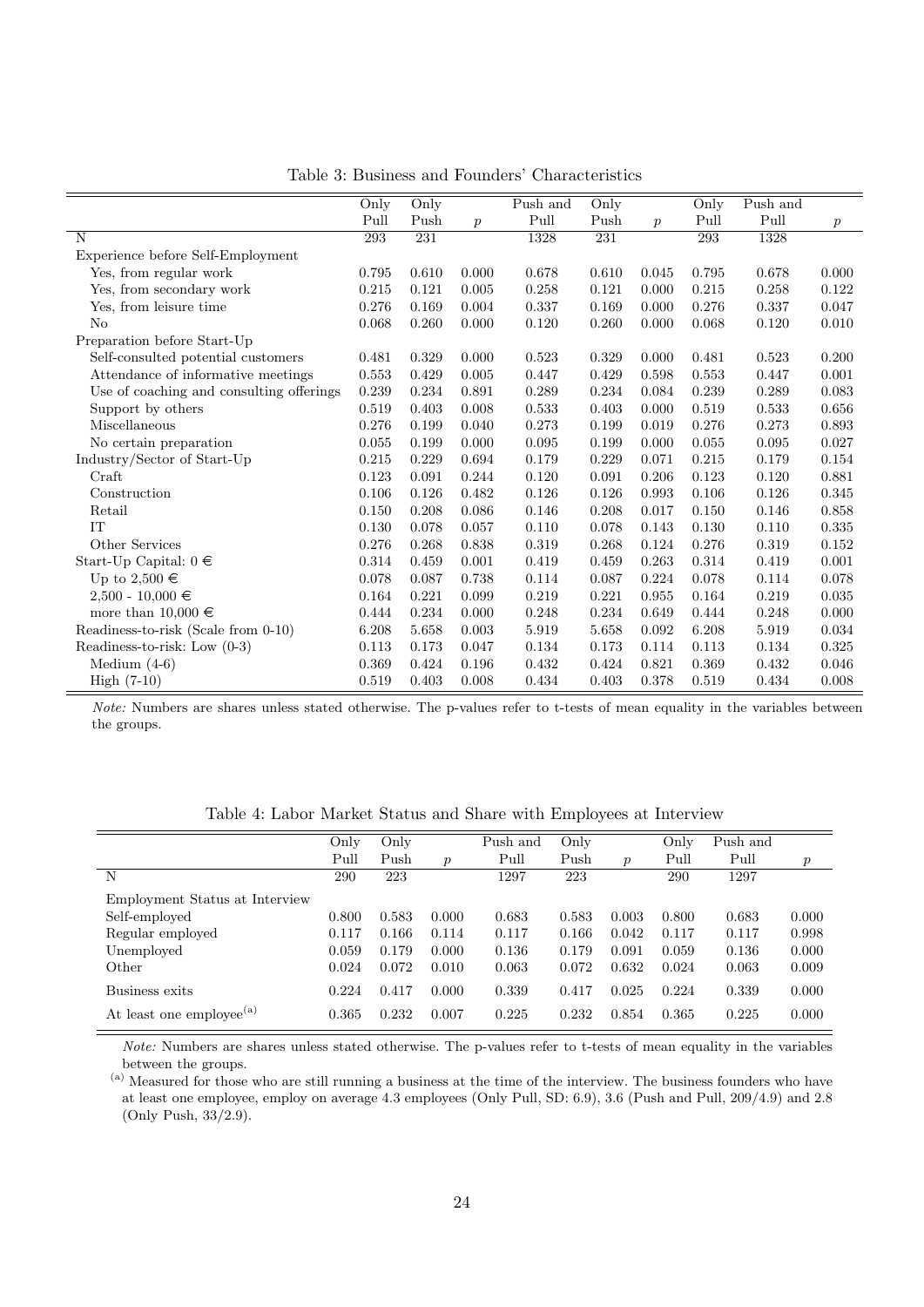



Note: Number of total failures: 616. Likelihood-ratio test statistic of homogeneity for the three groups:  $\chi^2(2) = 30.62, p = 0.0000$ .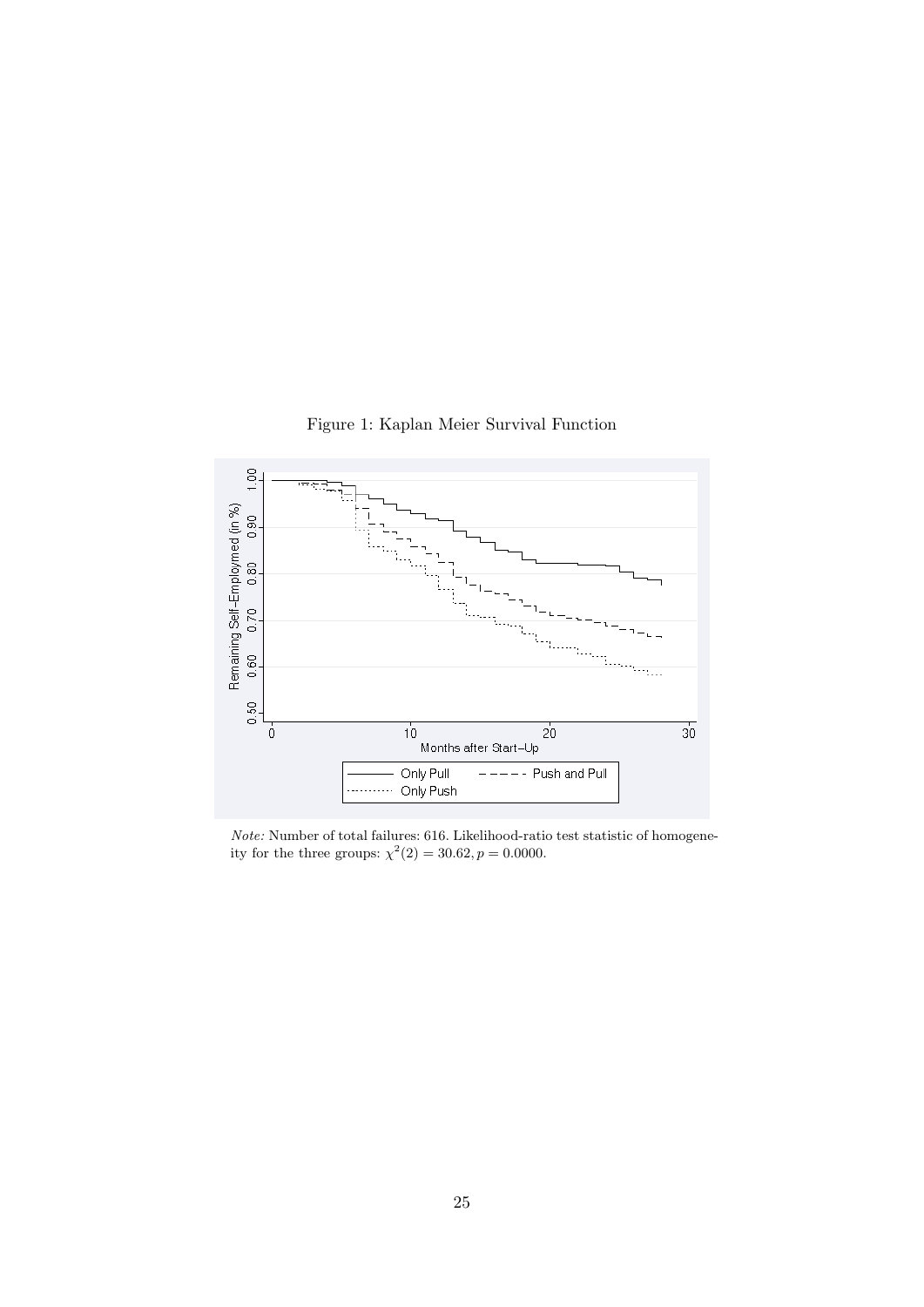|                                               |                        | Failure Probability |            | At least one Employee |
|-----------------------------------------------|------------------------|---------------------|------------|-----------------------|
|                                               | Coeff.                 | Marg. Eff.          | Coeff.     | Marg. Eff.            |
|                                               | (1)                    | (2)                 | (3)        | (4)                   |
| Push and Pull (Reference)                     |                        |                     |            |                       |
| Only Pull                                     | $-.416**$              | $-.084***$          | $0.439**$  | $0.081**$             |
| Only Push                                     | $0.303*$               | $0.068*$            | 0.049      | 0.009                 |
| Married                                       | 0.043                  | 0.009               | 0.266      | 0.045                 |
| Health restrictions                           | 0.079                  | 0.017               | 0.042      | 0.007                 |
| Non-German                                    | $0.39^{\ast\ast\ast}$  | $0.086***$          | 0.084      | 0.015                 |
| Children ( $yes/no)$                          | 0.07                   | 0.015               | 0.181      | 0.032                 |
| Age in years: 18-29 (Reference)               |                        |                     |            |                       |
| 30-39                                         | $-.320**$              | $-.068**$           | $-.008$    | $-.001$               |
| 40-49                                         | $-.138$                | $-.030$             | $-.199$    | $-.034$               |
| 50-64                                         | $-.318$                | $-.065$             | $-.717**$  | $-.106***$            |
| School Degree: Low (Reference)                |                        |                     |            |                       |
| Middle                                        | $-.147$                | $-.031$             | $-.149$    | $-.025$               |
| Upper                                         | $-.201$                | $-.043$             | $-.322$    | $-.054$               |
| Qualification: Unskilled workers (Reference)  |                        |                     |            |                       |
| Skilled workers                               | $-.295***$             | $-.064**$           | 0.043      | 0.007                 |
| Technical college education                   | $-.338$                | $-.069$             | 0.263      | 0.048                 |
| Tertiary education                            | $-.399*$               | $-.082**$           | 0.399      | 0.073                 |
| Months in Unemployment                        | $-.001$                | $-.0003$            | $-.023*$   | $-.004*$              |
| Unemployment benefits                         | $0.008*$               | $0.002*$            | 0.003      | 0.0005                |
| Remaining benefit entitlement                 | $-.019*$               | $-.004*$            | 0.015      | 0.003                 |
| Start-Up Capital: $0 \in (Reference)$         |                        |                     |            |                       |
| Up to $2,500 \in$                             | 0.022                  | 0.005               | $-.514$    | $-.078*$              |
| $2,500 - 10,000 \in$                          | $-.104$                | $-.022$             | $0.239\,$  | $\,0.043\,$           |
| more than $10,000 \in$                        | $-.708***$             | $-.142***$          | $0.771***$ | $0.143***$            |
| Industry/Sector of Start-Up                   |                        |                     |            |                       |
| Craft                                         | $-.731***$             | $-.139***$          | $-.095$    | $-.016$               |
| Construction                                  | $-.410**$              | $-.083**$           | $-.112$    | $-.019$               |
| Retail                                        | 0.143                  | 0.031               | 0.203      | 0.036                 |
| IT                                            | $-.051$                | $-.011$             | $-.484$    | $-.075*$              |
| Other Services                                | $-.238$                | $-.050$             | 0.25       | 0.044                 |
| Experience before Self-Employment             |                        |                     |            |                       |
| Yes, from regular work                        | $-.346***$             | $-.076***$          | 0.205      | 0.034                 |
| Yes, from secondary work                      | $-.352^{**}$           | $-.073***$          | $-.007$    | $-.001$               |
| Yes, from leisure time                        | $-.072$                | $-.016$             | $-.281$    | $-.047*$              |
| No                                            | $-.004$                | $-.0009$            | 0.047      | 0.008                 |
| Preparation before Start-Up                   |                        |                     |            |                       |
| Self-consulted potential customers            | $0.373^{\ast\ast\ast}$ | $0.08***$           | $-.101$    | $-.017$               |
| Attendance of informative meetings            | $0.294**$              | $0.063**$           | $-.328**$  | $-.056***$            |
| Use of coaching and consulting offerings      | $-.100$                | $-.021$             | 0.163      | $\,0.029\,$           |
| Support by others                             | $-.135$                | $-.029$             | $0.63***$  | $0.108***$            |
| Readiness to take risks: Low (0-3, Reference) |                        |                     |            |                       |
| Medium $(4-6)$                                | 0.085                  | 0.018               | 0.077      | 0.013                 |
| $High (7-10)$                                 | 0.053                  | 0.011               | $0.504***$ | $0.088**$             |
| Obs.                                          | 1853                   | 1853                | 1318       | 1318                  |
| $\mathbf{R}^2$                                | 0.073                  | $\,0.073\,$         | 0.103      | 0.103                 |
| Log-Likelihood                                | $-1091.189$            | $-1091.189$         | $-665.987$ | $-665.987$            |

Table 5: Logit Estimation Results: Exit Probability and Share with Employees

Note: Logit estimation results for the dependent variable "Y=1 if failure" in columns 1 (coefficients) and 2 (marginal effects). Logit estimation results for the dependent variable "Y=1 if at least one employee" in columns 3 (coefficients) and 4 (marginal effects).

 $^{***}/{^{**}}/^{*}$  indicate significance at the  $1\%/5\%/10\%$  levels.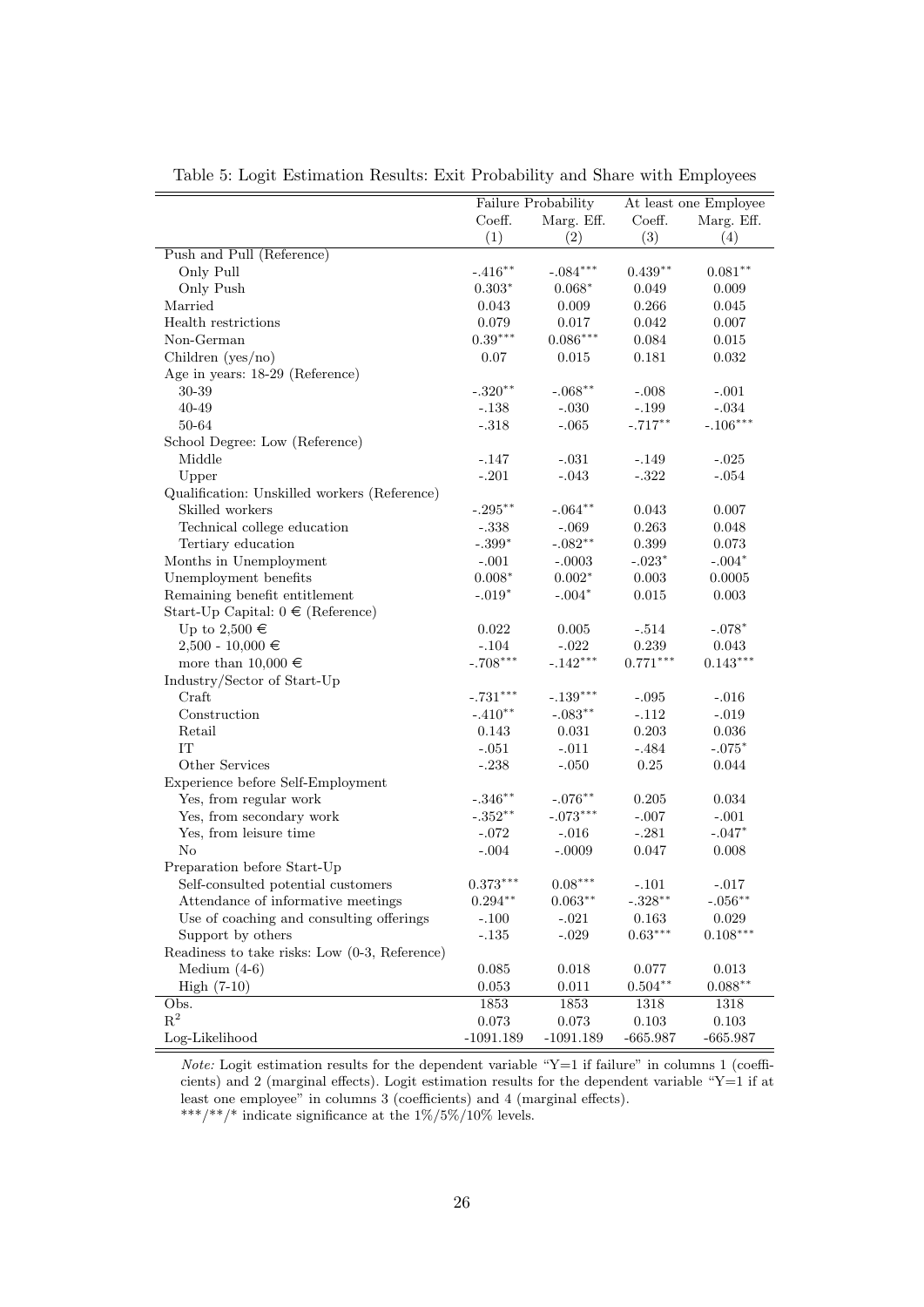|                                               | Without UH     | With UH                |
|-----------------------------------------------|----------------|------------------------|
|                                               | (1)            | (2)                    |
| Push and Pull (Reference)                     |                |                        |
| Only Pull                                     | $-.378***$     | $-.513***$             |
| Only Push                                     | $0.237*$       | 0.271                  |
| Married                                       | 0.002          | 0.028                  |
| Health restrictions                           | 0.049          | 0.146                  |
| Non-German                                    | $0.275***$     | $0.368^{\ast\ast\ast}$ |
| Children (yes/no)                             | 0.068          | 0.09                   |
| Age in years: 18-29 (Reference)               |                |                        |
| 30-39                                         | $-.225*$       | $-.291$                |
| 40-49                                         | $-.094$        | $-.118$                |
| 50-64                                         | $-.181$        | $-.146$                |
| School Degree: Low (Reference)                |                |                        |
| Middle                                        | $-.091$        | $-.113$                |
| Upper                                         | $-.180$        | $-.132$                |
| Qualification: Unskilled workers (Reference)  |                |                        |
| Skilled workers                               | $-.270**$      | $-.398***$             |
| Technical college education                   | $-.323*$       | $-.505***$             |
| Tertiary education                            | $-.360**$      | $-.673***$             |
| Months in Unemployment                        | $-.002$        | $-.004$                |
| Unemployment benefits                         | $0.007*$       | $0.012**$              |
| Remaining benefit entitlement                 | $-.014$        | $-.021*$               |
| Start-Up Capital: $0 \in (Reference)$         |                |                        |
| Up to $2,500 \in$                             | 0.032          | $-.002$                |
| $2,500 - 10,000 \in$                          | $-.094$        | $-.154$                |
| more than $10,000 \in$                        | $-.594***$     | $-.867***$             |
| Industry/Sector of Start-Up                   |                |                        |
| Craft                                         | $-.623***$     | $-.891***$             |
| Construction                                  | $-.313*$       | $-.404*$               |
| Retail                                        | 0.115          | 0.197                  |
| IT                                            | $-.041$        | $-.081$                |
| Other Services                                | $-.197$        | $-.304*$               |
| Experience before Self-Employment             |                |                        |
| Yes, from regular work                        | $-.285***$     | $-.408**$              |
| Yes, from secondary work                      | $-.281***$     | $-.414***$             |
| Yes, from leisure time                        | $-.073$        | $-.089$                |
| No                                            | 0.003          | 0.217                  |
| Preparation before Start-Up                   |                |                        |
| Self-consulted potential customers            | $0.286***$     | $0.392***$             |
| Attendance of informative meetings            | $0.254***$     | $0.334***$             |
| Use of coaching and consulting offerings      | $-.107$        | $-.136$                |
| Support by others                             | $-.089$        | $-.122$                |
| Duration Dependence (1-6 months)              |                |                        |
| Months 7-12                                   | $0.722***$     | $1.043***$             |
| Months 13-18                                  | $0.745***$     | $1.395^{\ast\ast\ast}$ |
| Months 19-24                                  | 0.024          | $0.879***$             |
| Months 25-28                                  | 0.166          | $1.130***$             |
| Readiness to take risks: Low (0-3, Reference) |                |                        |
|                                               | 0.058          | 0.067                  |
| Medium $(4-6)$<br>High $(7-10)$               |                |                        |
| Obs.                                          | 0.011<br>42723 | 0.033                  |
|                                               |                | 42723                  |
| Log-Likelihood                                | $-3089.2$      | $-3081.287$            |
| e(gammax)                                     |                | $1.984***$             |
| $e($ <i>lltest</i> $)$                        |                | 15.982                 |
| $e(ltest-p)$                                  |                | 0.00003                |

Table 6: Survival Analysis of Self-Employment Duration (with and without unobserved heterogeneity)

Note: Estimations in column (2) use the Stata module pgmhaz8.

\*\*\*/\*\*/\* indicate significance at the  $1\%/5\%/10\%$  levels.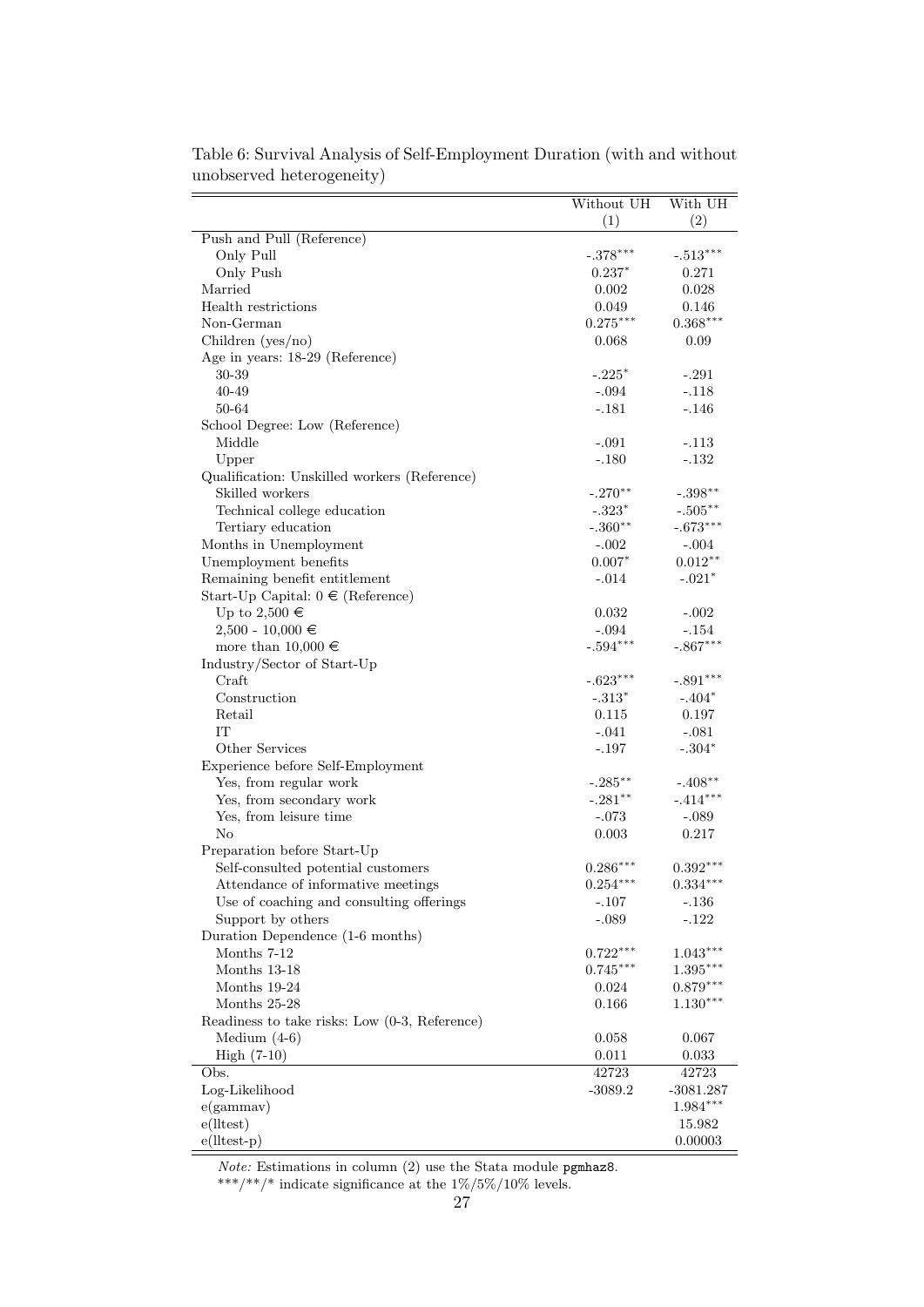Table 7: Matching Results, Outcome: Failure Probability and Share with Employees

| Outcome                                 | $\theta$ effect | se   | t-val   | offsup | biasbef | biasaft | $_{\rm tn}$ | nt   | biasrem | biasred |
|-----------------------------------------|-----------------|------|---------|--------|---------|---------|-------------|------|---------|---------|
| Outcome Variable: Failure Probability   |                 |      |         |        |         |         |             |      |         |         |
| Pull vs. Push                           | $-0.18$         | 0.07 | $-2.59$ | 56     | 21.58   | 6.94    | 294         | 231  | 32.17   | 67.83   |
| Pull vs. Push and Pull                  | $-0.06$         | 0.03 | $-1.98$ | 5      | 17.95   | 1.73    | 294         | 1328 | 9.66    | 90.34   |
| Push and Pull vs. Push                  | $-0.12$         | 0.04 | $-3.12$ | 32     | 13.59   | 3.99    | 1328        | 231  | 29.39   | 70.61   |
| Outcome Variable: At least one Employee |                 |      |         |        |         |         |             |      |         |         |
| Pull vs. Push                           | 0.12            | 0.07 | 1.70    | 58     | 22.39   | 8.87    | 241         | 142  | 39.63   | 60.37   |
| Pull vs. Push and Pull                  | 0.08            | 0.05 | 1.72    | 5      | 17.83   | 3.46    | 241         | 935  | 19.40   | 80.60   |
| Push and Pull vs. Push                  | 0.00            | 0.04 | 0.04    | 23     | 17.06   | 9.31    | 935         | 142  | 54.59   | 45.41   |

Note: We apply kernel (epanechnikov) matching with common support; for the bandwidth we use 0.02. Standard errors are based on 100 bootstrap replications. Extensive sensitivity analyses are available on request by the authors; results are not sensitive to the kernel or bandwidth choice. Estimations are done using the PSMATCH2 package by Leuven and Sianesi (2003).

Matching Quality: We depict the mean standardized bias before and after matching, as well as the bias reduction and the remaining bias. The abbreviations tn and nt are the number of observations in the respective groups; offsup is the number of individuals outside the common support.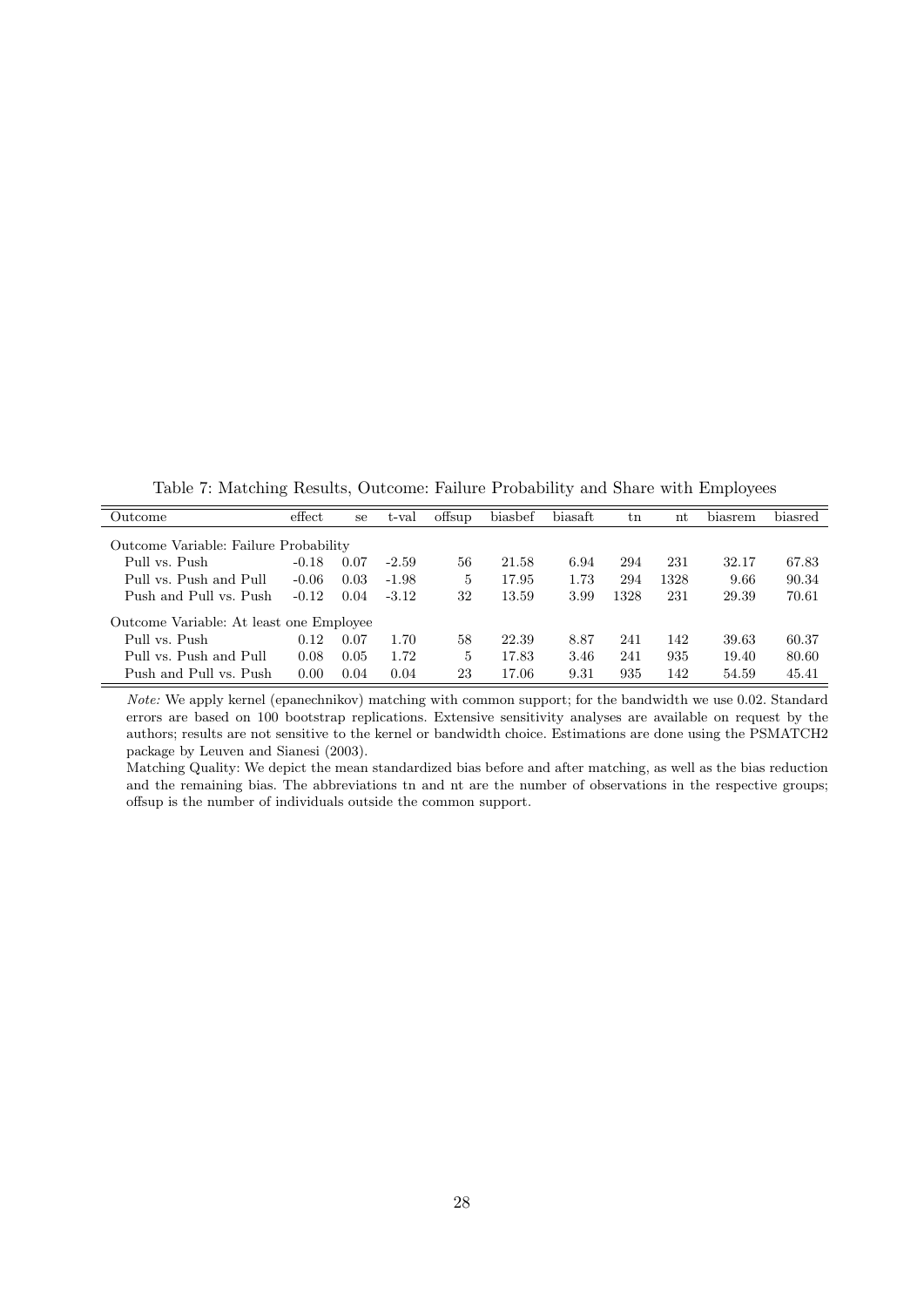# A Appendix



Figure A.1: Factor Loadings - Motivation to Become Self-Employed

Note: Rotated factor loadings (pattern matrix) and unique variances:

| Variable               | Factor1   | Factor2   | Uniqueness |
|------------------------|-----------|-----------|------------|
| <b>Boss</b>            | $-0.1980$ | 0.2076    | 0.9177     |
| Termination of UE      | 0.3931    | $-0.0992$ | 0.8357     |
| Exhaustion of Benefits | 0.3806    | 0.0357    | 0.8538     |
| Advice                 | 0.2818    | 0.1323    | 0.9031     |
| Customers              | 0.0744    | 0.1481    | 0.9725     |
| Market Gap             | $-0.0411$ | 0.1552    | 0.9742     |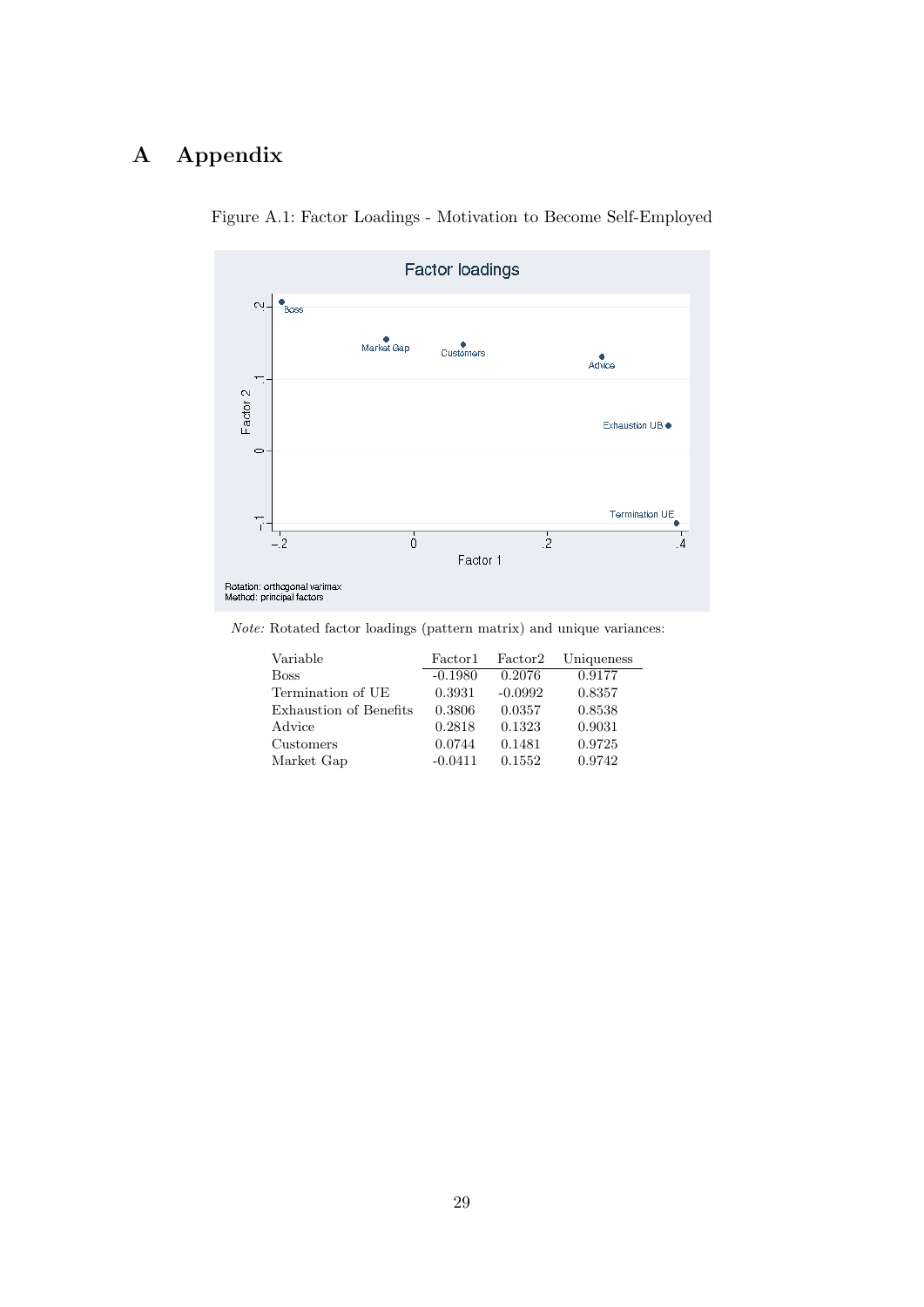

Figure A.2: Propensity Score Distribution

Note: Propensity score estimation results can be found in Table A.3. The first stated group can be found in the upper half, the second stated group in the lower half.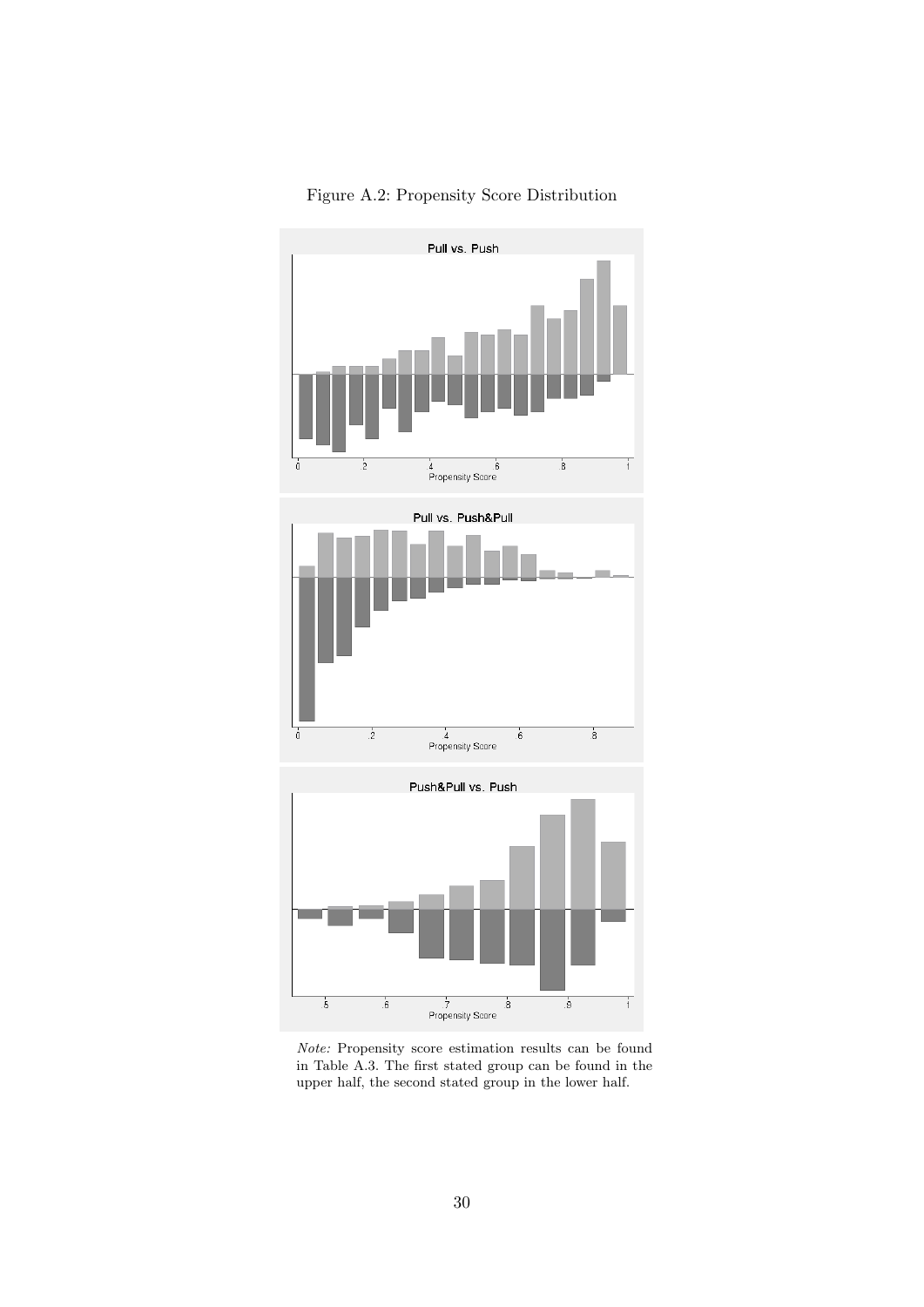| Coeff.<br>Marg. Eff.<br>Coeff.<br>Marg. Eff.<br>(1)<br>(3)<br>(2)<br>(4)<br>Push and Pull (Reference)<br>$-.458***$<br>$-.093***$<br>$0.48***$<br>$0.088**$<br>Only Pull<br>Only Push<br>$0.063*$<br>$0.281*$<br>0.066<br>0.011<br>Married<br>$-.009$<br>$-.002$<br>0.234<br>0.039<br>Health restrictions<br>0.115<br>0.025<br>0.197<br>0.035<br>$0.423***$<br>$0.094***$<br>Non-German<br>0.132<br>0.023<br>$\rm 0.21$<br>Children ( $yes/no)$<br>0.036<br>0.119<br>0.026<br>Age in years: 18-29 (Reference)<br>$-.348**$<br>$-.074**$<br>30-39<br>$-.047$<br>$-.008$<br>40-49<br>$-.036$<br>$-.148$<br>$-.025$<br>$-.170$<br>$-.110***$<br>$-.069$<br>$-.771**$<br>50-64<br>$-.333$<br>School Degree: Low (Reference)<br>Middle<br>$-.023$<br>$-.109$<br>$-.303$<br>$-.049$<br>$-.470**$<br>$-.077***$<br>$-.183$<br>$-.039$<br>Upper<br>Qualification: Unskilled workers (Reference)<br>Skilled workers<br>$-.294***$<br>$-.064**$<br>0.069<br>0.012<br>Technical college education<br>$-.290$<br>$-.060$<br>0.292<br>0.053<br>$-.382*$<br>$-.079*$<br>0.471<br>Tertiary education<br>0.086<br>$-.033**$<br>Months in Unemployment<br>$-.0002$<br>$-.006**$<br>$-.0007$<br>$0.009**$<br>$0.002**$<br>Unemployment benefits<br>$0.006\,$<br>0.0009<br>Remaining benefit entitlement<br>$-.016$<br>$-.004$<br>0.014<br>0.002<br>Start-Up Capital: $0 \in (Reference)$<br>Up to 2,500 $\in$<br>0.035<br>0.008<br>$-.461$<br>$-.069$<br>0.287<br>$2,500 - 10,000 \in$<br>$-.124$<br>$-.026$<br>0.051<br>$-.665***$<br>$-.135***$<br>$0.738***$<br>$0.134***$<br>more than $10,000 \in$<br>Industry/Sector of Start-Up<br>Craft<br>$-.843***$<br>$-.158***$<br>$-.141$<br>$-.023$<br>$-.172$<br>$-.028$<br>Construction<br>$-.095***$<br>$-.470**$<br>0.277<br>Retail<br>0.127<br>0.028<br>0.049<br>IT<br>$-.572*$<br>$-.081$<br>$-.017$<br>$-.084**$<br>$-.057*$<br>Other Services<br>$-.268*$<br>0.218<br>0.038<br>Experience before Self-Employment<br>Yes, from regular work<br>$-.408**$<br>$-.090**$<br>0.197<br>0.032<br>$-.064**$<br>Yes, from secondary work<br>$-.305***$<br>$-.061$<br>$-.010$<br>$-.319*$<br>Yes, from leisure time<br>$-.013$<br>$-.052*$<br>$-.061$<br>No<br>$-.074$<br>$-.016$<br>0.055<br>0.009<br>Preparation before Start-Up<br>$0.352^{\ast\ast\ast}$<br>$0.076^{\ast\ast\ast}$<br>Self-consulted potential customers<br>$^{\text{{\small -}}.084}$<br>$-.014$<br>$0.306***$<br>$0.066***$<br>Attendance of informative meetings<br>$-.262*$<br>$-.044*$<br>Use of coaching and consulting offerings<br>0.02<br>$-.054$<br>$-.012$<br>0.117<br>$0.663^{\ast\ast\ast}$<br>$0.111***$<br>Support by others<br>$-.029$<br>$-.134$<br>Readiness to take risks: Low (0-3, Reference)<br>Medium $(4-6)$<br>0.089<br>0.019<br>0.012<br>0.002<br>High $(7-10)$<br>0.04<br>$0.413*$<br>$0.071*$<br>0.009<br>Obs.<br>1724<br>1724<br>1223<br>1223<br>$R^2$<br>$0.074\,$<br>$0.074\,$<br>0.113<br>0.113 |                |                     |             | At least one Employee |            |  |
|-------------------------------------------------------------------------------------------------------------------------------------------------------------------------------------------------------------------------------------------------------------------------------------------------------------------------------------------------------------------------------------------------------------------------------------------------------------------------------------------------------------------------------------------------------------------------------------------------------------------------------------------------------------------------------------------------------------------------------------------------------------------------------------------------------------------------------------------------------------------------------------------------------------------------------------------------------------------------------------------------------------------------------------------------------------------------------------------------------------------------------------------------------------------------------------------------------------------------------------------------------------------------------------------------------------------------------------------------------------------------------------------------------------------------------------------------------------------------------------------------------------------------------------------------------------------------------------------------------------------------------------------------------------------------------------------------------------------------------------------------------------------------------------------------------------------------------------------------------------------------------------------------------------------------------------------------------------------------------------------------------------------------------------------------------------------------------------------------------------------------------------------------------------------------------------------------------------------------------------------------------------------------------------------------------------------------------------------------------------------------------------------------------------------------------------------------------------------------------------------------------------------------------------------------------------------------------------------------------------------------------------------------------------------------------------------------------------------------------------------------------------------------------------------------------------------------------------------------------------------------------------------------------------------------------|----------------|---------------------|-------------|-----------------------|------------|--|
|                                                                                                                                                                                                                                                                                                                                                                                                                                                                                                                                                                                                                                                                                                                                                                                                                                                                                                                                                                                                                                                                                                                                                                                                                                                                                                                                                                                                                                                                                                                                                                                                                                                                                                                                                                                                                                                                                                                                                                                                                                                                                                                                                                                                                                                                                                                                                                                                                                                                                                                                                                                                                                                                                                                                                                                                                                                                                                                               |                | Failure Probability |             |                       |            |  |
|                                                                                                                                                                                                                                                                                                                                                                                                                                                                                                                                                                                                                                                                                                                                                                                                                                                                                                                                                                                                                                                                                                                                                                                                                                                                                                                                                                                                                                                                                                                                                                                                                                                                                                                                                                                                                                                                                                                                                                                                                                                                                                                                                                                                                                                                                                                                                                                                                                                                                                                                                                                                                                                                                                                                                                                                                                                                                                                               |                |                     |             |                       |            |  |
|                                                                                                                                                                                                                                                                                                                                                                                                                                                                                                                                                                                                                                                                                                                                                                                                                                                                                                                                                                                                                                                                                                                                                                                                                                                                                                                                                                                                                                                                                                                                                                                                                                                                                                                                                                                                                                                                                                                                                                                                                                                                                                                                                                                                                                                                                                                                                                                                                                                                                                                                                                                                                                                                                                                                                                                                                                                                                                                               |                |                     |             |                       |            |  |
|                                                                                                                                                                                                                                                                                                                                                                                                                                                                                                                                                                                                                                                                                                                                                                                                                                                                                                                                                                                                                                                                                                                                                                                                                                                                                                                                                                                                                                                                                                                                                                                                                                                                                                                                                                                                                                                                                                                                                                                                                                                                                                                                                                                                                                                                                                                                                                                                                                                                                                                                                                                                                                                                                                                                                                                                                                                                                                                               |                |                     |             |                       |            |  |
|                                                                                                                                                                                                                                                                                                                                                                                                                                                                                                                                                                                                                                                                                                                                                                                                                                                                                                                                                                                                                                                                                                                                                                                                                                                                                                                                                                                                                                                                                                                                                                                                                                                                                                                                                                                                                                                                                                                                                                                                                                                                                                                                                                                                                                                                                                                                                                                                                                                                                                                                                                                                                                                                                                                                                                                                                                                                                                                               |                |                     |             |                       |            |  |
|                                                                                                                                                                                                                                                                                                                                                                                                                                                                                                                                                                                                                                                                                                                                                                                                                                                                                                                                                                                                                                                                                                                                                                                                                                                                                                                                                                                                                                                                                                                                                                                                                                                                                                                                                                                                                                                                                                                                                                                                                                                                                                                                                                                                                                                                                                                                                                                                                                                                                                                                                                                                                                                                                                                                                                                                                                                                                                                               |                |                     |             |                       |            |  |
|                                                                                                                                                                                                                                                                                                                                                                                                                                                                                                                                                                                                                                                                                                                                                                                                                                                                                                                                                                                                                                                                                                                                                                                                                                                                                                                                                                                                                                                                                                                                                                                                                                                                                                                                                                                                                                                                                                                                                                                                                                                                                                                                                                                                                                                                                                                                                                                                                                                                                                                                                                                                                                                                                                                                                                                                                                                                                                                               |                |                     |             |                       |            |  |
|                                                                                                                                                                                                                                                                                                                                                                                                                                                                                                                                                                                                                                                                                                                                                                                                                                                                                                                                                                                                                                                                                                                                                                                                                                                                                                                                                                                                                                                                                                                                                                                                                                                                                                                                                                                                                                                                                                                                                                                                                                                                                                                                                                                                                                                                                                                                                                                                                                                                                                                                                                                                                                                                                                                                                                                                                                                                                                                               |                |                     |             |                       |            |  |
|                                                                                                                                                                                                                                                                                                                                                                                                                                                                                                                                                                                                                                                                                                                                                                                                                                                                                                                                                                                                                                                                                                                                                                                                                                                                                                                                                                                                                                                                                                                                                                                                                                                                                                                                                                                                                                                                                                                                                                                                                                                                                                                                                                                                                                                                                                                                                                                                                                                                                                                                                                                                                                                                                                                                                                                                                                                                                                                               |                |                     |             |                       |            |  |
|                                                                                                                                                                                                                                                                                                                                                                                                                                                                                                                                                                                                                                                                                                                                                                                                                                                                                                                                                                                                                                                                                                                                                                                                                                                                                                                                                                                                                                                                                                                                                                                                                                                                                                                                                                                                                                                                                                                                                                                                                                                                                                                                                                                                                                                                                                                                                                                                                                                                                                                                                                                                                                                                                                                                                                                                                                                                                                                               |                |                     |             |                       |            |  |
|                                                                                                                                                                                                                                                                                                                                                                                                                                                                                                                                                                                                                                                                                                                                                                                                                                                                                                                                                                                                                                                                                                                                                                                                                                                                                                                                                                                                                                                                                                                                                                                                                                                                                                                                                                                                                                                                                                                                                                                                                                                                                                                                                                                                                                                                                                                                                                                                                                                                                                                                                                                                                                                                                                                                                                                                                                                                                                                               |                |                     |             |                       |            |  |
|                                                                                                                                                                                                                                                                                                                                                                                                                                                                                                                                                                                                                                                                                                                                                                                                                                                                                                                                                                                                                                                                                                                                                                                                                                                                                                                                                                                                                                                                                                                                                                                                                                                                                                                                                                                                                                                                                                                                                                                                                                                                                                                                                                                                                                                                                                                                                                                                                                                                                                                                                                                                                                                                                                                                                                                                                                                                                                                               |                |                     |             |                       |            |  |
|                                                                                                                                                                                                                                                                                                                                                                                                                                                                                                                                                                                                                                                                                                                                                                                                                                                                                                                                                                                                                                                                                                                                                                                                                                                                                                                                                                                                                                                                                                                                                                                                                                                                                                                                                                                                                                                                                                                                                                                                                                                                                                                                                                                                                                                                                                                                                                                                                                                                                                                                                                                                                                                                                                                                                                                                                                                                                                                               |                |                     |             |                       |            |  |
|                                                                                                                                                                                                                                                                                                                                                                                                                                                                                                                                                                                                                                                                                                                                                                                                                                                                                                                                                                                                                                                                                                                                                                                                                                                                                                                                                                                                                                                                                                                                                                                                                                                                                                                                                                                                                                                                                                                                                                                                                                                                                                                                                                                                                                                                                                                                                                                                                                                                                                                                                                                                                                                                                                                                                                                                                                                                                                                               |                |                     |             |                       |            |  |
|                                                                                                                                                                                                                                                                                                                                                                                                                                                                                                                                                                                                                                                                                                                                                                                                                                                                                                                                                                                                                                                                                                                                                                                                                                                                                                                                                                                                                                                                                                                                                                                                                                                                                                                                                                                                                                                                                                                                                                                                                                                                                                                                                                                                                                                                                                                                                                                                                                                                                                                                                                                                                                                                                                                                                                                                                                                                                                                               |                |                     |             |                       |            |  |
|                                                                                                                                                                                                                                                                                                                                                                                                                                                                                                                                                                                                                                                                                                                                                                                                                                                                                                                                                                                                                                                                                                                                                                                                                                                                                                                                                                                                                                                                                                                                                                                                                                                                                                                                                                                                                                                                                                                                                                                                                                                                                                                                                                                                                                                                                                                                                                                                                                                                                                                                                                                                                                                                                                                                                                                                                                                                                                                               |                |                     |             |                       |            |  |
|                                                                                                                                                                                                                                                                                                                                                                                                                                                                                                                                                                                                                                                                                                                                                                                                                                                                                                                                                                                                                                                                                                                                                                                                                                                                                                                                                                                                                                                                                                                                                                                                                                                                                                                                                                                                                                                                                                                                                                                                                                                                                                                                                                                                                                                                                                                                                                                                                                                                                                                                                                                                                                                                                                                                                                                                                                                                                                                               |                |                     |             |                       |            |  |
|                                                                                                                                                                                                                                                                                                                                                                                                                                                                                                                                                                                                                                                                                                                                                                                                                                                                                                                                                                                                                                                                                                                                                                                                                                                                                                                                                                                                                                                                                                                                                                                                                                                                                                                                                                                                                                                                                                                                                                                                                                                                                                                                                                                                                                                                                                                                                                                                                                                                                                                                                                                                                                                                                                                                                                                                                                                                                                                               |                |                     |             |                       |            |  |
|                                                                                                                                                                                                                                                                                                                                                                                                                                                                                                                                                                                                                                                                                                                                                                                                                                                                                                                                                                                                                                                                                                                                                                                                                                                                                                                                                                                                                                                                                                                                                                                                                                                                                                                                                                                                                                                                                                                                                                                                                                                                                                                                                                                                                                                                                                                                                                                                                                                                                                                                                                                                                                                                                                                                                                                                                                                                                                                               |                |                     |             |                       |            |  |
|                                                                                                                                                                                                                                                                                                                                                                                                                                                                                                                                                                                                                                                                                                                                                                                                                                                                                                                                                                                                                                                                                                                                                                                                                                                                                                                                                                                                                                                                                                                                                                                                                                                                                                                                                                                                                                                                                                                                                                                                                                                                                                                                                                                                                                                                                                                                                                                                                                                                                                                                                                                                                                                                                                                                                                                                                                                                                                                               |                |                     |             |                       |            |  |
|                                                                                                                                                                                                                                                                                                                                                                                                                                                                                                                                                                                                                                                                                                                                                                                                                                                                                                                                                                                                                                                                                                                                                                                                                                                                                                                                                                                                                                                                                                                                                                                                                                                                                                                                                                                                                                                                                                                                                                                                                                                                                                                                                                                                                                                                                                                                                                                                                                                                                                                                                                                                                                                                                                                                                                                                                                                                                                                               |                |                     |             |                       |            |  |
|                                                                                                                                                                                                                                                                                                                                                                                                                                                                                                                                                                                                                                                                                                                                                                                                                                                                                                                                                                                                                                                                                                                                                                                                                                                                                                                                                                                                                                                                                                                                                                                                                                                                                                                                                                                                                                                                                                                                                                                                                                                                                                                                                                                                                                                                                                                                                                                                                                                                                                                                                                                                                                                                                                                                                                                                                                                                                                                               |                |                     |             |                       |            |  |
|                                                                                                                                                                                                                                                                                                                                                                                                                                                                                                                                                                                                                                                                                                                                                                                                                                                                                                                                                                                                                                                                                                                                                                                                                                                                                                                                                                                                                                                                                                                                                                                                                                                                                                                                                                                                                                                                                                                                                                                                                                                                                                                                                                                                                                                                                                                                                                                                                                                                                                                                                                                                                                                                                                                                                                                                                                                                                                                               |                |                     |             |                       |            |  |
|                                                                                                                                                                                                                                                                                                                                                                                                                                                                                                                                                                                                                                                                                                                                                                                                                                                                                                                                                                                                                                                                                                                                                                                                                                                                                                                                                                                                                                                                                                                                                                                                                                                                                                                                                                                                                                                                                                                                                                                                                                                                                                                                                                                                                                                                                                                                                                                                                                                                                                                                                                                                                                                                                                                                                                                                                                                                                                                               |                |                     |             |                       |            |  |
|                                                                                                                                                                                                                                                                                                                                                                                                                                                                                                                                                                                                                                                                                                                                                                                                                                                                                                                                                                                                                                                                                                                                                                                                                                                                                                                                                                                                                                                                                                                                                                                                                                                                                                                                                                                                                                                                                                                                                                                                                                                                                                                                                                                                                                                                                                                                                                                                                                                                                                                                                                                                                                                                                                                                                                                                                                                                                                                               |                |                     |             |                       |            |  |
|                                                                                                                                                                                                                                                                                                                                                                                                                                                                                                                                                                                                                                                                                                                                                                                                                                                                                                                                                                                                                                                                                                                                                                                                                                                                                                                                                                                                                                                                                                                                                                                                                                                                                                                                                                                                                                                                                                                                                                                                                                                                                                                                                                                                                                                                                                                                                                                                                                                                                                                                                                                                                                                                                                                                                                                                                                                                                                                               |                |                     |             |                       |            |  |
|                                                                                                                                                                                                                                                                                                                                                                                                                                                                                                                                                                                                                                                                                                                                                                                                                                                                                                                                                                                                                                                                                                                                                                                                                                                                                                                                                                                                                                                                                                                                                                                                                                                                                                                                                                                                                                                                                                                                                                                                                                                                                                                                                                                                                                                                                                                                                                                                                                                                                                                                                                                                                                                                                                                                                                                                                                                                                                                               |                |                     |             |                       |            |  |
|                                                                                                                                                                                                                                                                                                                                                                                                                                                                                                                                                                                                                                                                                                                                                                                                                                                                                                                                                                                                                                                                                                                                                                                                                                                                                                                                                                                                                                                                                                                                                                                                                                                                                                                                                                                                                                                                                                                                                                                                                                                                                                                                                                                                                                                                                                                                                                                                                                                                                                                                                                                                                                                                                                                                                                                                                                                                                                                               |                |                     |             |                       |            |  |
|                                                                                                                                                                                                                                                                                                                                                                                                                                                                                                                                                                                                                                                                                                                                                                                                                                                                                                                                                                                                                                                                                                                                                                                                                                                                                                                                                                                                                                                                                                                                                                                                                                                                                                                                                                                                                                                                                                                                                                                                                                                                                                                                                                                                                                                                                                                                                                                                                                                                                                                                                                                                                                                                                                                                                                                                                                                                                                                               |                |                     |             |                       |            |  |
|                                                                                                                                                                                                                                                                                                                                                                                                                                                                                                                                                                                                                                                                                                                                                                                                                                                                                                                                                                                                                                                                                                                                                                                                                                                                                                                                                                                                                                                                                                                                                                                                                                                                                                                                                                                                                                                                                                                                                                                                                                                                                                                                                                                                                                                                                                                                                                                                                                                                                                                                                                                                                                                                                                                                                                                                                                                                                                                               |                |                     |             |                       |            |  |
|                                                                                                                                                                                                                                                                                                                                                                                                                                                                                                                                                                                                                                                                                                                                                                                                                                                                                                                                                                                                                                                                                                                                                                                                                                                                                                                                                                                                                                                                                                                                                                                                                                                                                                                                                                                                                                                                                                                                                                                                                                                                                                                                                                                                                                                                                                                                                                                                                                                                                                                                                                                                                                                                                                                                                                                                                                                                                                                               |                |                     |             |                       |            |  |
|                                                                                                                                                                                                                                                                                                                                                                                                                                                                                                                                                                                                                                                                                                                                                                                                                                                                                                                                                                                                                                                                                                                                                                                                                                                                                                                                                                                                                                                                                                                                                                                                                                                                                                                                                                                                                                                                                                                                                                                                                                                                                                                                                                                                                                                                                                                                                                                                                                                                                                                                                                                                                                                                                                                                                                                                                                                                                                                               |                |                     |             |                       |            |  |
|                                                                                                                                                                                                                                                                                                                                                                                                                                                                                                                                                                                                                                                                                                                                                                                                                                                                                                                                                                                                                                                                                                                                                                                                                                                                                                                                                                                                                                                                                                                                                                                                                                                                                                                                                                                                                                                                                                                                                                                                                                                                                                                                                                                                                                                                                                                                                                                                                                                                                                                                                                                                                                                                                                                                                                                                                                                                                                                               |                |                     |             |                       |            |  |
|                                                                                                                                                                                                                                                                                                                                                                                                                                                                                                                                                                                                                                                                                                                                                                                                                                                                                                                                                                                                                                                                                                                                                                                                                                                                                                                                                                                                                                                                                                                                                                                                                                                                                                                                                                                                                                                                                                                                                                                                                                                                                                                                                                                                                                                                                                                                                                                                                                                                                                                                                                                                                                                                                                                                                                                                                                                                                                                               |                |                     |             |                       |            |  |
|                                                                                                                                                                                                                                                                                                                                                                                                                                                                                                                                                                                                                                                                                                                                                                                                                                                                                                                                                                                                                                                                                                                                                                                                                                                                                                                                                                                                                                                                                                                                                                                                                                                                                                                                                                                                                                                                                                                                                                                                                                                                                                                                                                                                                                                                                                                                                                                                                                                                                                                                                                                                                                                                                                                                                                                                                                                                                                                               |                |                     |             |                       |            |  |
|                                                                                                                                                                                                                                                                                                                                                                                                                                                                                                                                                                                                                                                                                                                                                                                                                                                                                                                                                                                                                                                                                                                                                                                                                                                                                                                                                                                                                                                                                                                                                                                                                                                                                                                                                                                                                                                                                                                                                                                                                                                                                                                                                                                                                                                                                                                                                                                                                                                                                                                                                                                                                                                                                                                                                                                                                                                                                                                               |                |                     |             |                       |            |  |
|                                                                                                                                                                                                                                                                                                                                                                                                                                                                                                                                                                                                                                                                                                                                                                                                                                                                                                                                                                                                                                                                                                                                                                                                                                                                                                                                                                                                                                                                                                                                                                                                                                                                                                                                                                                                                                                                                                                                                                                                                                                                                                                                                                                                                                                                                                                                                                                                                                                                                                                                                                                                                                                                                                                                                                                                                                                                                                                               |                |                     |             |                       |            |  |
|                                                                                                                                                                                                                                                                                                                                                                                                                                                                                                                                                                                                                                                                                                                                                                                                                                                                                                                                                                                                                                                                                                                                                                                                                                                                                                                                                                                                                                                                                                                                                                                                                                                                                                                                                                                                                                                                                                                                                                                                                                                                                                                                                                                                                                                                                                                                                                                                                                                                                                                                                                                                                                                                                                                                                                                                                                                                                                                               |                |                     |             |                       |            |  |
|                                                                                                                                                                                                                                                                                                                                                                                                                                                                                                                                                                                                                                                                                                                                                                                                                                                                                                                                                                                                                                                                                                                                                                                                                                                                                                                                                                                                                                                                                                                                                                                                                                                                                                                                                                                                                                                                                                                                                                                                                                                                                                                                                                                                                                                                                                                                                                                                                                                                                                                                                                                                                                                                                                                                                                                                                                                                                                                               |                |                     |             |                       |            |  |
|                                                                                                                                                                                                                                                                                                                                                                                                                                                                                                                                                                                                                                                                                                                                                                                                                                                                                                                                                                                                                                                                                                                                                                                                                                                                                                                                                                                                                                                                                                                                                                                                                                                                                                                                                                                                                                                                                                                                                                                                                                                                                                                                                                                                                                                                                                                                                                                                                                                                                                                                                                                                                                                                                                                                                                                                                                                                                                                               |                |                     |             |                       |            |  |
|                                                                                                                                                                                                                                                                                                                                                                                                                                                                                                                                                                                                                                                                                                                                                                                                                                                                                                                                                                                                                                                                                                                                                                                                                                                                                                                                                                                                                                                                                                                                                                                                                                                                                                                                                                                                                                                                                                                                                                                                                                                                                                                                                                                                                                                                                                                                                                                                                                                                                                                                                                                                                                                                                                                                                                                                                                                                                                                               |                |                     |             |                       |            |  |
|                                                                                                                                                                                                                                                                                                                                                                                                                                                                                                                                                                                                                                                                                                                                                                                                                                                                                                                                                                                                                                                                                                                                                                                                                                                                                                                                                                                                                                                                                                                                                                                                                                                                                                                                                                                                                                                                                                                                                                                                                                                                                                                                                                                                                                                                                                                                                                                                                                                                                                                                                                                                                                                                                                                                                                                                                                                                                                                               |                |                     |             |                       |            |  |
|                                                                                                                                                                                                                                                                                                                                                                                                                                                                                                                                                                                                                                                                                                                                                                                                                                                                                                                                                                                                                                                                                                                                                                                                                                                                                                                                                                                                                                                                                                                                                                                                                                                                                                                                                                                                                                                                                                                                                                                                                                                                                                                                                                                                                                                                                                                                                                                                                                                                                                                                                                                                                                                                                                                                                                                                                                                                                                                               |                |                     |             |                       |            |  |
|                                                                                                                                                                                                                                                                                                                                                                                                                                                                                                                                                                                                                                                                                                                                                                                                                                                                                                                                                                                                                                                                                                                                                                                                                                                                                                                                                                                                                                                                                                                                                                                                                                                                                                                                                                                                                                                                                                                                                                                                                                                                                                                                                                                                                                                                                                                                                                                                                                                                                                                                                                                                                                                                                                                                                                                                                                                                                                                               |                |                     |             |                       |            |  |
|                                                                                                                                                                                                                                                                                                                                                                                                                                                                                                                                                                                                                                                                                                                                                                                                                                                                                                                                                                                                                                                                                                                                                                                                                                                                                                                                                                                                                                                                                                                                                                                                                                                                                                                                                                                                                                                                                                                                                                                                                                                                                                                                                                                                                                                                                                                                                                                                                                                                                                                                                                                                                                                                                                                                                                                                                                                                                                                               |                |                     |             |                       |            |  |
|                                                                                                                                                                                                                                                                                                                                                                                                                                                                                                                                                                                                                                                                                                                                                                                                                                                                                                                                                                                                                                                                                                                                                                                                                                                                                                                                                                                                                                                                                                                                                                                                                                                                                                                                                                                                                                                                                                                                                                                                                                                                                                                                                                                                                                                                                                                                                                                                                                                                                                                                                                                                                                                                                                                                                                                                                                                                                                                               |                |                     |             |                       |            |  |
|                                                                                                                                                                                                                                                                                                                                                                                                                                                                                                                                                                                                                                                                                                                                                                                                                                                                                                                                                                                                                                                                                                                                                                                                                                                                                                                                                                                                                                                                                                                                                                                                                                                                                                                                                                                                                                                                                                                                                                                                                                                                                                                                                                                                                                                                                                                                                                                                                                                                                                                                                                                                                                                                                                                                                                                                                                                                                                                               |                |                     |             |                       |            |  |
|                                                                                                                                                                                                                                                                                                                                                                                                                                                                                                                                                                                                                                                                                                                                                                                                                                                                                                                                                                                                                                                                                                                                                                                                                                                                                                                                                                                                                                                                                                                                                                                                                                                                                                                                                                                                                                                                                                                                                                                                                                                                                                                                                                                                                                                                                                                                                                                                                                                                                                                                                                                                                                                                                                                                                                                                                                                                                                                               |                |                     |             |                       |            |  |
|                                                                                                                                                                                                                                                                                                                                                                                                                                                                                                                                                                                                                                                                                                                                                                                                                                                                                                                                                                                                                                                                                                                                                                                                                                                                                                                                                                                                                                                                                                                                                                                                                                                                                                                                                                                                                                                                                                                                                                                                                                                                                                                                                                                                                                                                                                                                                                                                                                                                                                                                                                                                                                                                                                                                                                                                                                                                                                                               |                |                     |             |                       |            |  |
|                                                                                                                                                                                                                                                                                                                                                                                                                                                                                                                                                                                                                                                                                                                                                                                                                                                                                                                                                                                                                                                                                                                                                                                                                                                                                                                                                                                                                                                                                                                                                                                                                                                                                                                                                                                                                                                                                                                                                                                                                                                                                                                                                                                                                                                                                                                                                                                                                                                                                                                                                                                                                                                                                                                                                                                                                                                                                                                               | Log-Likelihood | $-1017.821$         | $-1017.821$ | $-608.318$            | $-608.318$ |  |

Table A.1: Logit Estimation Results: Failure Probability and Share with Employees (Sensitivity Analysis 1)

Note: In this sensitivity analysis, we drop respondents who state three pull (push) motives and one push (pull) motive. Logit estimation results for the dependent variable " $Y=1$  if failure" in columns 1 (coefficients) and 2 (marginal effects). Logit estimation results for the dependent variable "Y=1 if at least one employee" in columns 3 (coefficients) and 4 (marginal effects).  $^{***/**/*}$  indicate significance at the  $1\%/5\%/10\%$  levels.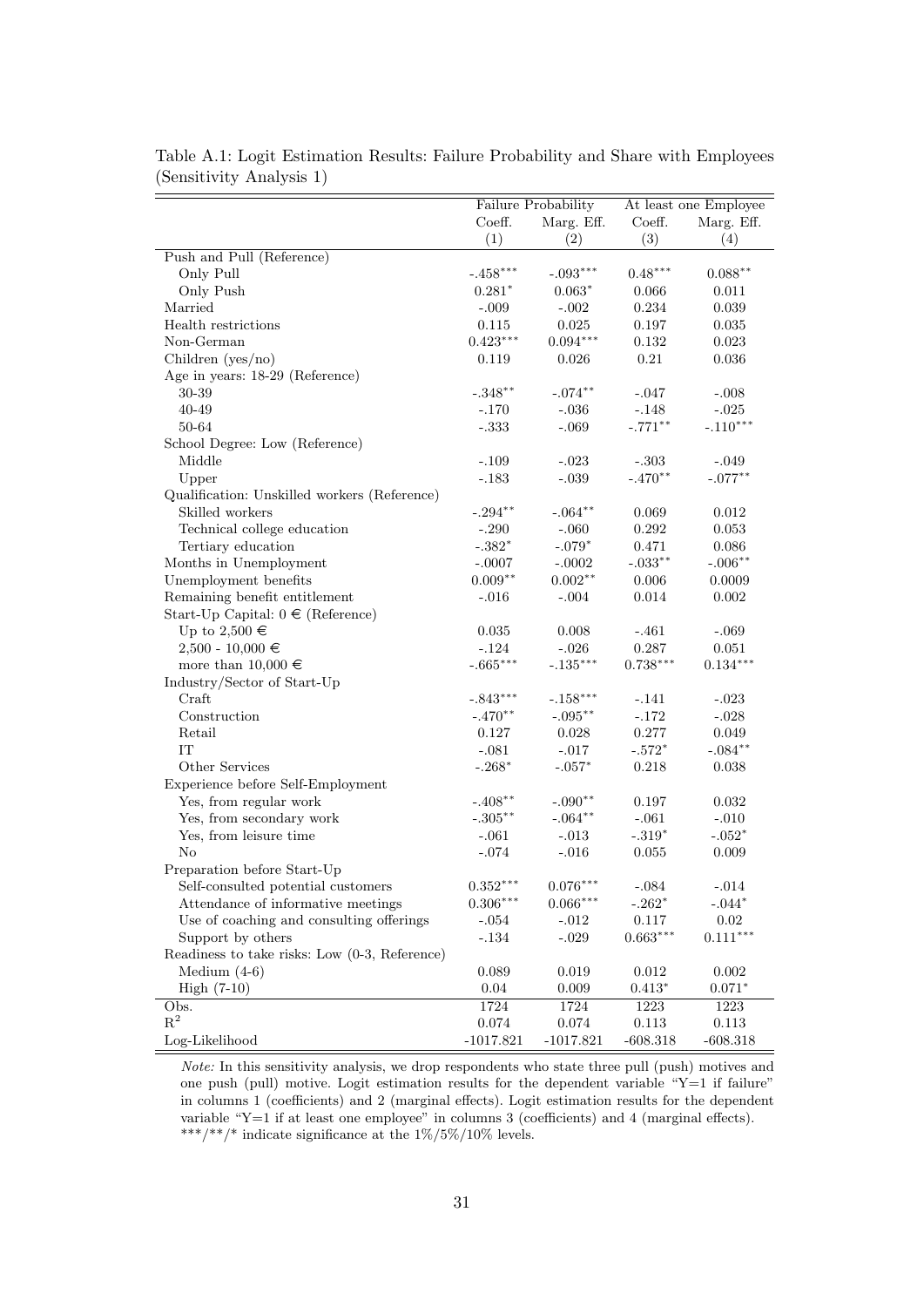|                                               |                        |                        | At least one Employee  |            |  |
|-----------------------------------------------|------------------------|------------------------|------------------------|------------|--|
|                                               | Failure Probability    |                        |                        |            |  |
|                                               | Coeff.<br>(1)          | Marg. Eff.             | Coeff.                 | Marg. Eff. |  |
|                                               |                        | (2)                    | (3)                    | (4)        |  |
| Push and Pull (Reference)                     |                        |                        |                        |            |  |
| Only Pull                                     | $-.515***$             | $-.104***$             | $0.469***$             | $0.086***$ |  |
| Only Push                                     | $0.327***$             | $0.073***$             | 0.124                  | 0.022      |  |
| Married                                       | 0.034                  | 0.007                  | 0.278                  | 0.047      |  |
| Health restrictions                           | 0.083                  | 0.018                  | 0.015                  | 0.003      |  |
| Non-German                                    | $0.382***$             | $0.084***$             | 0.089                  | 0.016      |  |
| Children ( $yes/no)$                          | 0.073                  | 0.016                  | 0.171                  | 0.03       |  |
| Age in years: 18-29 (Reference)               |                        |                        |                        |            |  |
| $30\hbox{-}39$                                | $-.328**$              | $-.069**$              | $-.021$                | $-.004$    |  |
| 40-49                                         | $-.155$                | $-.033$                | $-.210$                | $-.035$    |  |
| 50-64                                         | $-.354$                | $-.072*$               | $-.743**$              | $-.109***$ |  |
| School Degree: Low (Reference)                |                        |                        |                        |            |  |
| Middle                                        | $-.142$                | $-.030$                | $-.162$                | $-.027$    |  |
| Upper                                         | $-.198$                | $-.042$                | $-.340*$               | $-.057*$   |  |
| Qualification: Unskilled workers (Reference)  |                        |                        |                        |            |  |
| Skilled workers                               | $-.304**$              | $-.066$ **             | 0.035                  | 0.006      |  |
| Technical college education                   | $-.362$                | $-.073*$               | 0.266                  | 0.048      |  |
| Tertiary education                            | $-.414**$              | $-.084**$              | 0.41                   | 0.075      |  |
| Months in Unemployment                        | $-.002$                | $-.0005$               | $-.022$                | $-.004$    |  |
| Unemployment benefits                         | $0.008*$               | $0.002*$               | 0.003                  | 0.0005     |  |
| Remaining benefit entitlement                 | $-.017*$               | $-.004*$               | 0.015                  | 0.003      |  |
| Start-Up Capital: $0 \in (Reference)$         |                        |                        |                        |            |  |
| Up to $2,500 \in$                             | $\,0.021\,$            | 0.005                  | $-.506$                | $-.077*$   |  |
| $2,500 - 10,000 \in$                          | $-.113$                | $-.024$                | 0.24                   | 0.043      |  |
| more than $10,000 \in$                        | $-.694***$             | $-.140***$             | $0.761***$             | $0.14***$  |  |
| Industry/Sector of Start-Up                   |                        |                        |                        |            |  |
| Craft                                         | $-.723***$             | $-.137***$             | $-.087$                | $-.015$    |  |
| Construction                                  | $-.413**$              | $-.083**$              | $-.093$                | $-.016$    |  |
| Retail                                        | 0.139                  | 0.03                   | 0.219                  | 0.039      |  |
| IT                                            | $-.063$                | $-.014$                | $-.462$                | $-.071*$   |  |
|                                               |                        |                        |                        |            |  |
| Other Services                                | $-.236$                | $-.050$                | 0.265                  | 0.047      |  |
| Experience before Self-Employment             |                        |                        |                        |            |  |
| Yes, from regular work                        | $-.351^{\ast\ast}$     | $-.077***$             | 0.219                  | 0.037      |  |
| Yes, from secondary work                      | $-.352**$              | $-.073***$             | $-.008$                | $-.001$    |  |
| Yes, from leisure time                        | $-.065$                | $-.014$                | $-.295*$               | $-.049*$   |  |
| $\rm No$                                      | $-.020$                | $-.004$                | 0.061                  | 0.011      |  |
| Preparation before Start-Up                   |                        |                        |                        |            |  |
| Self-consulted potential customers            | $0.382^{\ast\ast\ast}$ | $0.082^{\ast\ast\ast}$ | $-.108$                | $-.018$    |  |
| Attendance of informative meetings            | $0.298***$             | $0.064^{***}\,$        | $-.323**$              | $-.055***$ |  |
| Use of coaching and consulting offerings      | $-.089$                | $-.019$                | 0.15                   | 0.026      |  |
| Support by others                             | $-.147$                | $-.032$                | $0.645^{\ast\ast\ast}$ | $0.11***$  |  |
| Readiness to take risks: Low (0-3, Reference) |                        |                        |                        |            |  |
| Medium $(4-6)$                                | 0.102                  | 0.022                  | 0.064                  | 0.011      |  |
| $High (7-10)$                                 | $0.079\,$              | 0.017                  | $0.482**$              | $0.084**$  |  |
| Obs.                                          | 1853                   | 1853                   | 1318                   | 1318       |  |
| $\mathbf{R}^2$                                | $0.077\,$              | $0.077\,$              | $0.105\,$              | 0.105      |  |
| Log-Likelihood                                | $-1086.78$             | $-1086.78$             | $-665.012$             | $-665.012$ |  |

Table A.2: Logit Estimation Results: Failure Probability and Share with Employees (Sensitivity Analysis 2)

Note: In this sensitivity analysis we re-assign individuals who state three pull and one push motive to the "Only Pull" group (and vice versa). Logit estimation results for the dependent variable "Y=1 if failure" in columns 1 (coefficients) and 2 (marginal effects). Logit estimation results for the dependent variable "Y=1 if at least one employee" in columns 3 (coefficients) and 4 (marginal effects).

\*\*\*/\*\*/\* indicate significance at the  $1\%/5\%/10\%$  levels.